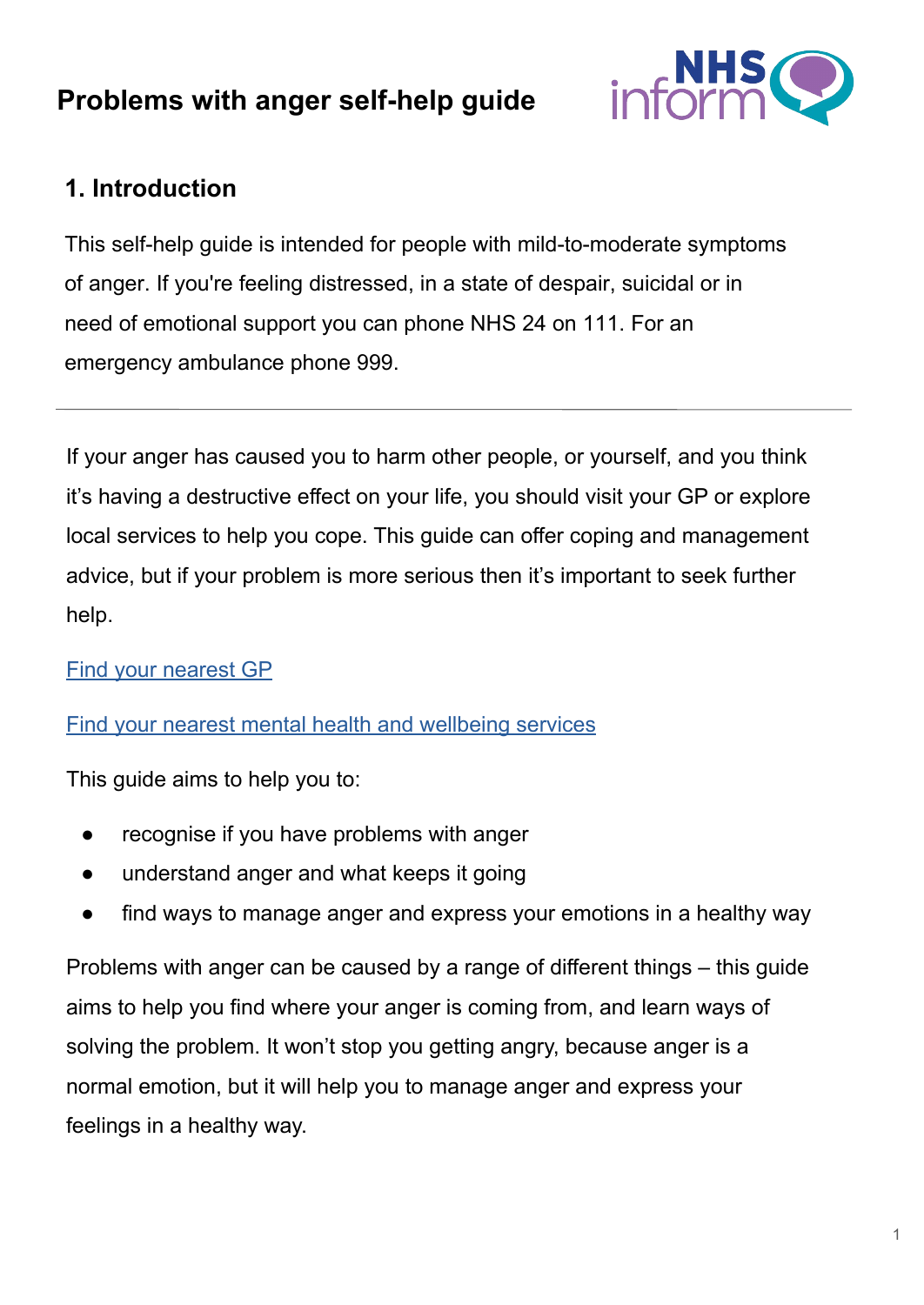## **How to use the problems with anger self-help guide**

Working through this guide can take around an hour, but you should feel free to work at your own pace.

To type in a graphic or diary, click or tap the part you'd like to fill in and use your keyboard as usual.

You can save and print this PDF guide on your device at any time.

# **2. Problems with anger**

Anger is a normal emotion that everyone experiences. Anger can be helpful in some situations – it alerts you to a problem, and if it's expressed in a constructive way anger can also help you resolve a problem. Anger may be a natural response to being threatened or attacked and help to trigger our survival and self-defence instincts – this will be discussed more later on in the guide. Getting angry can also motivate you to stand up for yourself, and express your opinion. However, if you aren't able to properly express or manage anger, it can become destructive.

When people think about anger, they often think of aggressive behaviours like shouting, hitting, or breaking things. While some people who have problems with anger may lash out and do violent things, having problems with anger can also mean you don't express it at all. Some people 'bottle up' their feelings which can lead to stress and unhappiness. Some people turn their anger on themselves in the form of self-harm because they don't have another way to express it. Either of these responses to anger can cause problems.

Problems with anger can have a negative effect on your relationships, your work or your studies. You might find yourself doing or saying things when you're angry that you regret or feel guilty about later on. These issues can affect your self-esteem and your mood. If you recognise these problems, following the information in this guide could help you to manage anger better.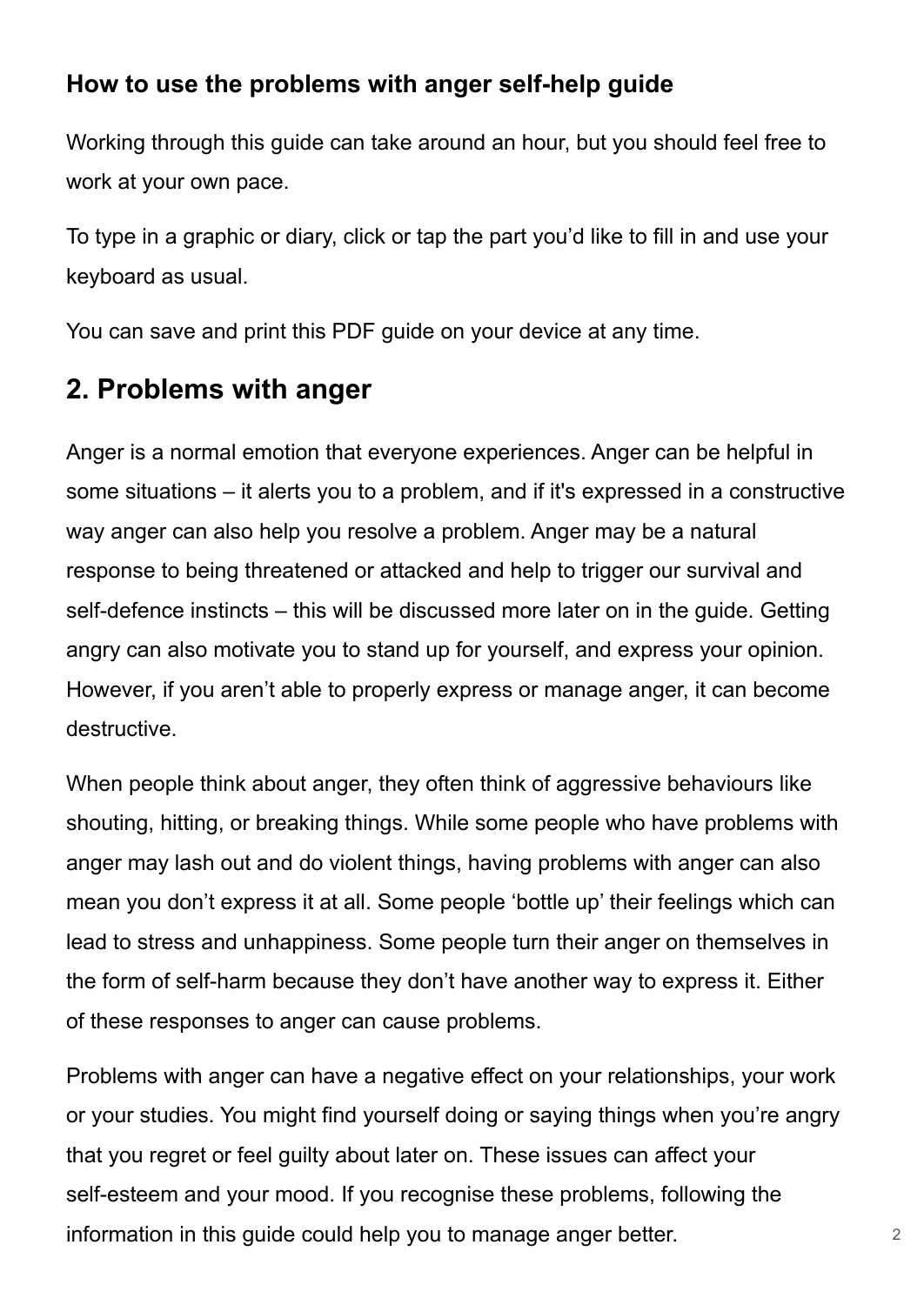## **What it's like when you have problems with anger**

Here are some examples of experiences you might have if you have problems with anger. There are others, and you might have different experiences.

#### **Feelings you might have**

- furious
- raging
- tense
- irritable
- stressed
- frustrated
- annoyed
- wanting revenge

#### **How your body might feel**

- chest tightness
- tense muscles
- hot
- sweating
- light-headed
- heart beating fast
- shaky legs
- urge to use the toilet
- quick, shallow breathing

#### **Thoughts you might have**

"This is so unfair."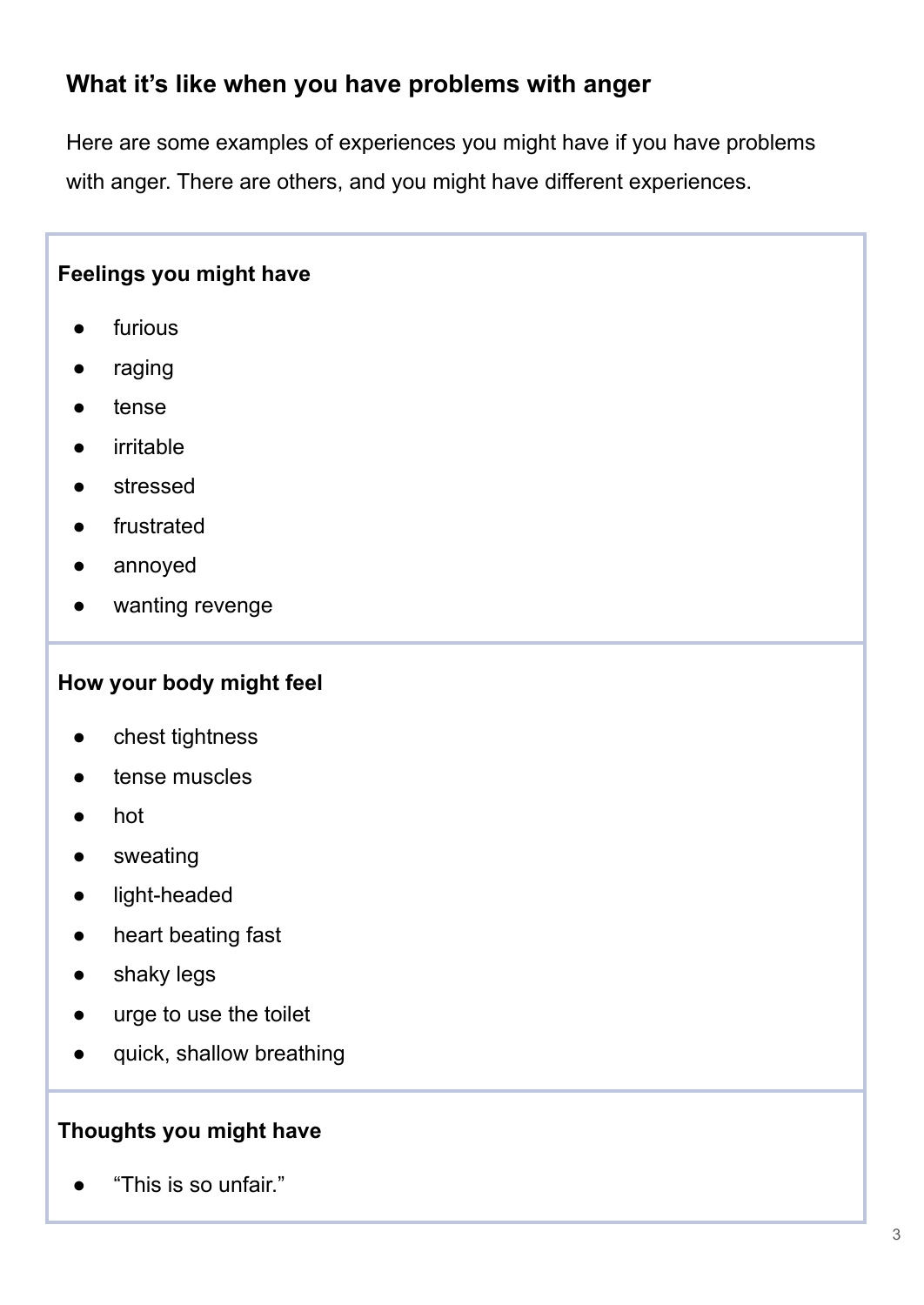- "They've made a fool of me."
- "They've disrespected me."
- "I'll get them back for this."
- "They're deliberately winding me up."
- "I can't let them get away with treating me like this."
- "Idiot!"
- "I can't put up with this."
- "They always do this."

#### **Things you might do**

- 'snap' at people
- argue often
- 'bottle up' emotions
- misuse alcohol and/or drugs
- self-harm
- react aggressively to minor issues
- say hurtful things in arguments
- throw or break objects or property
- shout and swear
- storm out of situations
- be violent towards animals or people

If anger is causing you to act violently, it's important to seek help. You can phone your GP or explore local services to help you cope.

[Find your nearest GP](https://www.nhsinform.scot/scotlands-service-directory/gp-practices/)

[Find your nearest mental health and wellbeing services](https://www.nhsinform.scot/scotlands-service-directory/health-and-wellbeing-services?sortby=_distance&sortdir=Asc&svctype=15)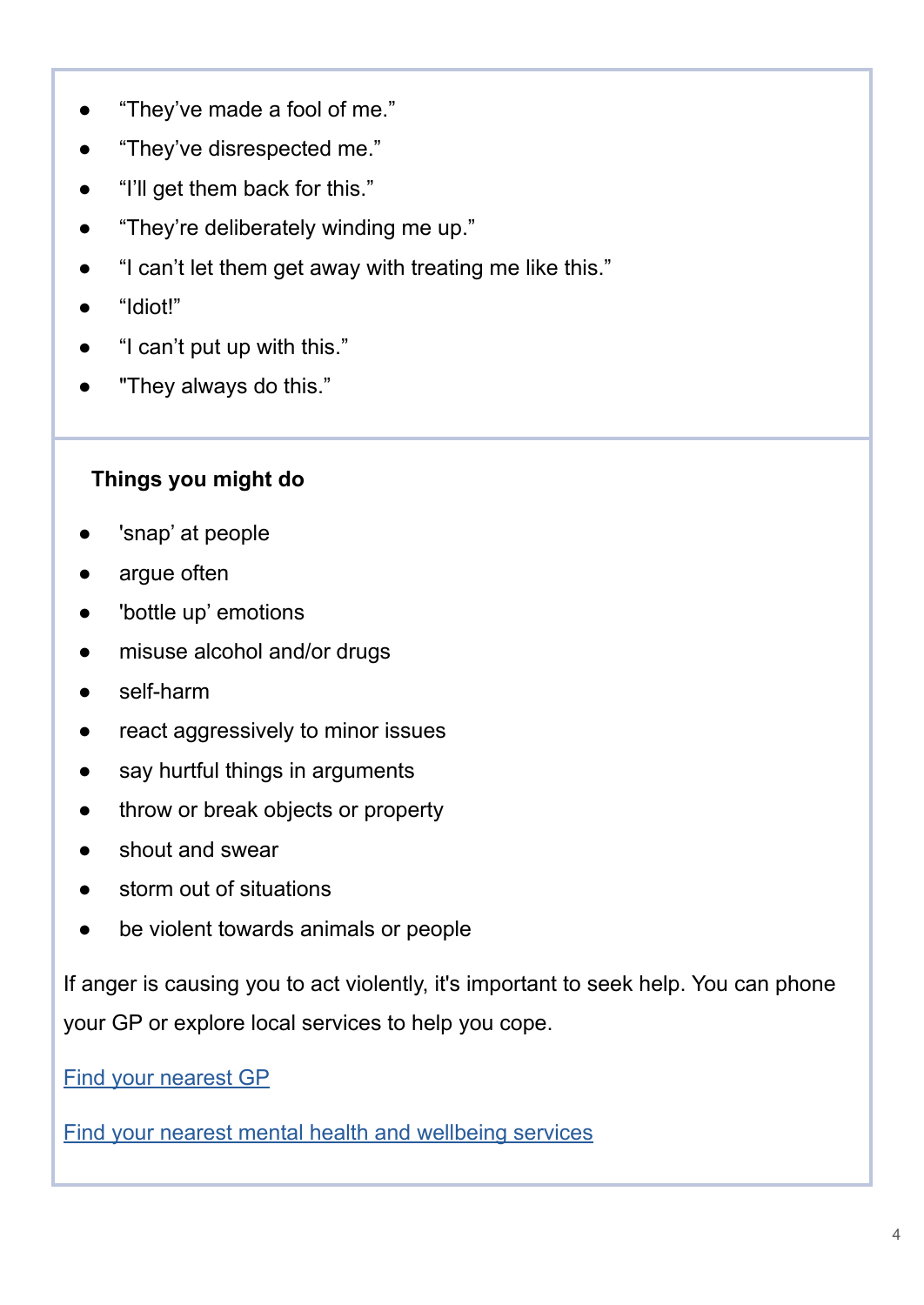# **3. What causes problems with anger?**

There are many possible reasons someone could develop a problem with anger. It is likely that a combination of biological, psychological and social factors are involved.

### **Biological**

- signals in the brain get triggered (set off) in response to a situation or event
- chemicals being released by the brain into the body (natural chemicals, such as hormones, or from substances such as drugs and/or alcohol)
- survival instincts fight/flight/freeze responses (there's more information on this further along in the guide)
- the effect of trauma, abuse or neglect on the brain and body

## **Psychological**

A number of psychological factors can lead to problems with anger.

Personality traits - the parts of our personality that make us who we are. For example some people are 'laid back', while others are controlling.

Beliefs - how we view ourselves, others and the world. For example, "the world is dangerous and other people can't be trusted, so I need to be on my guard."

Values - what is important to you. For example, some people think loyalty is very important. Others feel it's important to be in control.

Thinking patterns – the way people think in different situations. There's more information on this in section 5.

The emotional effects of trauma, abuse or neglect. Negative experiences can have a long-term impact on your emotions and how you cope with stress.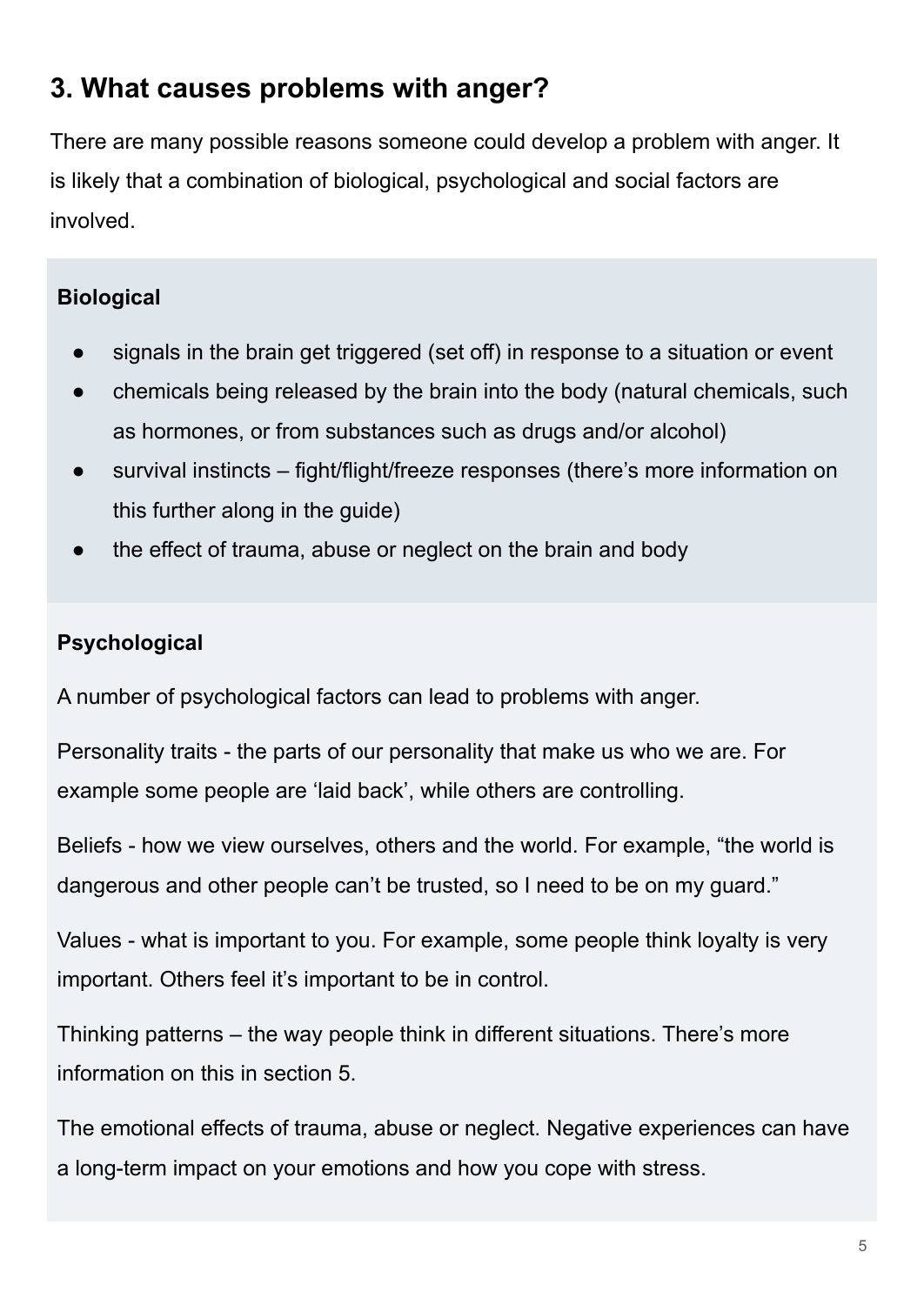Learned behaviours from early life experiences. For example, if you watched a parent being aggressive or violent, or if you were told to behave aggressively and 'stand up for yourself' as a child.

Memories - if a current experience reminds you of something negative in your past, it might trigger a learned reaction from you to behave in a certain way. For example, a memory of being attacked might lead you to react aggressively.

#### **Social**

A number of social factors can lead to problems with anger.

Environment- for example, if the people around you are often aggressive, or if you live or lived in an area where there was a lot of violence.

Family relationships - the way your family handles anger can influence the way you handle anger. If you've been taught to 'bottle up' angry feelings this can make it hard to express anger in a healthy way. If you've been taught to shout or be violent when angry, this can also make it likely you'll have problems with anger.

Social media - this is a significant influence in many people's lives. If you have problems with anger, upsetting posts on social media can be very triggering. Social media also makes it very easy to make posts or send messages out of anger, creating more conflict in difficult situations.

Gender identity - the gender you're assigned at birth can mean that from a young age, you're told there's a 'right' and 'wrong' way to express anger. You might have heard phrases like "boys don't cry" or "nice girls don't do that". This can make it hard to express anger in a healthy way, as it means going against how a lot of people expect you behave.

Financial situation - a difficult financial situation can create a lot of stress, which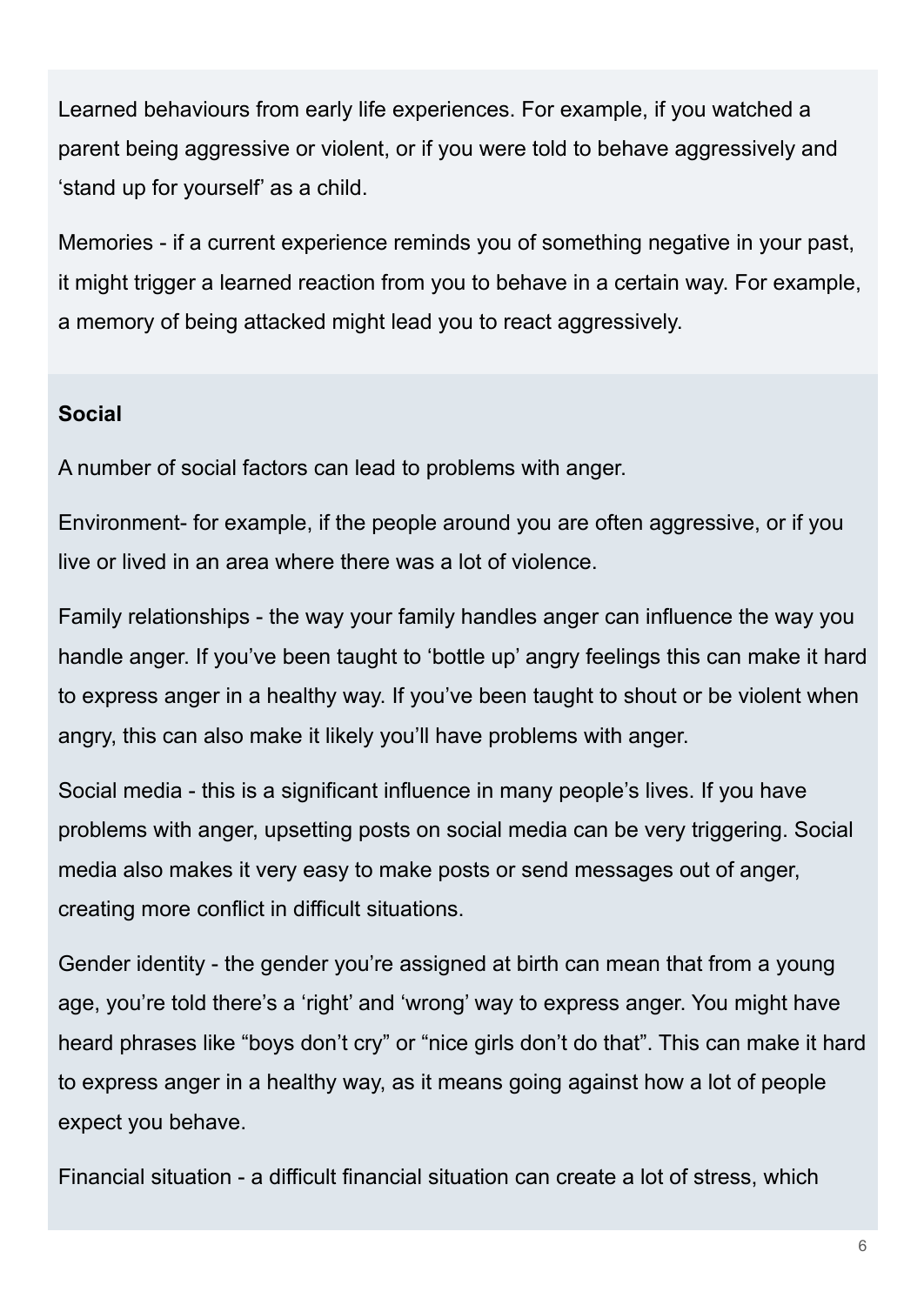makes it harder to manage anger.

Group influence – when other people are around, it can affect how you express and manage anger. If you feel you have to behave a certain way in front of other people, it can make conflicts worse. However, in some situations, it can calm things down to have other people around. You might also be affected by how other people behave – for example, if a friend starts a fight, you might feel you have to join in.

# **4. How do problems with anger keep going?**

There are a number of things that keep problems with anger going, and they often affect each other.

#### **Rewards**

Angry behaviour can achieve short-term benefits. For example, losing your temper can lead to you getting your own way, or stop someone bothering you. If you tend to 'bottle up' angry feelings, this can lead to you avoiding a conflict or being praised for being nice.

When your behaviour's rewarded in some way, it makes it more likely that you'll repeat it the next time you're in a similar situation.

#### **Repeating the cycle**

Because your behaviour when you're angry is being rewarded in some way, it's natural to repeat it, as mentioned above. This means it can develop into a repeated pattern, or 'cycle' of behaviour. You can also get caught in a cycle if you don't have other ways of managing anger.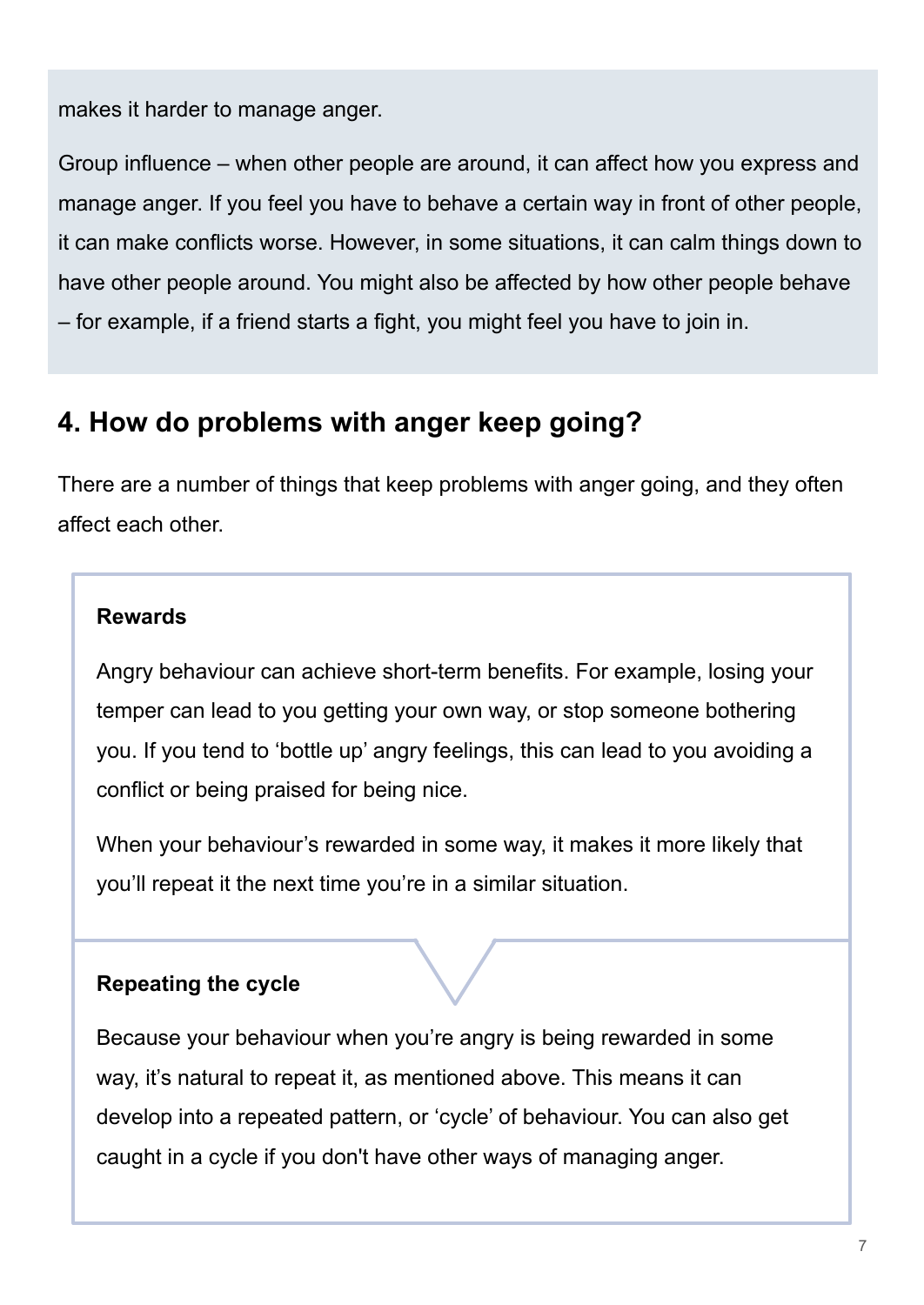### **A lack of coping or problem-solving skills**

If you've never learned to manage and express anger in a healthy way, it can be hard to cope with feelings of anger. Healthier ways of managing anger will be discussed in more detail throughout the guide.

A lack of problem-solving skills can also lead to problems with anger – if you struggle to think calmly about problems you're facing, you're likely to feel stressed and less able to cope. Problem-solving will also be discussed in more detail in section 15.

#### **Communication**

You might find yourself holding in angry feelings, or having angry outbursts because you can't express what you think or feel. Other people might also be afraid to tell you what they think and feel, because they're worried you'll react angrily. People who have problems with anger often misunderstand what others say, and that can lead to conflict that you might have difficulty dealing with.

Many people struggle to communicate, which can lead to problems with anger. Assertive communication means being able to stand up for yourself and tell people what you want and need. There will be advice and information about assertiveness and communication in sections 12 and 13.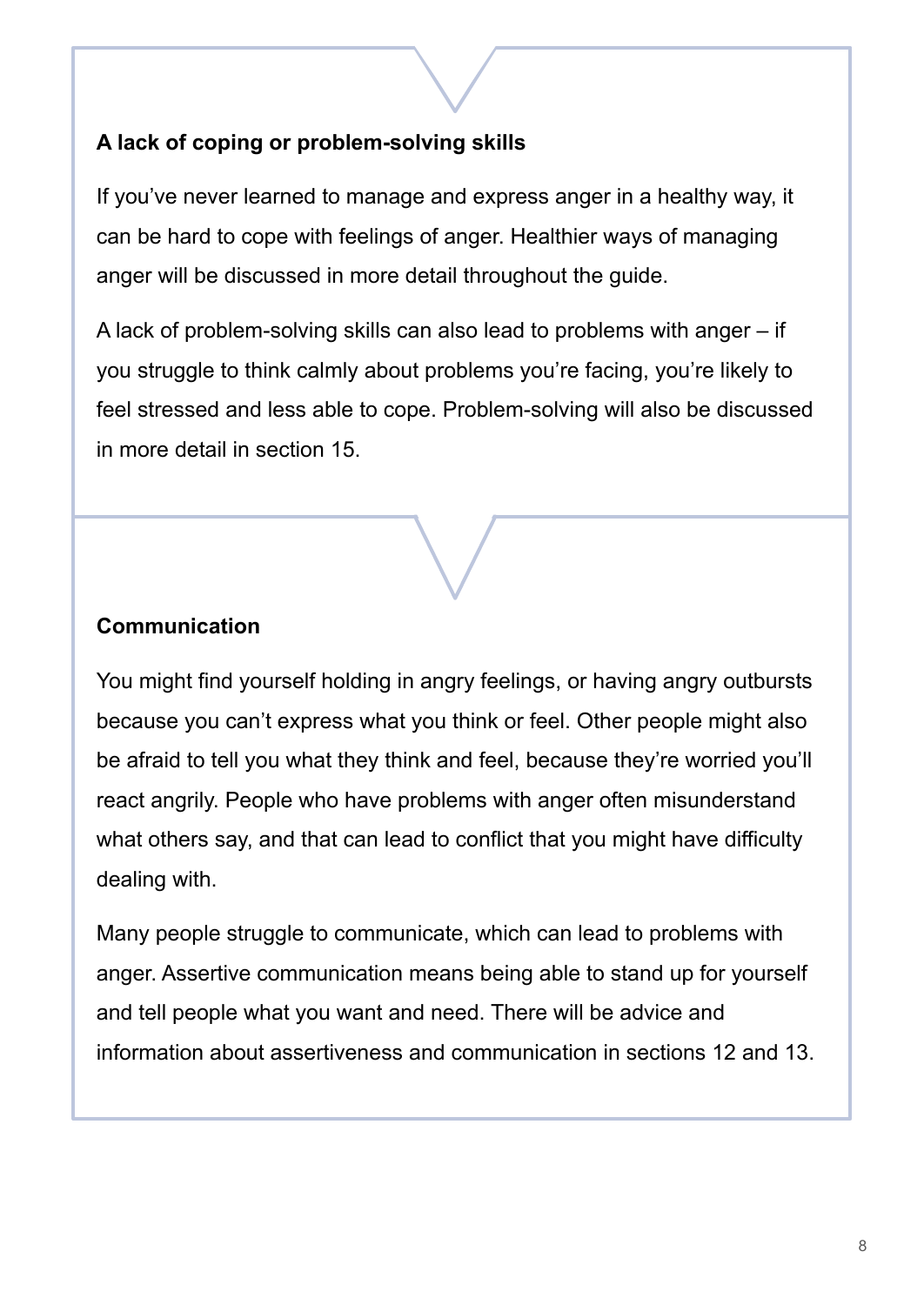## **Unhelpful thoughts**

Negative automatic thoughts are unhelpful thoughts that pop into your mind, without you making any effort to think of them. They seem believable and are usually upsetting – this can affect your mood and what you do. There's more information about unhelpful thoughts and how to challenge them in the next section.

# **5. Patterns of unhelpful thoughts**

This section will help you recognise when you're having unhelpful thoughts. Once you've identified unhelpful thoughts, you can start to challenge them.

# **Patterns of unhelpful thinking**

Knowing the common patterns that unhelpful thoughts follow can help you recognise and challenge them before they have a negative effect on you.

# Here are some common patterns of unhelpful thinking: **Catastrophising**

This means that you expect the worst to happen, and fear that you won't be able to cope with it. You might think worrying prepares you for when something goes wrong, but in fact the time and energy spent worrying makes you more stressed and then it's harder to cope when things go wrong.

If you're feeling anxious about something, you may end up expressing that emotion as anger.

For example:

- "It will be a disaster and I won't be able to cope."
- "If I tell them how I feel they'll never speak to me again."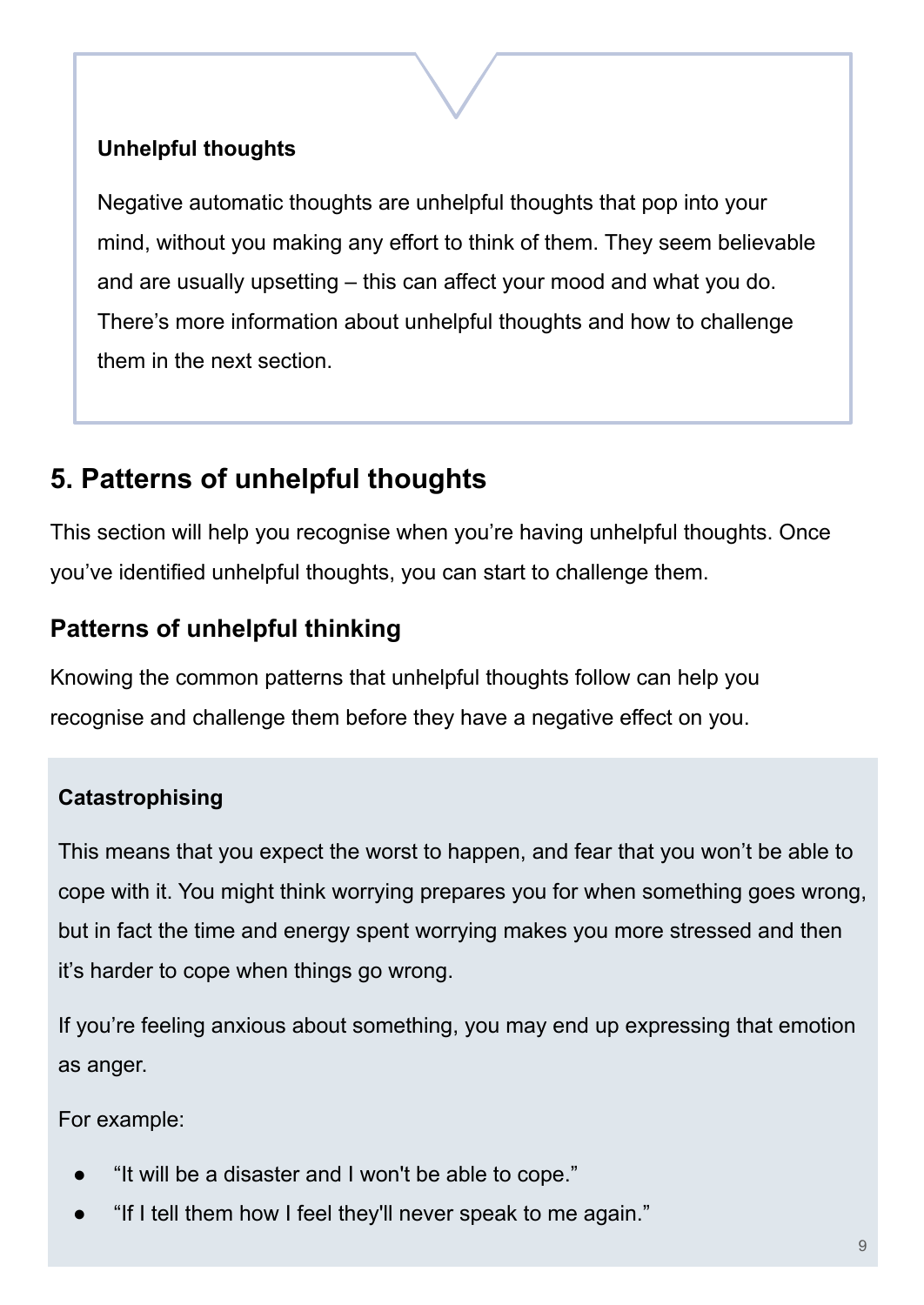#### **Jumping to conclusions**

You might find yourself thinking you know why someone did or said something to you, even if you have no evidence to base that idea on. If you react quickly to a 'snap judgement', there's no time to resolve the misunderstanding. This can lead to anger and conflict.

For example:

- "They're not home yet, so they must be having an affair."
- "My boss wants to speak to me, so I'm going to lose my job."

#### **Mind reading**

People often assume they know what others are thinking, and the assumptions are usually negative.

For example:

You see someone looking at you and assume they're laughing at you or thinking something negative about you. In fact, they're not paying any attention to you at all, and just happened to be looking in your direction. They might even have been thinking something positive, such as admiring your outfit.

These mind reading thoughts can often come from your own negative thoughts about yourself – for example, if you think there's something wrong with your appearance, you assume anyone looking at you must be thinking the same.

#### **Focusing on the negatives**

Often people ignore the positive aspects of their relationships, life, or situation. Instead, you might focus on the negative. This style of thinking stops you feeling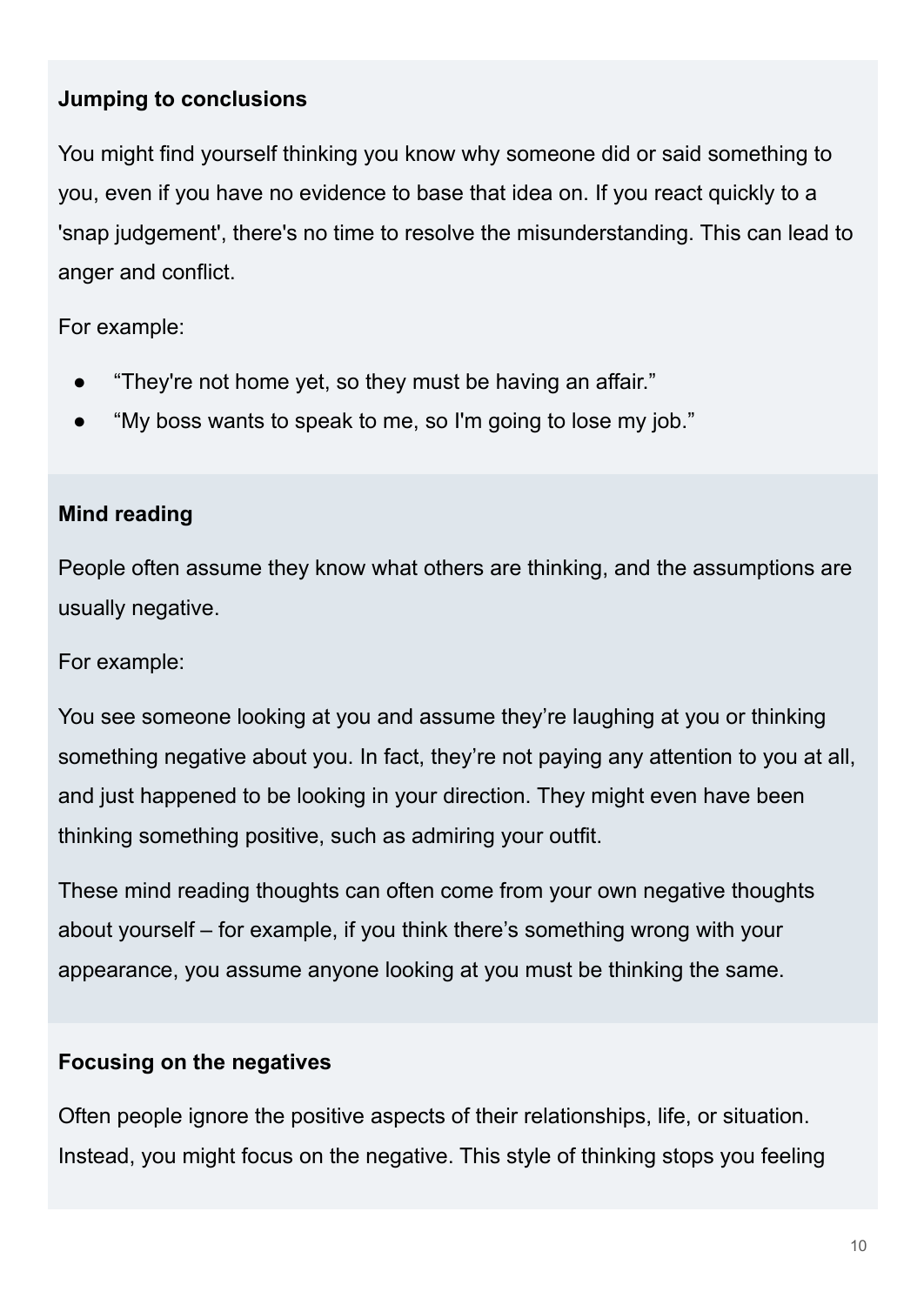good about yourself and others. For example:

When someone is kind to you, you might think, "they're only being nice because they want something from me."

When someone comes to visit you, you might think, "they're always late," and ignore the fact they've travelled to spend time with you.

### **Black and white thinking**

People often see things as black or white when they're angry – there's no 'in-between'.

For example:

Everything is either 'good' or 'bad' – so if a friend is late to meet you, you might decide they're a terrible friend and you can't rely on them.

Everyone is either 'right' or 'wrong' when they disagree. If you have an argument, you might think you have to 'win' by being right, even if the other person also has good points. You don't see compromise as an option.

#### **Must and should statements**

People often have fixed rules for what they and others "must" and "should" do, and judge themselves and others harshly if these expectations aren't met.

For example:

- "I must stay in control, or I'll lose people's respect."
- "I should be able to cope on my own."

Thinking this way can mean you don't assert yourself at home, school, or work. You might have angry outbursts when people disagree with you or don't let you have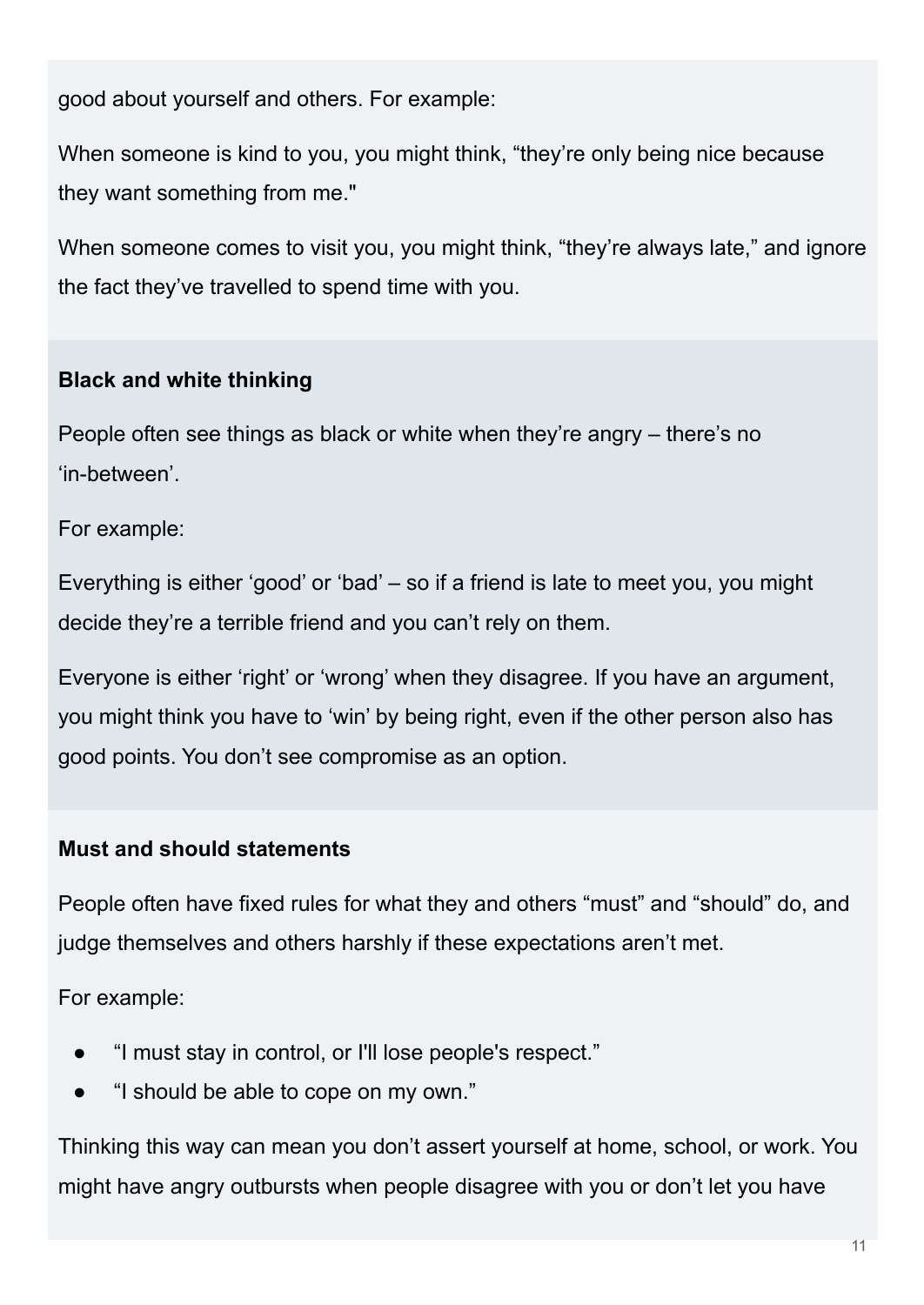your own way.

#### **Taking things personally**

People who have problems with anger might be sensitive to criticism, and read too much into what others say or do.

For example:

If someone doesn't reply to a text right away, you might think they're ignoring you or are angry with you.

If someone criticises your work, you might see it as a criticism of you as a person, and react angrily.

# **6. Activity 1 – identifying unhelpful thoughts**

Over the next week or 2, use the diary below to record the times that you've been angry and what's triggered that anger. Then, try to write the thoughts you had when you were angry. This will help you to identify the type of unhelpful thought you might have been having at the time.

If you want to record for longer, you can use more than one diary sheet and save different versions on your device. The more you practice identifying unhelpful thoughts the easier it will become.

You can download a diary to fill out on the next page.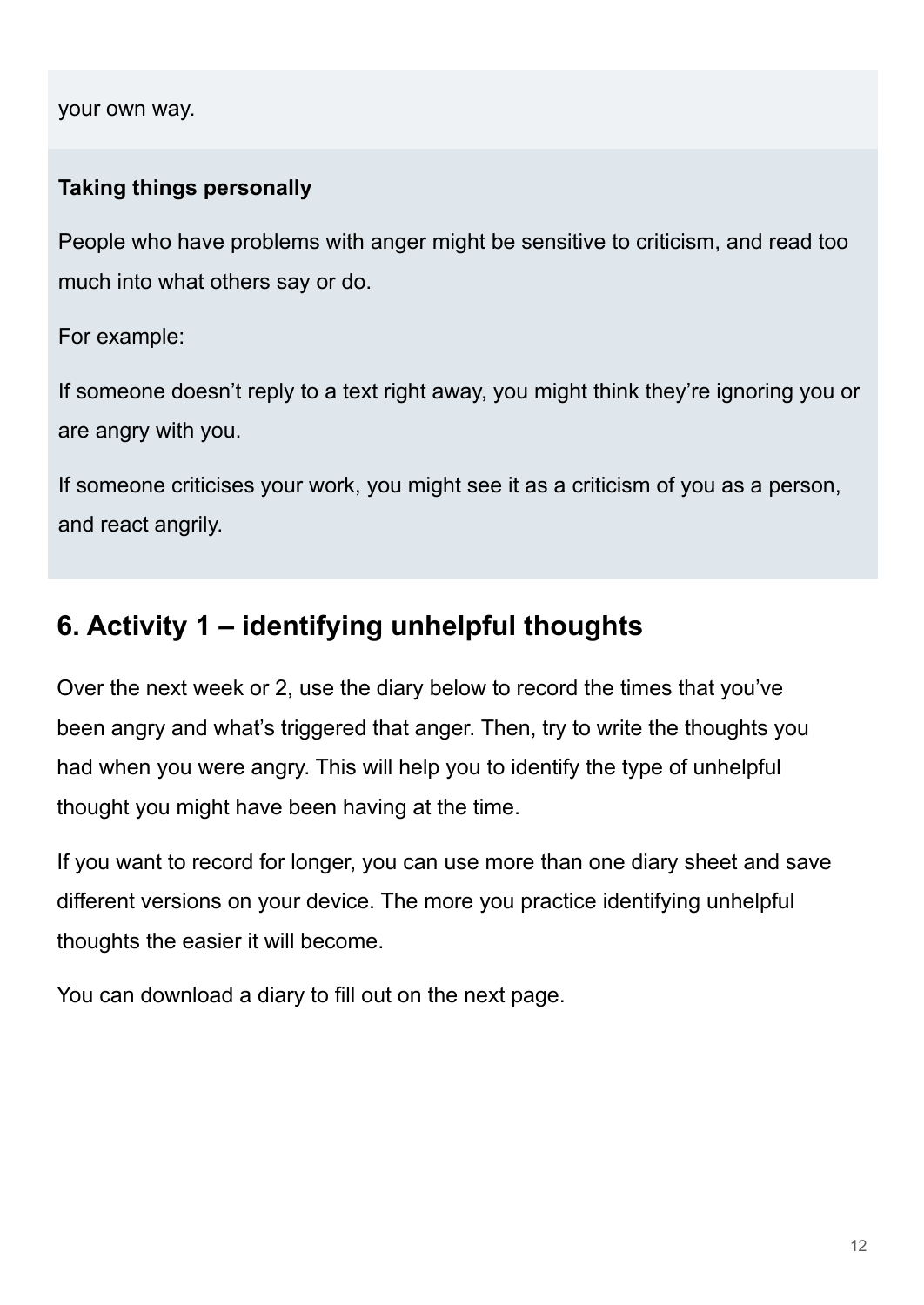| Situation - where you<br>were, who was there,<br>and what was<br>happening                                                   | Feelings - the emotions<br>you felt                   | Behaviour - what you<br>did             | Unhelpful thought -<br>what did you think, and<br>what type of unhelpful<br>thought was it?                                          |
|------------------------------------------------------------------------------------------------------------------------------|-------------------------------------------------------|-----------------------------------------|--------------------------------------------------------------------------------------------------------------------------------------|
| For example:<br>I was in the pub with my<br>friend. Someone at the next<br>table was laughing and they<br>looked over at me. | For example:<br>Anxious, paranoid,<br>annoyed, angry. | For example:<br>Stormed out of the pub. | For example:<br>I thought, "they're laughing<br>at me, they think I'm weird."<br>It was mind reading, and<br>jumping to conclusions. |
|                                                                                                                              |                                                       |                                         |                                                                                                                                      |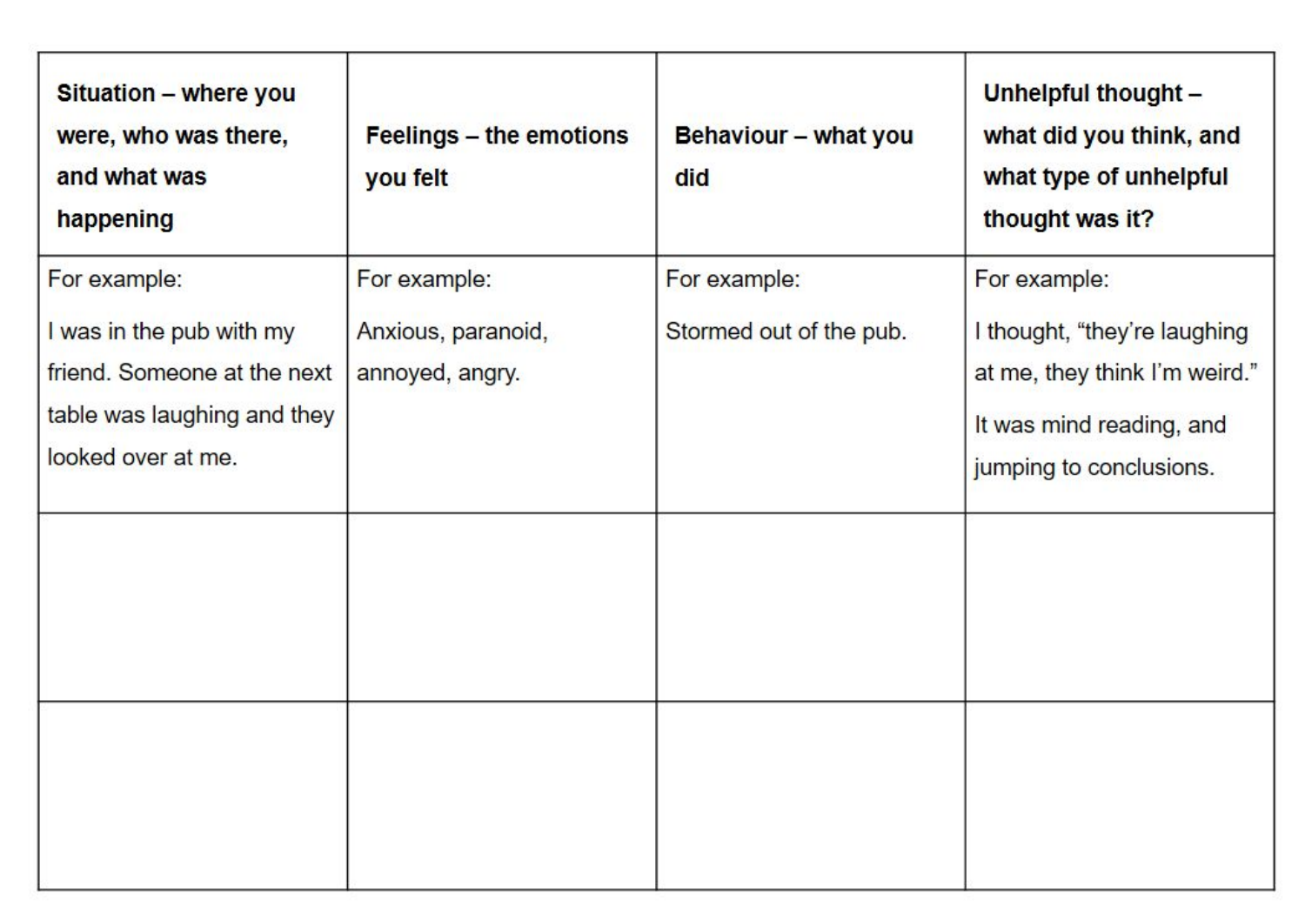| Situation - where you<br>were, who was there,<br>and what was<br>happening | Feelings - the emotions<br>you felt | Behaviour - what you<br>did | Unhelpful thought -<br>what did you think, and<br>what type of unhelpful<br>thought was it? |
|----------------------------------------------------------------------------|-------------------------------------|-----------------------------|---------------------------------------------------------------------------------------------|
|                                                                            |                                     |                             |                                                                                             |
|                                                                            |                                     |                             |                                                                                             |
|                                                                            |                                     |                             |                                                                                             |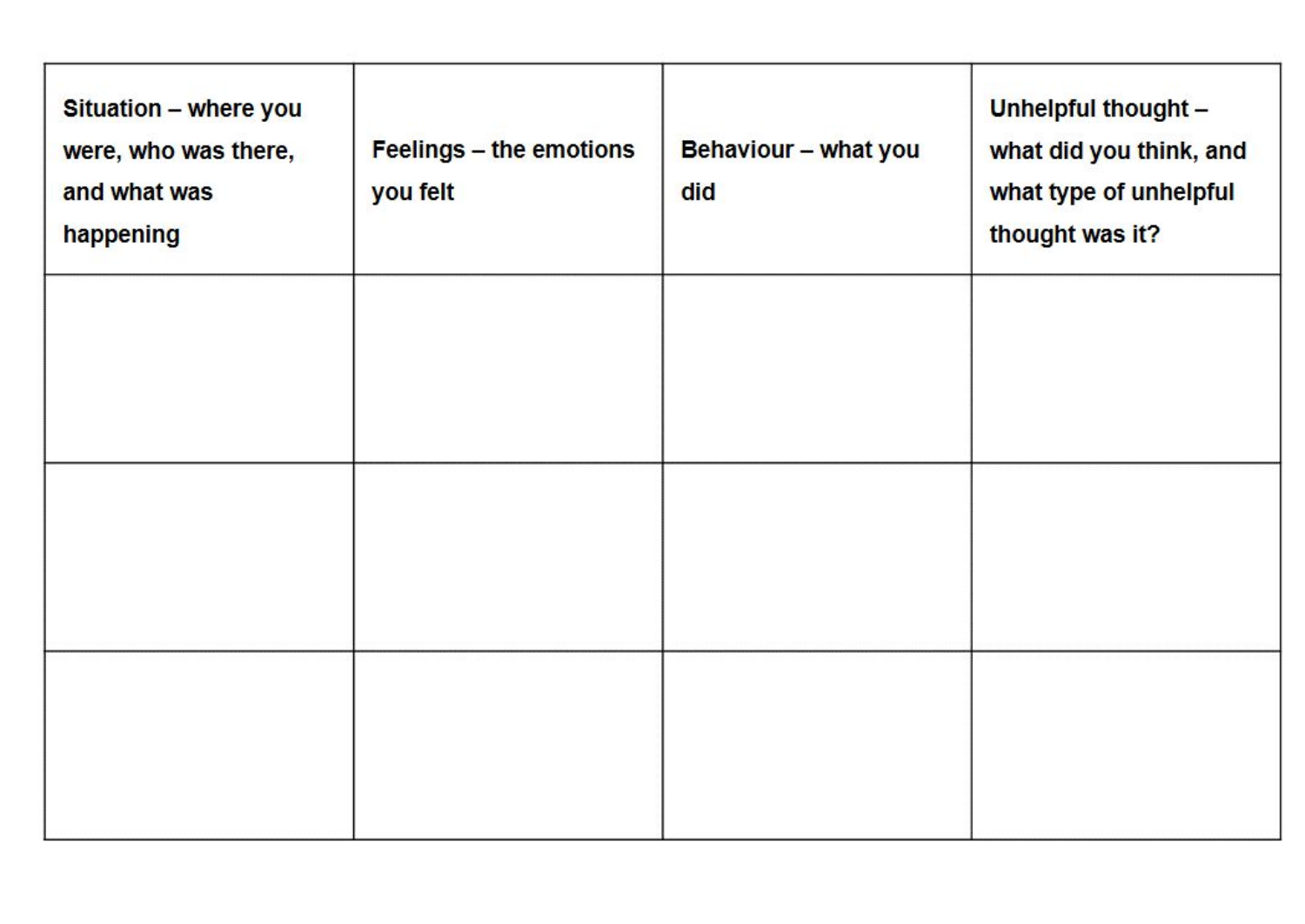| Situation - where you<br>were, who was there,<br>and what was<br>happening | Feelings - the emotions<br>you felt | Behaviour - what you<br>did | Unhelpful thought -<br>what did you think, and<br>what type of unhelpful<br>thought was it? |
|----------------------------------------------------------------------------|-------------------------------------|-----------------------------|---------------------------------------------------------------------------------------------|
|                                                                            |                                     |                             |                                                                                             |
|                                                                            |                                     |                             |                                                                                             |
|                                                                            |                                     |                             |                                                                                             |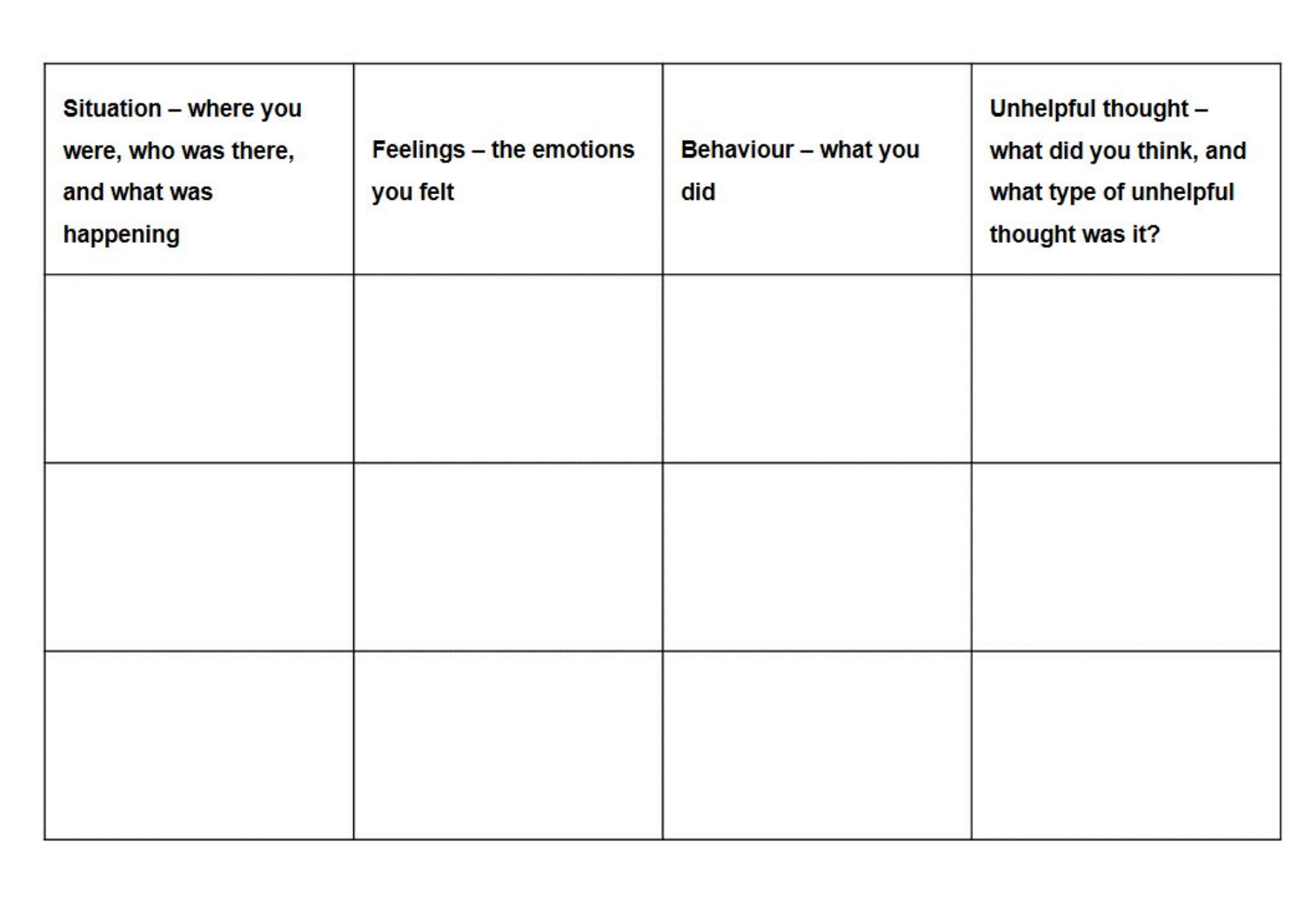# **7. How to challenge unhelpful thoughts**

Once you've identified unhelpful thoughts, the next stage is to challenge them. To do this, you can ask yourself the series of questions below.

After you've done this, you can download another diary to practice challenging your unhelpful thoughts in situations where you become angry.

### **1. Can you identify any patterns of unhelpful thinking?**

Use your thought diary and the patterns of unhelpful thoughts listed earlier in the guide to help you with this. You can use the diary to write them down.

#### **2. What is the evidence for and against this thought?**

For example, you might think the way someone looks at you is evidence they're thinking negatively about you.

The evidence against a thought like that is you can never really tell what another person is thinking unless they tell you.

### **3. Is this thought a fact or an opinion?**

For this question, it's important to determine if your thought is based in reality. Here are some tips for working this out:

If something is a fact:

- there's evidence that it's true for example, it's a fact that the sun rises in the east and sets in the west
- it can't be disproved for example, you can't disprove that aliens exist in the galaxy, because we haven't explored it all
- it's rational it comes from the real world, not feelings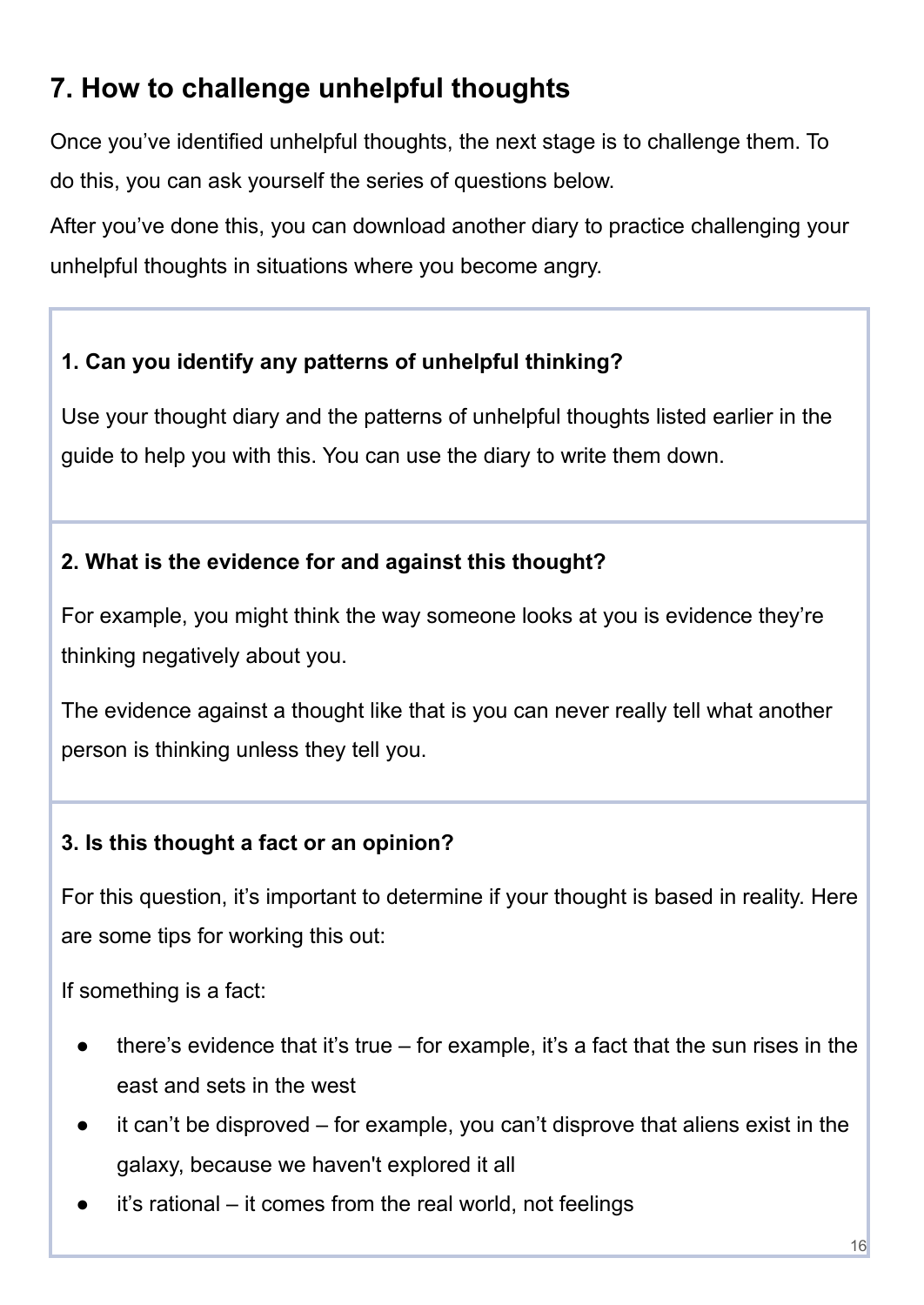For example, it's a fact that humans can't read each other's minds, so you can't know what someone's thinking unless they tell you.

If something is an opinion:

- it's based on personal belief for example, you might think your favourite sports team is the best one, but others may disagree
- it can be argued against  $-$  for example, you can argue that dogs are cuter than cats, but others may disagree
- you can change it for example, your opinion of a person might change as you get to know them better
- it's often driven by emotion for example, you might feel so strongly about an opinion that you get upset when someone else disagrees with it

# **4. What would you say to a friend who had this thought in a similar situation?**

People are often kinder to their friends than they are to themselves. Think about the advice you'd give to a friend who was having a thought like this, and try to take that advice yourself.

# **5. Is there another way of looking at this situation that could be more helpful?**

Follow these tips for looking at the situation differently:

- 1. Try to think about the situation as if you aren't one of the people involved how would it look to an outside observer? What would they think of the situation?
- 2. Try to think of the situation from the point of view of the other people involved and consider what they might be thinking and feeling. This is different from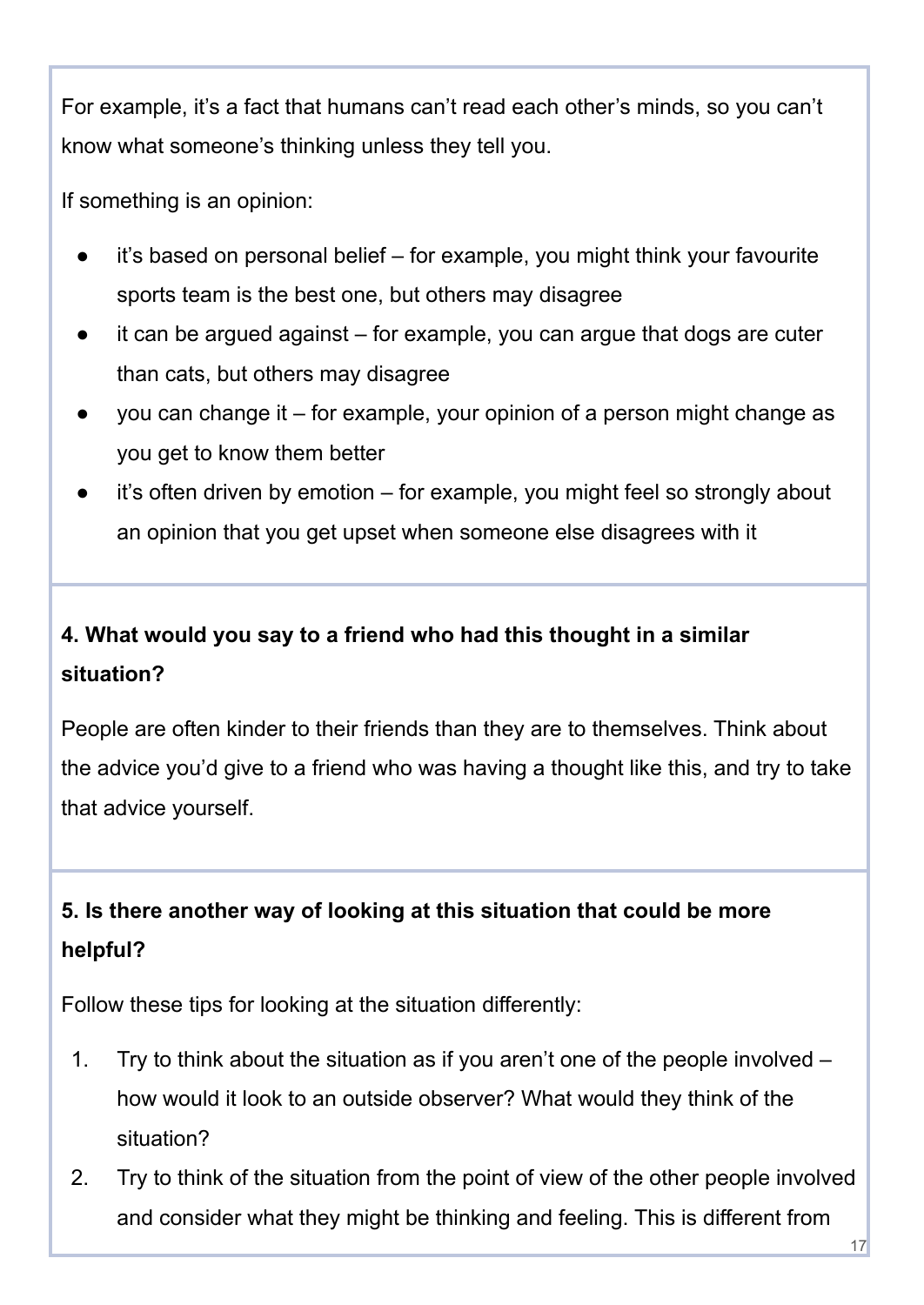the mind reading thought pattern discussed earlier in the guide – don't assume you know what they're thinking, just try to see the situation from their point of view. If you don't know their point of view, ask them.

#### **6. Ask yourself: why am I getting angry? What am I reacting to?**

Often there are other issues and emotions affecting how you react in a situation. Think about what those could be, and how you might deal with them to reduce your anger.

#### **7. What would be a better way to deal with this situation?**

Think about better, more constructive ways to manage this situation. There's more information on coping strategies in section 11.

# **8. Activity 2 - challenging your unhelpful thoughts**

For the next week, use the diary below to record your thoughts and feelings – but this time, add your thought challenges as well.

If you want to record for longer, you can use more diary sheets and save different versions on your device. The more you practice challenging unhelpful thoughts the easier it will become.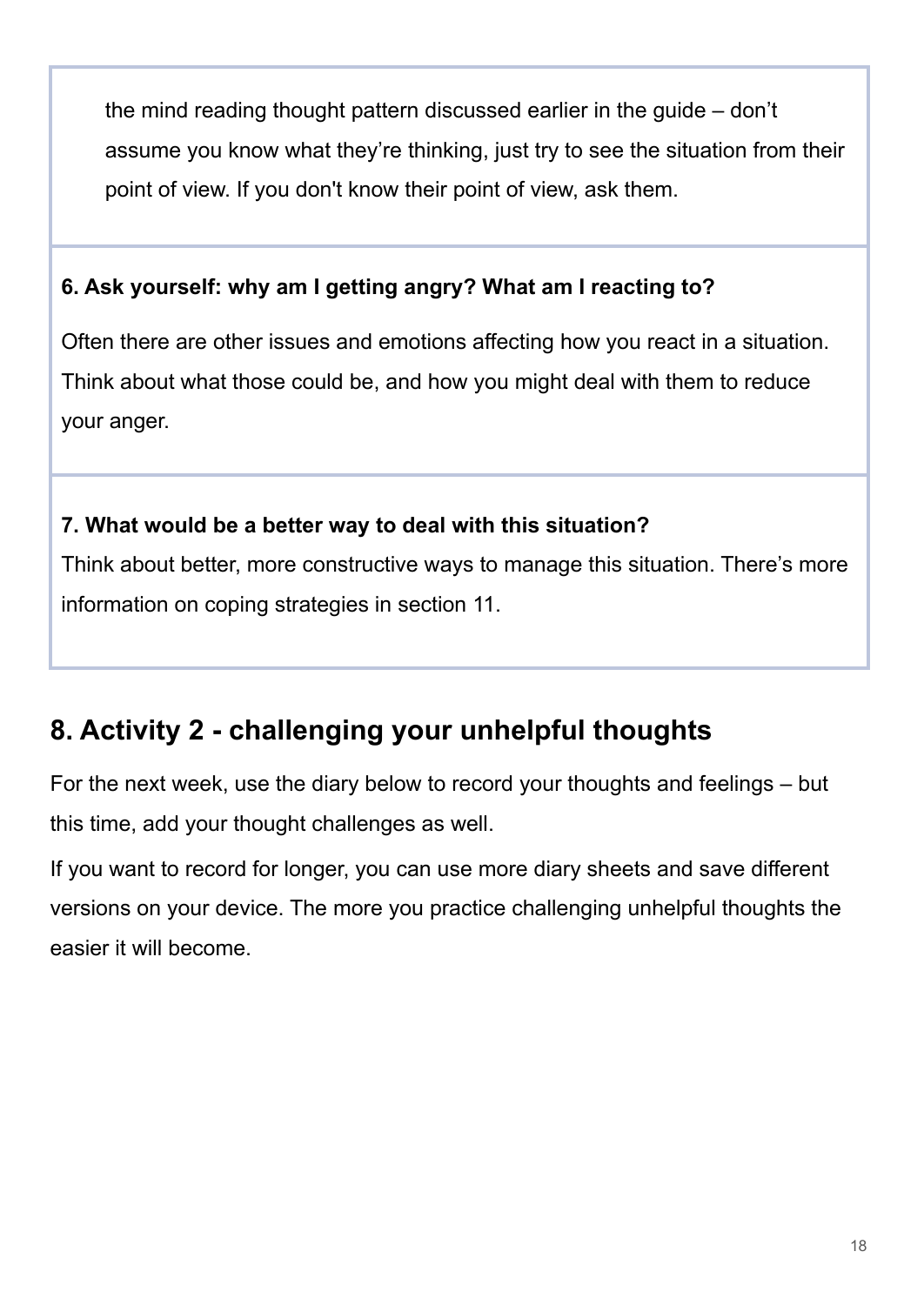| Situation - where you<br>were, who was there,<br>and what was<br>happening                                                     | Feelings -<br>the emotions you felt                     | Behaviour-<br>what you did                | Unhelpful thought -<br>what did you think,<br>and what type of<br>unhelpful thought was<br>it?                                         | Thought challenge -<br>record your answers<br>to the thought<br>challenging questions<br>here                                                                                                                                                                                                                                                         |
|--------------------------------------------------------------------------------------------------------------------------------|---------------------------------------------------------|-------------------------------------------|----------------------------------------------------------------------------------------------------------------------------------------|-------------------------------------------------------------------------------------------------------------------------------------------------------------------------------------------------------------------------------------------------------------------------------------------------------------------------------------------------------|
| For example:<br>"I was in the pub with my<br>friend. Someone at the next<br>table was laughing and they<br>looked over at me." | For example:<br>"Anxious, paranoid,<br>annoyed, angry." | For example:<br>"Stormed out of the pub." | For example:<br>"I thought, 'they're laughing<br>at me, they think I'm weird.'<br>It was mind reading, and<br>jumping to conclusions." | For example:<br>"I can't tell what someone<br>else is thinking, so there's<br>no evidence they were<br>thinking I'm weird.<br>If a friend was in this<br>situation, I'd tell them to<br>ignore what other people<br>are doing and focus on what<br>their friend is saying, and<br>have fun.<br>I got angry because I felt<br>anxious. The best way to |
|                                                                                                                                |                                                         |                                           |                                                                                                                                        | deal with the situation is to<br>relax and enjoy my night<br>out."                                                                                                                                                                                                                                                                                    |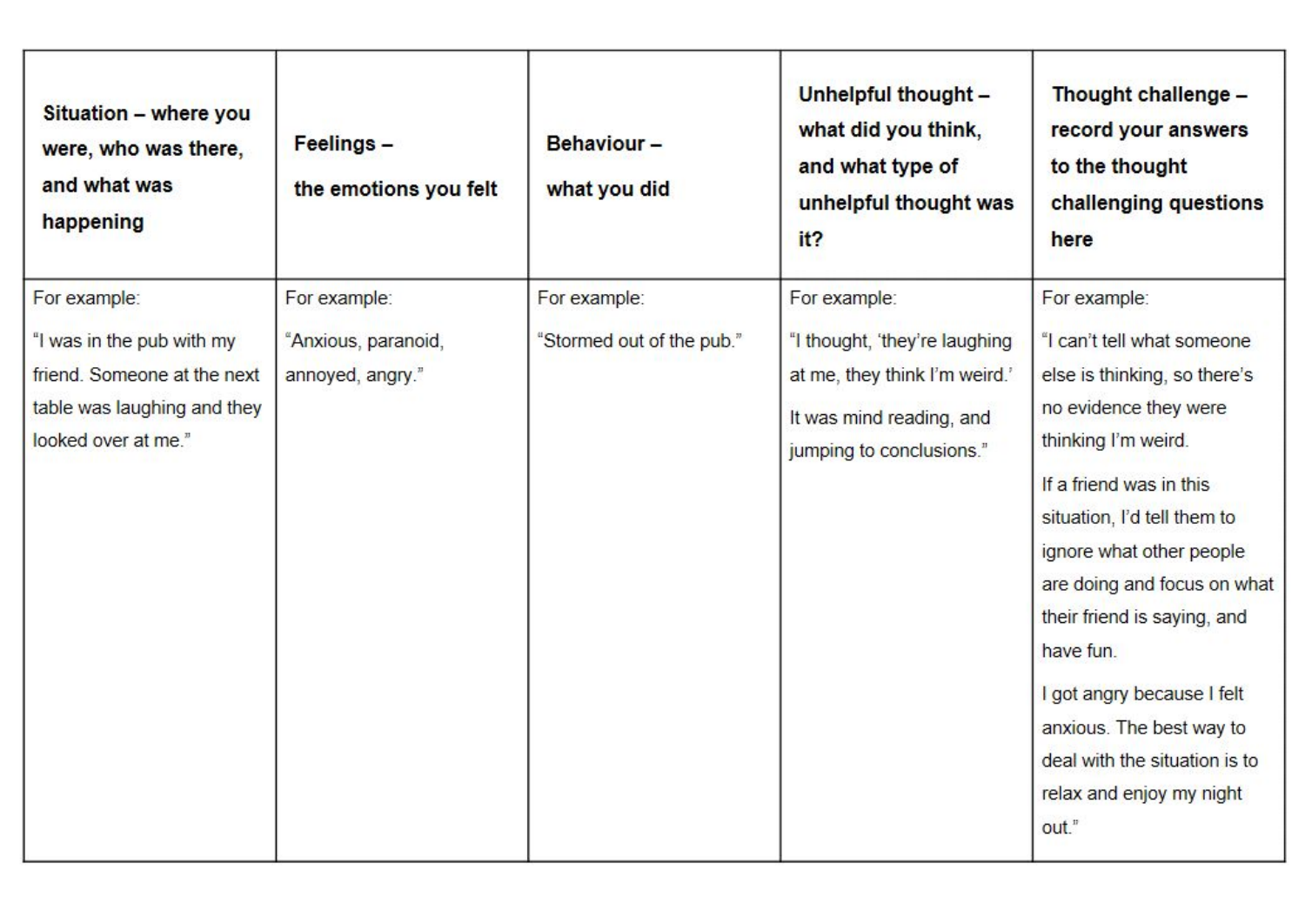| Situation - where you<br>were, who was there,<br>and what was<br>happening | Feelings -<br>the emotions you felt | Behaviour-<br>what you did | Unhelpful thought -<br>what did you think,<br>and what type of<br>unhelpful thought was<br>it? | Thought challenge -<br>record your answers<br>to the thought<br>challenging questions<br>here |
|----------------------------------------------------------------------------|-------------------------------------|----------------------------|------------------------------------------------------------------------------------------------|-----------------------------------------------------------------------------------------------|
|                                                                            |                                     |                            |                                                                                                |                                                                                               |
|                                                                            |                                     |                            |                                                                                                |                                                                                               |
|                                                                            |                                     |                            |                                                                                                |                                                                                               |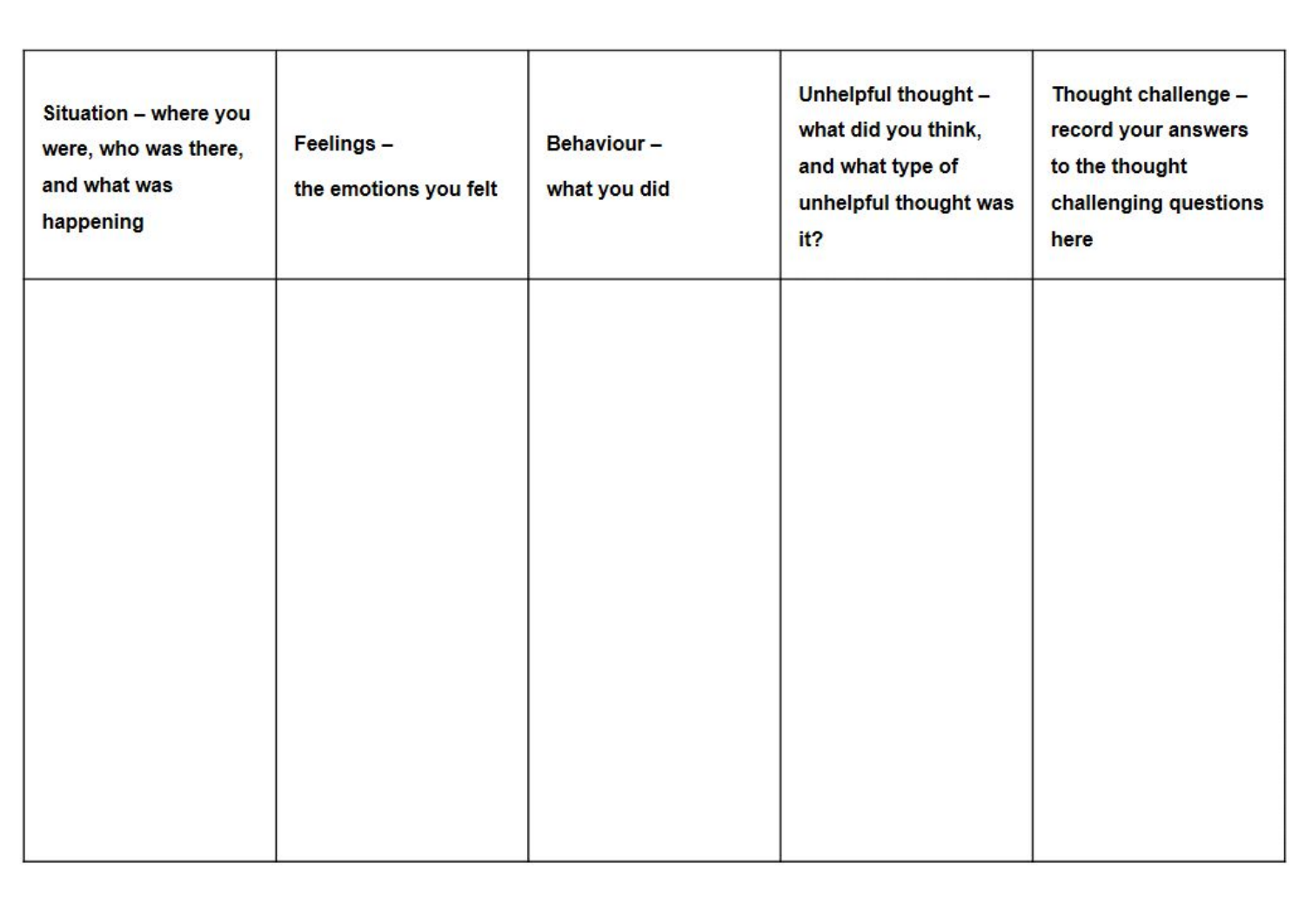| Situation - where you<br>were, who was there,<br>and what was<br>happening | Feelings -<br>the emotions you felt | Behaviour-<br>what you did | Unhelpful thought -<br>what did you think,<br>and what type of<br>unhelpful thought was<br>it? | Thought challenge -<br>record your answers<br>to the thought<br>challenging questions<br>here |
|----------------------------------------------------------------------------|-------------------------------------|----------------------------|------------------------------------------------------------------------------------------------|-----------------------------------------------------------------------------------------------|
|                                                                            |                                     |                            |                                                                                                |                                                                                               |
|                                                                            |                                     |                            |                                                                                                |                                                                                               |
|                                                                            |                                     |                            |                                                                                                |                                                                                               |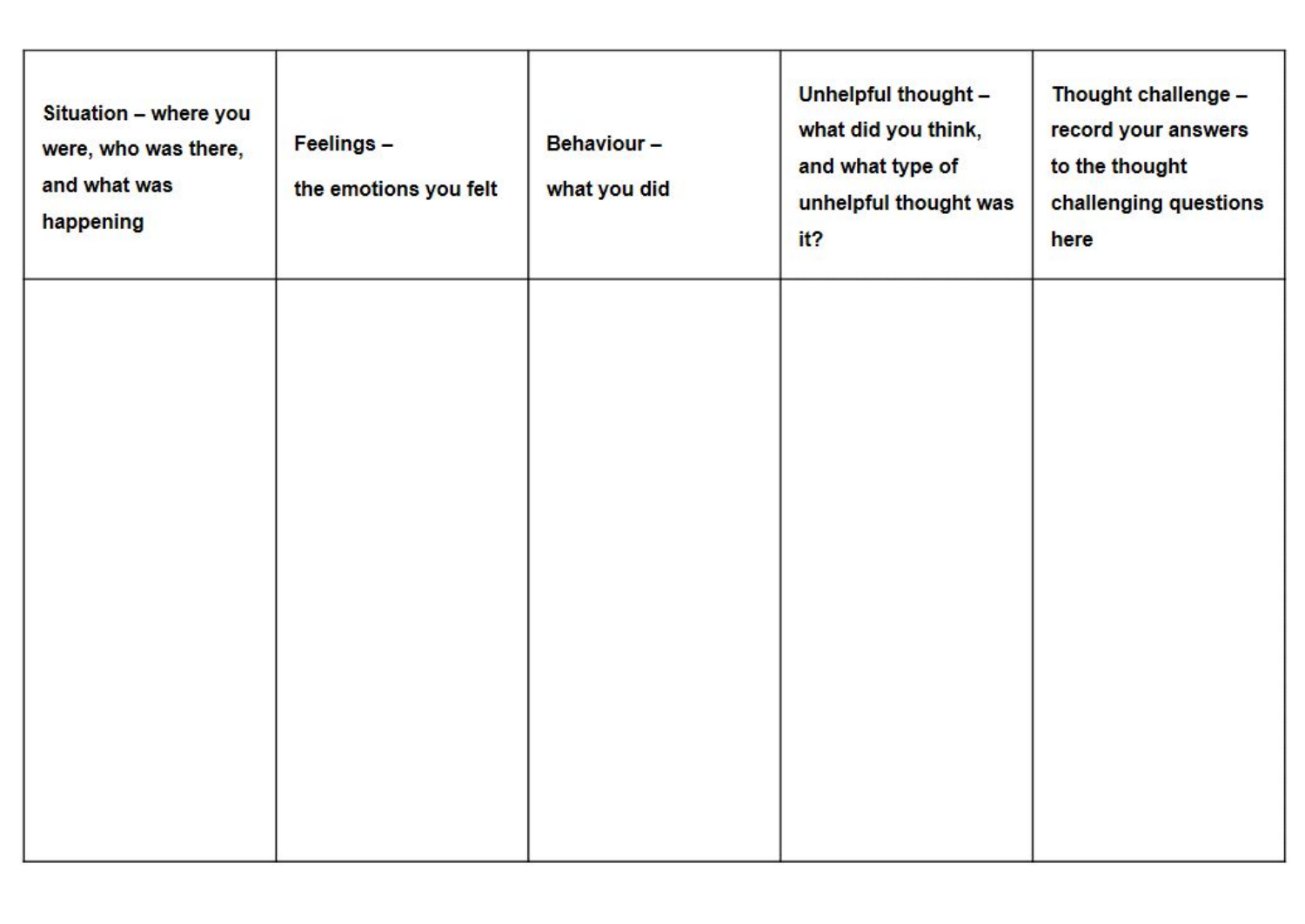| Situation - where you<br>were, who was there,<br>and what was<br>happening | Feelings -<br>the emotions you felt | Behaviour-<br>what you did | Unhelpful thought -<br>what did you think,<br>and what type of<br>unhelpful thought was<br>it? | Thought challenge -<br>record your answers<br>to the thought<br>challenging questions<br>here |
|----------------------------------------------------------------------------|-------------------------------------|----------------------------|------------------------------------------------------------------------------------------------|-----------------------------------------------------------------------------------------------|
|                                                                            |                                     |                            |                                                                                                |                                                                                               |
|                                                                            |                                     |                            |                                                                                                |                                                                                               |
|                                                                            |                                     |                            |                                                                                                |                                                                                               |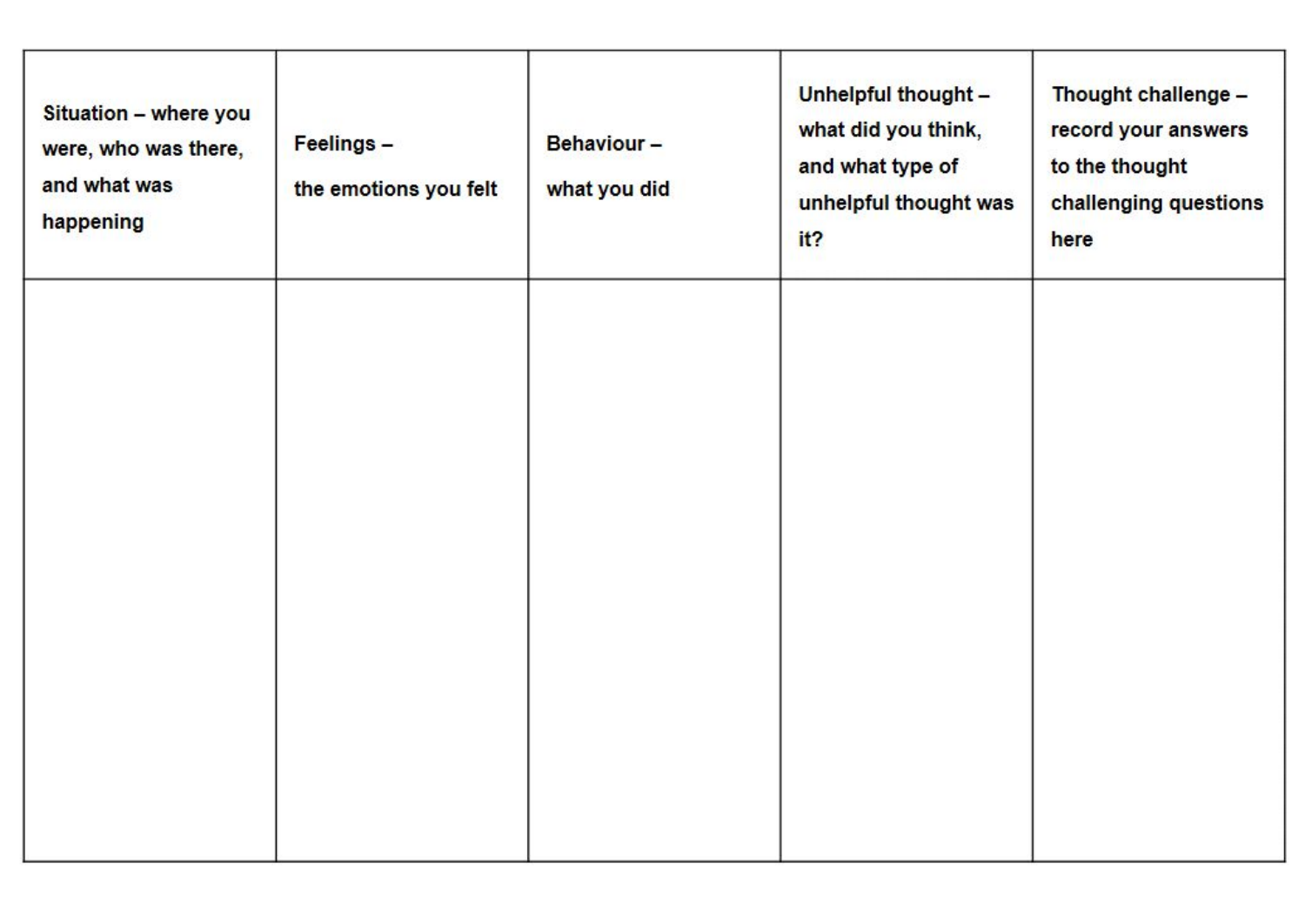| Situation - where you<br>were, who was there,<br>and what was<br>happening | Feelings -<br>the emotions you felt | Behaviour-<br>what you did | Unhelpful thought -<br>what did you think,<br>and what type of<br>unhelpful thought was<br>it? | Thought challenge -<br>record your answers<br>to the thought<br>challenging questions<br>here |
|----------------------------------------------------------------------------|-------------------------------------|----------------------------|------------------------------------------------------------------------------------------------|-----------------------------------------------------------------------------------------------|
|                                                                            |                                     |                            |                                                                                                |                                                                                               |
|                                                                            |                                     |                            |                                                                                                |                                                                                               |
|                                                                            |                                     |                            |                                                                                                |                                                                                               |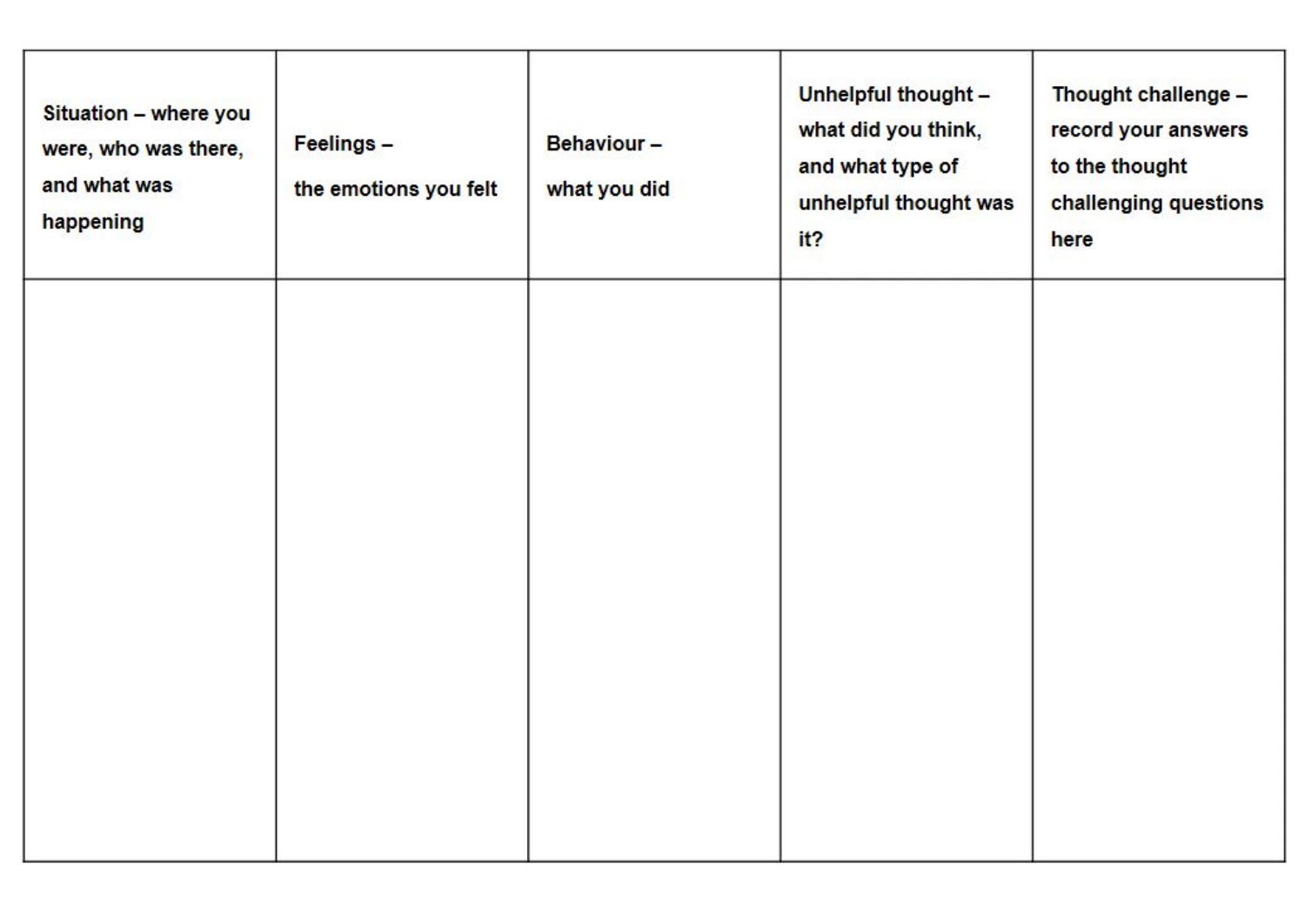| Situation - where you<br>were, who was there,<br>and what was<br>happening | Feelings -<br>the emotions you felt | Behaviour-<br>what you did | Unhelpful thought -<br>what did you think,<br>and what type of<br>unhelpful thought was<br>it? | Thought challenge -<br>record your answers<br>to the thought<br>challenging questions<br>here |
|----------------------------------------------------------------------------|-------------------------------------|----------------------------|------------------------------------------------------------------------------------------------|-----------------------------------------------------------------------------------------------|
|                                                                            |                                     |                            |                                                                                                |                                                                                               |
|                                                                            |                                     |                            |                                                                                                |                                                                                               |
|                                                                            |                                     |                            |                                                                                                |                                                                                               |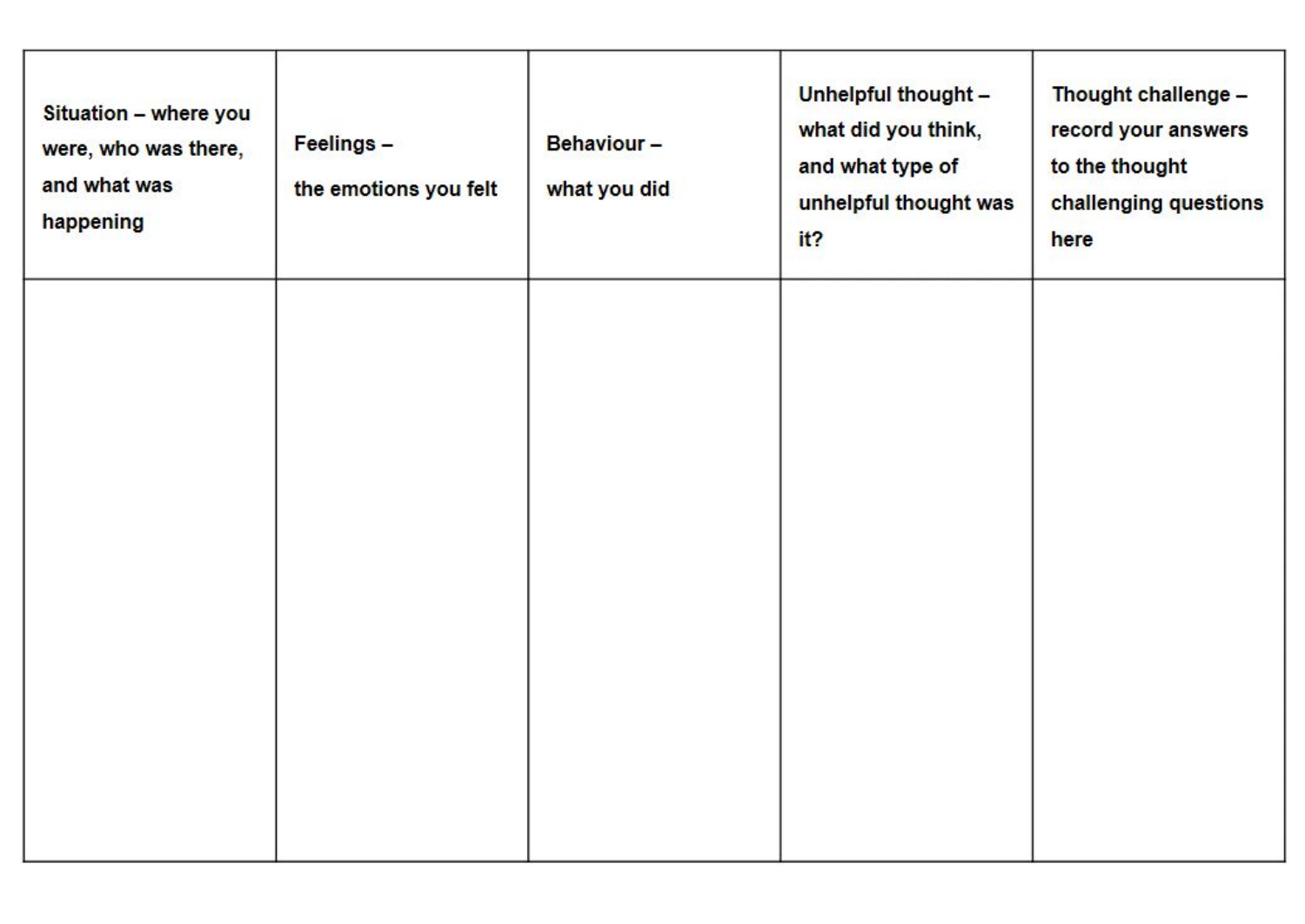| Situation - where you<br>were, who was there,<br>and what was<br>happening | Feelings -<br>the emotions you felt | Behaviour-<br>what you did | Unhelpful thought -<br>what did you think,<br>and what type of<br>unhelpful thought was<br>it? | Thought challenge -<br>record your answers<br>to the thought<br>challenging questions<br>here |
|----------------------------------------------------------------------------|-------------------------------------|----------------------------|------------------------------------------------------------------------------------------------|-----------------------------------------------------------------------------------------------|
|                                                                            |                                     |                            |                                                                                                |                                                                                               |
|                                                                            |                                     |                            |                                                                                                |                                                                                               |
|                                                                            |                                     |                            |                                                                                                |                                                                                               |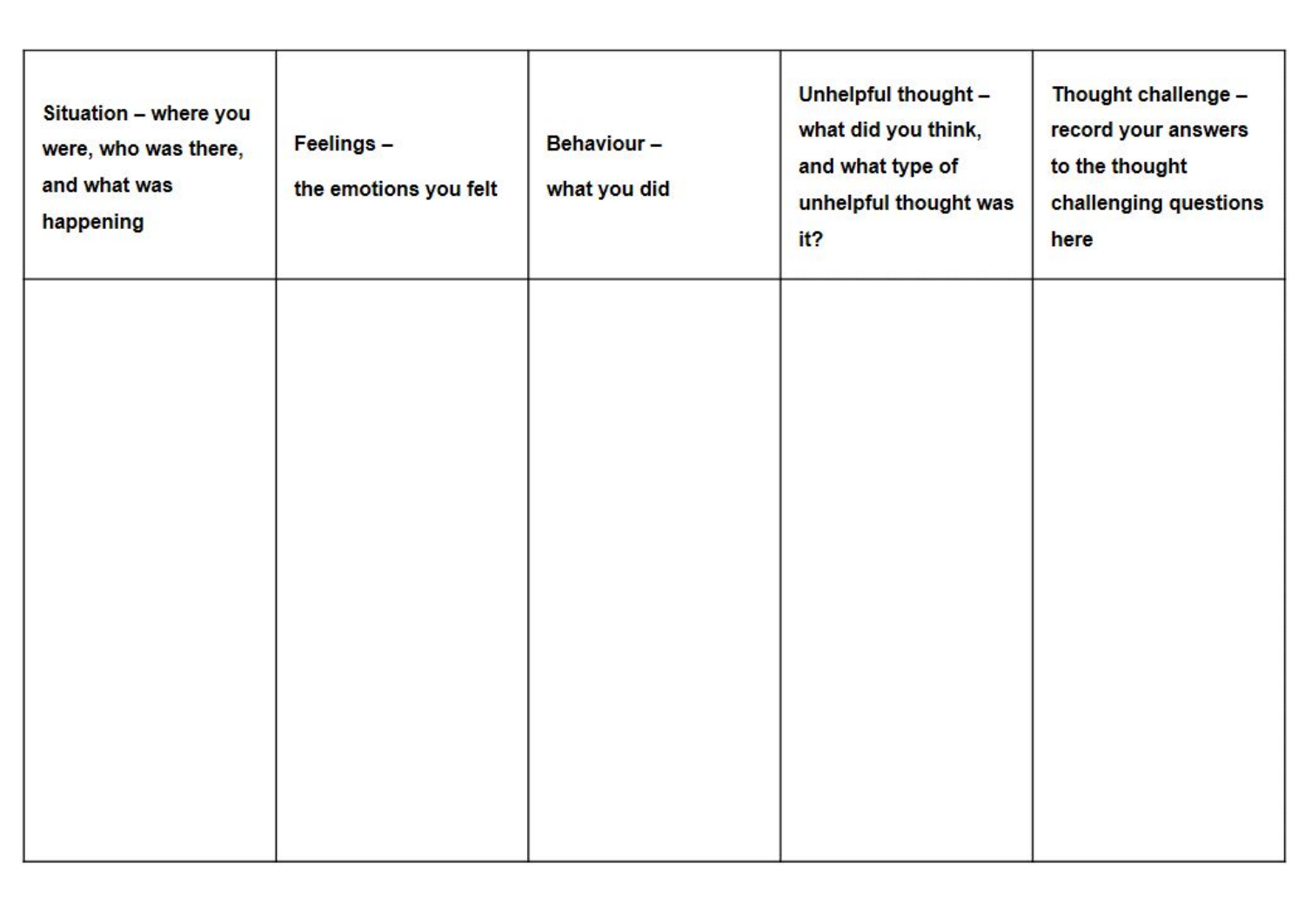| Situation - where you<br>were, who was there,<br>and what was<br>happening | Feelings -<br>the emotions you felt | Behaviour-<br>what you did | Unhelpful thought -<br>what did you think,<br>and what type of<br>unhelpful thought was<br>it? | Thought challenge -<br>record your answers<br>to the thought<br>challenging questions<br>here |
|----------------------------------------------------------------------------|-------------------------------------|----------------------------|------------------------------------------------------------------------------------------------|-----------------------------------------------------------------------------------------------|
|                                                                            |                                     |                            |                                                                                                |                                                                                               |
|                                                                            |                                     |                            |                                                                                                |                                                                                               |
|                                                                            |                                     |                            |                                                                                                |                                                                                               |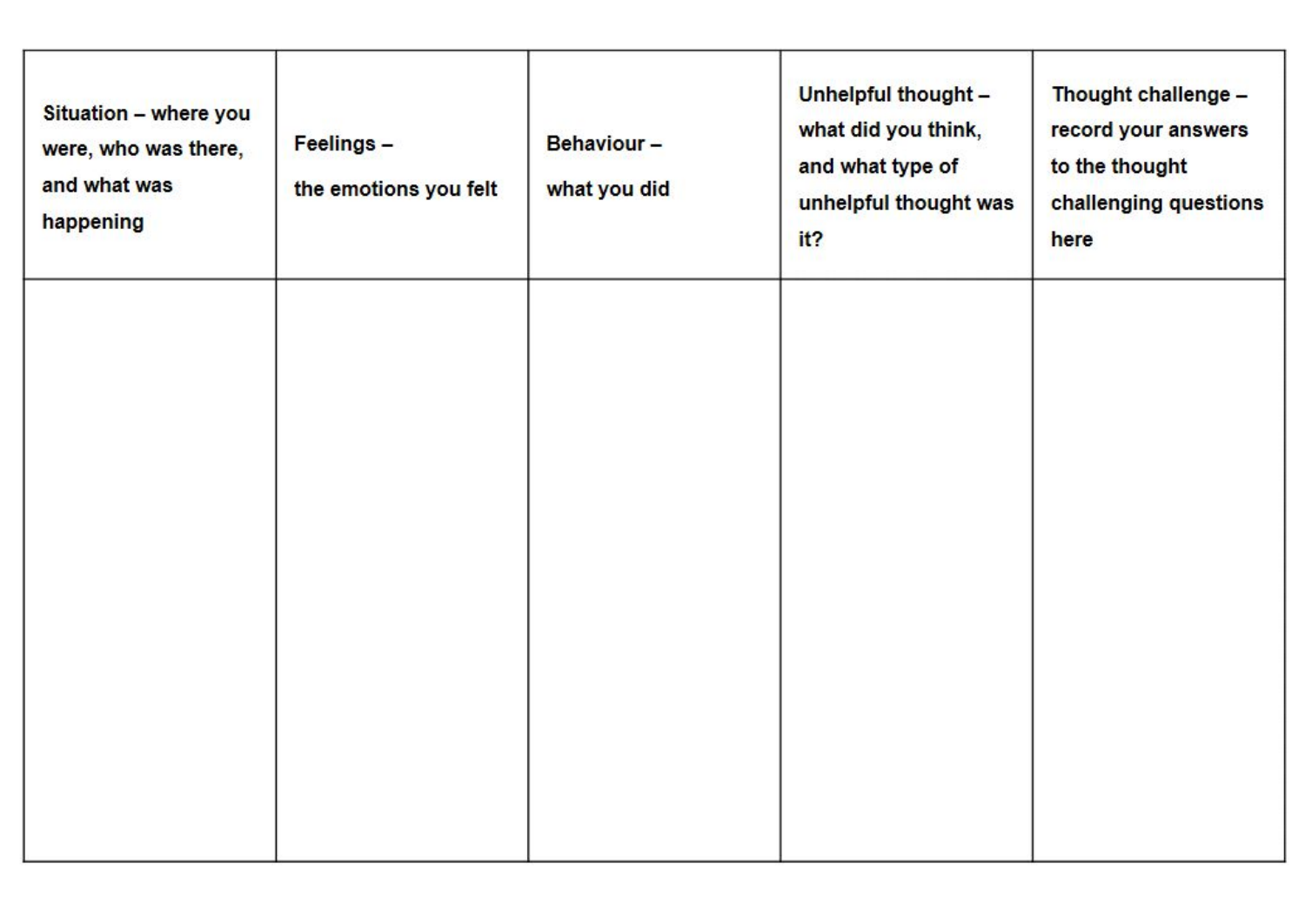# **9. Anger and the body**

When anger is triggered, or people feel threatened, their bodies react in specific ways. You might experience some of these physical signs strongly, while some others might not affect you.



All of these physical changes happen due to signals being sent by your brain because the 'threat system' has been triggered. This triggers the 'fight, flight or freeze' response where the brain is preparing the body to either defend itself against a threat (fight), run away from danger (flight), or do nothing to reduce the risk of an attack (freeze).

It can be helpful to understand what's going on in your brain when these reactions are happening in your body. You don't have to remember all the information below – just notice what's happening in your body and mind. This gives you an 'early warning system' that you're becoming angry, so you can take steps to feel calmer.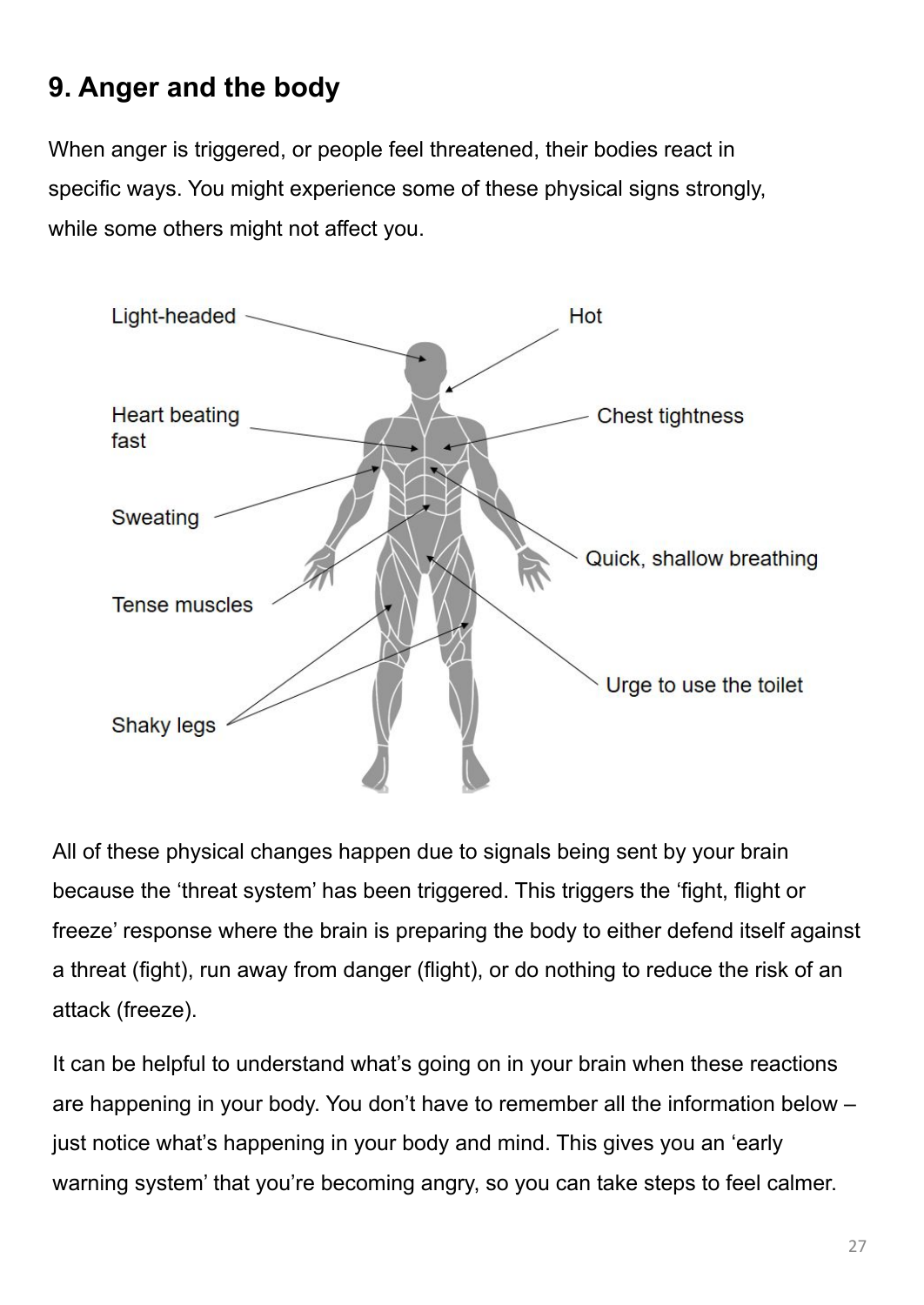## **Anger and your brain**



When the threat response is triggered in your amygdala, your frontal lobe temporarily stops being involved in what your body does.

#### **Frontal lobe**

Your frontal lobe is the rational part of your brain – the bit that helps you manage your daily life, fit in with others, and do things like work and study. It's responsible for planning, problem solving, and rational thinking. The frontal lobe also handles impulse control and thinking about consequences – it's the reason people can think before they act.

#### **Amygdala**

This is part of what's called the limbic system. The limbic system does all the things in your body that you don't think about, like breathing and eating. If your frontal lobe is your 'thinking' brain, your limbic system is your 'instinctive' brain. The amygdala continually takes in and processes information from your senses, so even when you aren't thinking about it, it's scanning for threats and interpreting what you see, hear, feel, touch, taste and smell.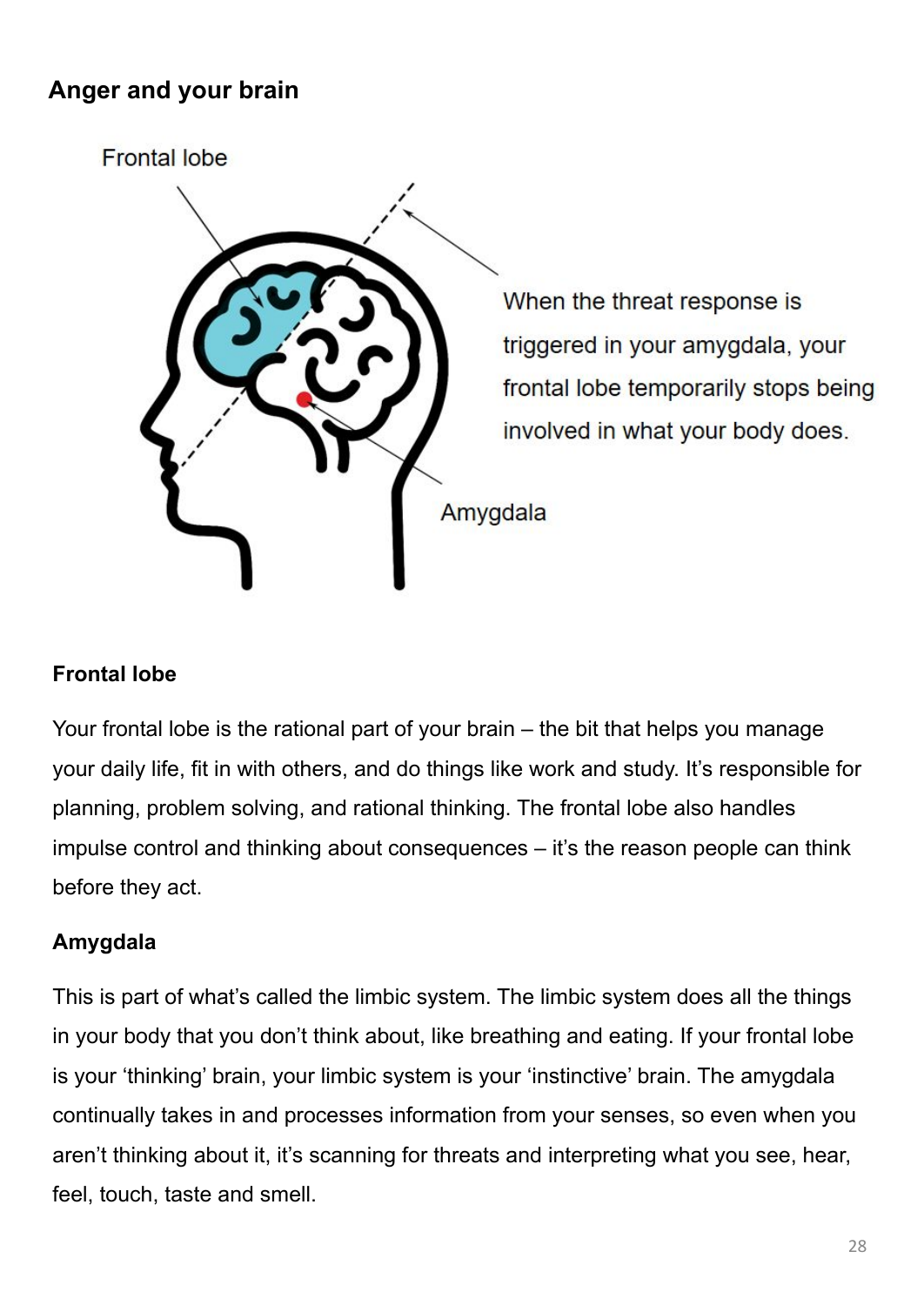When the threat response is triggered the frontal lobe temporarily 'goes offline' which stops you thinking rationally, and the limbic system takes over reactions and decision making. [This is often referred to as 'flipping your lid'](https://www.youtube.com/watch?v=GOoRSN1V898). You might have heard this phrase being used to describe when someone loses control of their emotions.

To reduce the threat response system and bring the thinking part of your brain back 'online', you can do things to calm yourself down. This includes using relaxation techniques such as controlled breathing. There is more information on relaxation techniques, including activities to try, later in the guide.

#### **False alarms**

The limbic system is hard wired to protect our survival, so it's over cautious and responds in the same way to an imagined threat as it does to a real threat. It does this to 'be on the safe side'. This is why many people get scared watching horror films when there's no real threat to their safety.

When people have experienced traumatic events, their threat response system can become over sensitive and easily triggered. This makes false alarms more likely. This sensitivity can be reduced over time by learning to notice the triggers and alarm bells and developing self-calming techniques and coping skills. These will be discussed in section 11.

Some people will overcome the impact of trauma in time by using their own coping strategies and support network. Some people may need professional support to help them overcome the impact of trauma. If you have experienced trauma in your life and it's still having a negative impact on you months after the event, it might be helpful to talk to your GP, who can tell you about services that can support you. You can find a local GP using [Scotland's Service Directory.](https://www.nhsinform.scot/scotlands-service-directory/gp-practices/)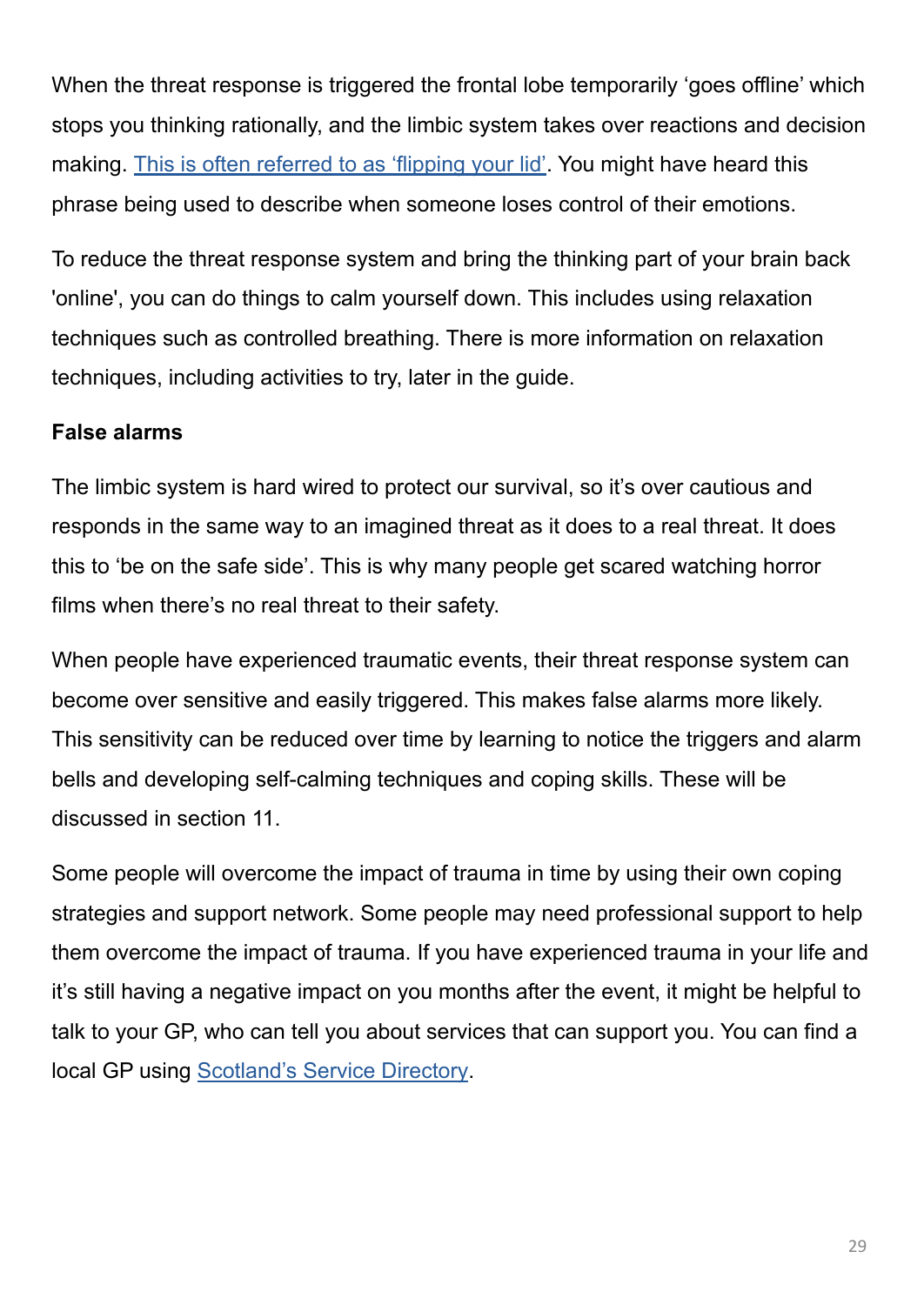# **10. What triggers anger?**

Anger can be triggered by a large number of things, and what makes one person angry won't necessarily have the same effect on someone else. However, there are triggers that are common. These include:

- being treated unfairly for example, being blamed for something you didn't do
- someone doing something that goes against your values or beliefs for example, insulting your religion
- $f$  feeling threatened or attacked for example, someone shouting at you
- feeling criticised for example, a partner complaining about something you do at home
- other people not respecting you or your property  $-$  for example, someone breaking an item that belongs to you
- feeling 'put down', insulted, laughed at, or embarrassed by others for example, someone making fun of you in front of other people
- being 'let down' by someone for example, a friend making a promise to you and then breaking it
- 'losing out' on something you wanted or valued for example, not getting a job you applied for
- being interrupted when you're trying to achieve a goal for example, someone distracting you when you're in the middle of a task
- stressful day-to-day problems  $-$  for example, dealing with bills, busy days at work, and general inconveniences

When people are stressed or dealing with other problems, they're more sensitive to triggers like these. If you're feeling stressed and tired, and experience a trigger like this, you might overreact and take your feelings out on others.

Anger can also be part of grief – experiencing a loss, like a death or the breakdown of a relationship, can trigger feelings of anger. If you're struggling to cope with issues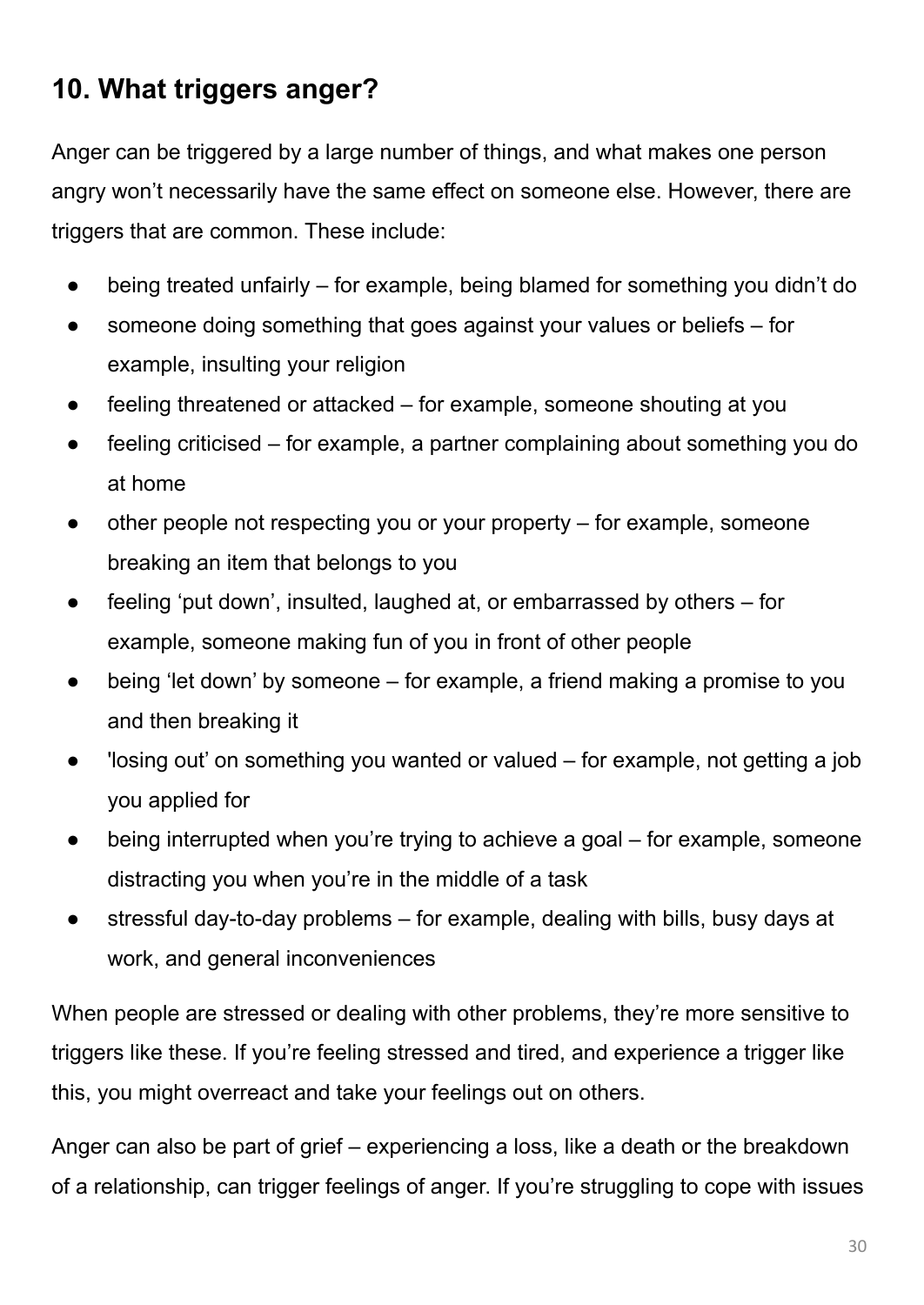like this, you can find local services to help. [Use Scotland's Service Directory to](https://www.nhsinform.scot/scotlands-service-directory/health-and-wellbeing-services/) [search for wellbeing resources in your area.](https://www.nhsinform.scot/scotlands-service-directory/health-and-wellbeing-services/)

Think about the times you've felt angry recently – do any of those anger triggers fit into the categories above?

If you find the same triggers come up repeatedly, consider if there's a way you can avoid them, or manage the situation differently. If there's something in your life that is consistently triggering your anger, can you make changes that remove it? For example, if you're having difficulty paying your bills, you could [contact Citizen's](https://www.citizensadvice.org.uk/scotland/debt-and-money/) [Advice for information on managing debt](https://www.citizensadvice.org.uk/scotland/debt-and-money/).

#### [Read more about coping with money worries](https://www.nhsinform.scot/healthy-living/mental-wellbeing/stress/coping-with-money-worries)

If you find yourself in a situation that triggers your anger and you can't remove yourself, it could be an opportunity to practise the relaxation exercises you'll find in the next section. Dealing with anger triggers is difficult, but practising the skills you learn from this guide will ensure it gets easier over time.

# **11. Relaxation**

## **Calming down when you start getting angry**

Controlled breathing can help you feel calmer and reduce your anger.

#### **Controlled breathing**

If you start to notice the signs that you're getting angry, follow these steps:

- 1. Start breathing slowly and deeply try counting as you breathe. Breathe in for 3 seconds, hold this breath for 1 second, and then breathe out for 3 seconds. It can be helpful to count as you do this – for example, "in, 1,2,3, out, 1,2,3".
- 2. Breathe in through your nose, and out through your mouth.
- 3. While you're focusing, try saying a calming statement in your mind. For example: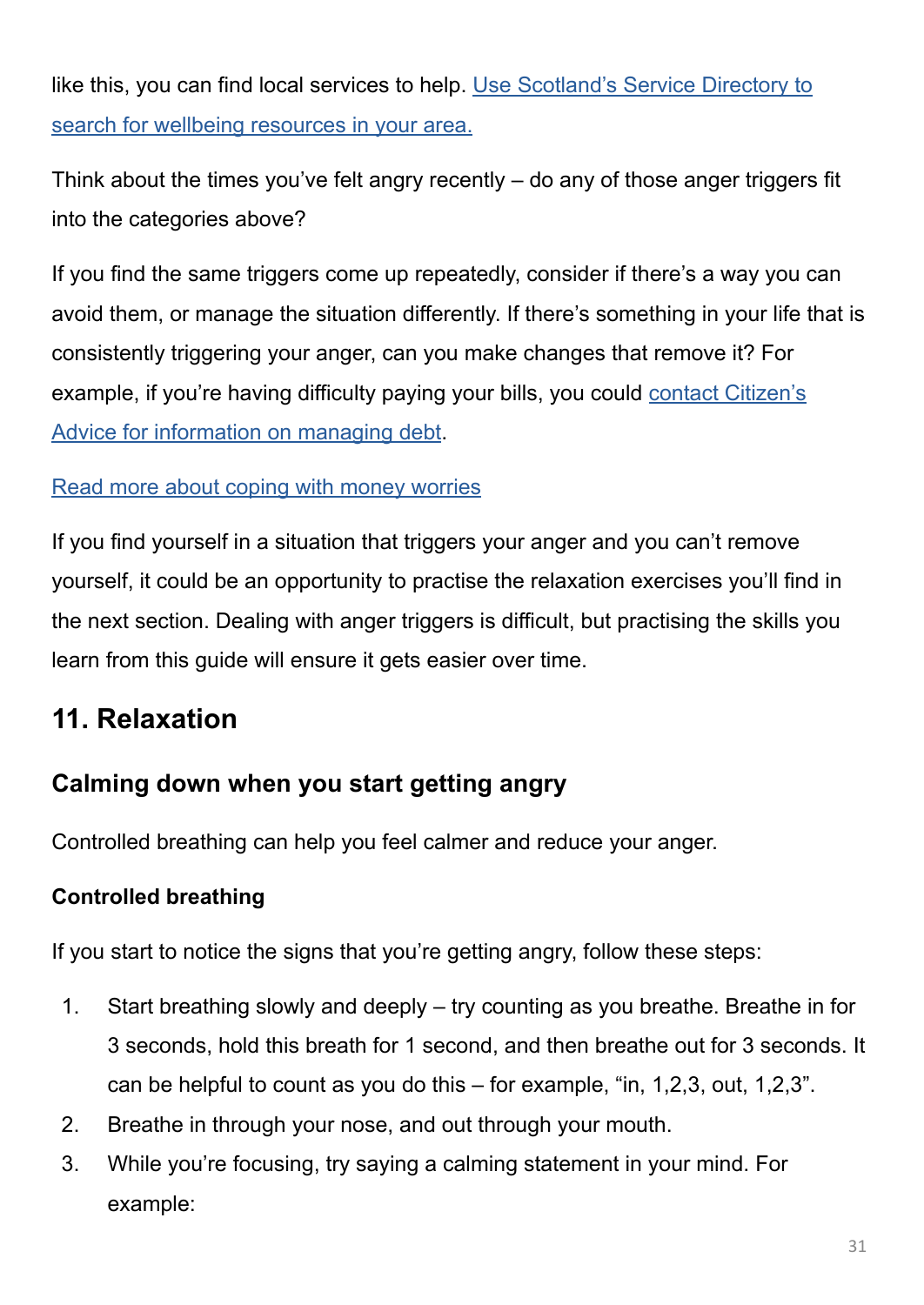- "Relax"
- "Stay calm"
- "Keep your cool"
- 4. Repeat the calming statement while you breathe, until you feel calmer.

The goal of this exercise is to turn off your brain's alarm system, so you have time to think before you react. Breathing slowly and deeply will send a signal to your brain that everything is okay. This exercise will help whether you tend to lose your temper, or if you tend to hold your anger in. Being calm will help you express your feelings in a healthy way. There's more information about that in section 12.

### **Time out**

When your anger reaches a certain level, it can be important to leave a situation before it escalates (gets worse). The aim of a time out is getting away from whatever is triggering your anger and giving yourself a chance to calm down. The goal is to do something that calms you down – for example, you could do a relaxation exercise, listen to music, or go for a walk. This lets you turn off your brain's alarm system and give yourself a chance to start thinking clearly again.

The important thing to remember is that when you take a time out, you're walking out – not 'storming out'. The goal is to calm down, come back, and resolve the situation in a constructive way.

#### **Follow these tips to make sure your 'time out' is useful:**

It can be helpful to explain to friends and family that you're using the time out method, so they're better able to understand that you need some time to yourself. It's not always possible to explain this in the moment, so it can be a good idea to have a conversation with loved ones when everyone's calm, and let them know that when you get angry you need time out to calm down.

Prepare yourself a 'calm kit' in advance because when you're feeling very angry it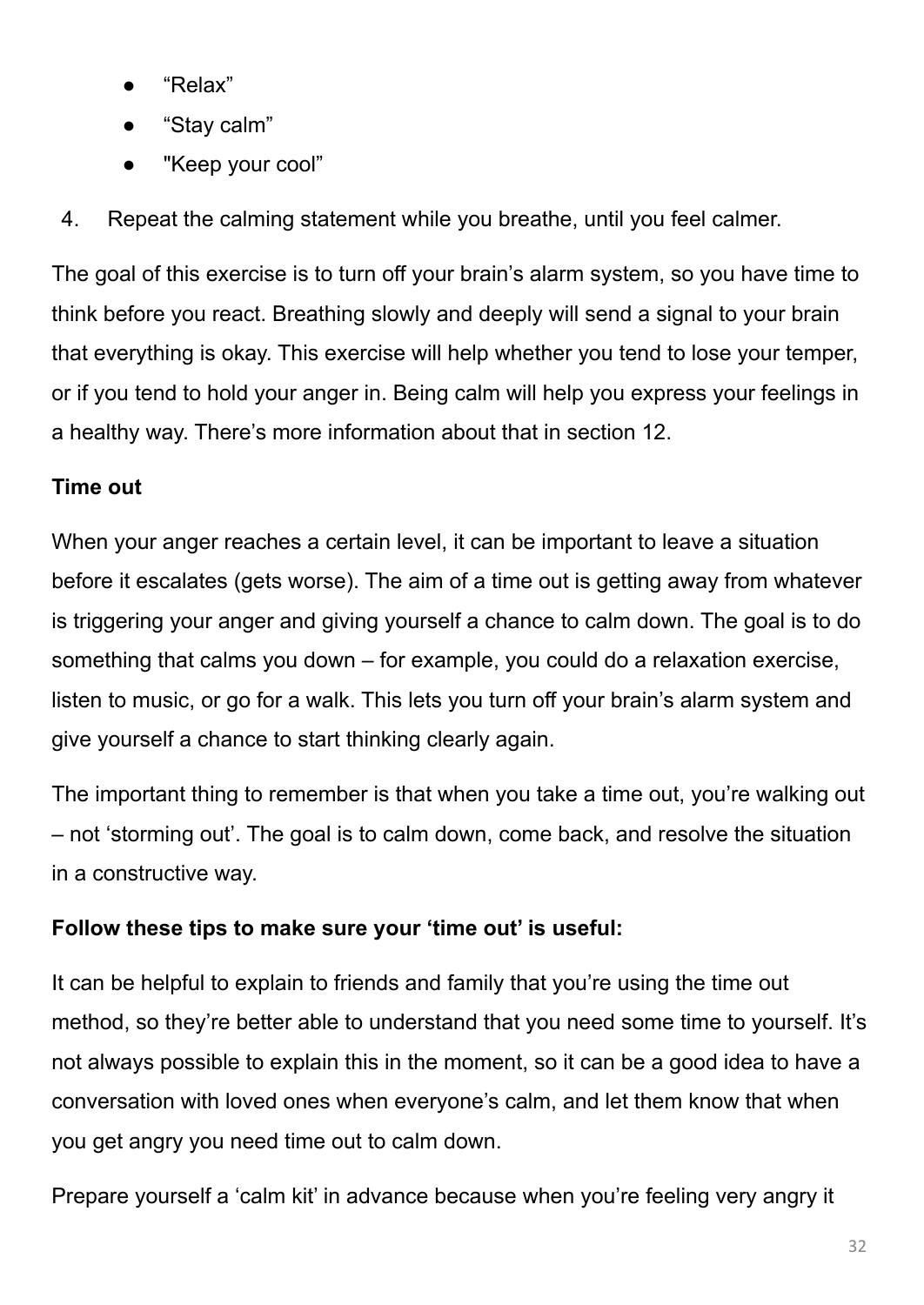might be hard to think clearly, but you can just pick up the kit. This can include:

- relaxing music, either a playlist or a CD
- a relaxing book or magazine
- a link to a funny video, or a funny DVD
- a relaxation app on your phone, or a link to relaxation techniques  $-$  [you could](https://www.nhsinform.scot/healthy-living/mental-wellbeing/stress/breathing-and-relaxation-exercises-for-stress/) [use these exercises as a starting point](https://www.nhsinform.scot/healthy-living/mental-wellbeing/stress/breathing-and-relaxation-exercises-for-stress/)
- a bag with your gym clothes, if exercise helps you feel calmer
- comfortable clothes
- a note to yourself with self-calming statements
- a printed copy of this self help guide

Once you're feeling calmer, take some time to think about how you're going to resolve the situation. Think about what triggered your anger to begin with and how you're going to deal with the current situation. You can also consider what you want to say to the other person involved, and how you'd manage the situation differently in the future.

Over time, if you keep using the methods in this guide, you'll find that you need time outs less because you'll be able to deal with situations before they get to this point. Consider time outs a short-term solution while you learn better techniques for managing anger.

### **Taking time to relax**

If you're more relaxed in general, it'll be easier for you to notice the signs that you're becoming angry. Feeling less stressed also means you'll be less sensitive to anger triggers.

Try to find a small amount of time in your day for breathing and relaxation, and do the exercises somewhere you won't be interrupted. When you first start practicing these exercises, try to do them when you're feeling fairly calm so you are able to focus on and learn the techniques – if you're already angry or upset, try using the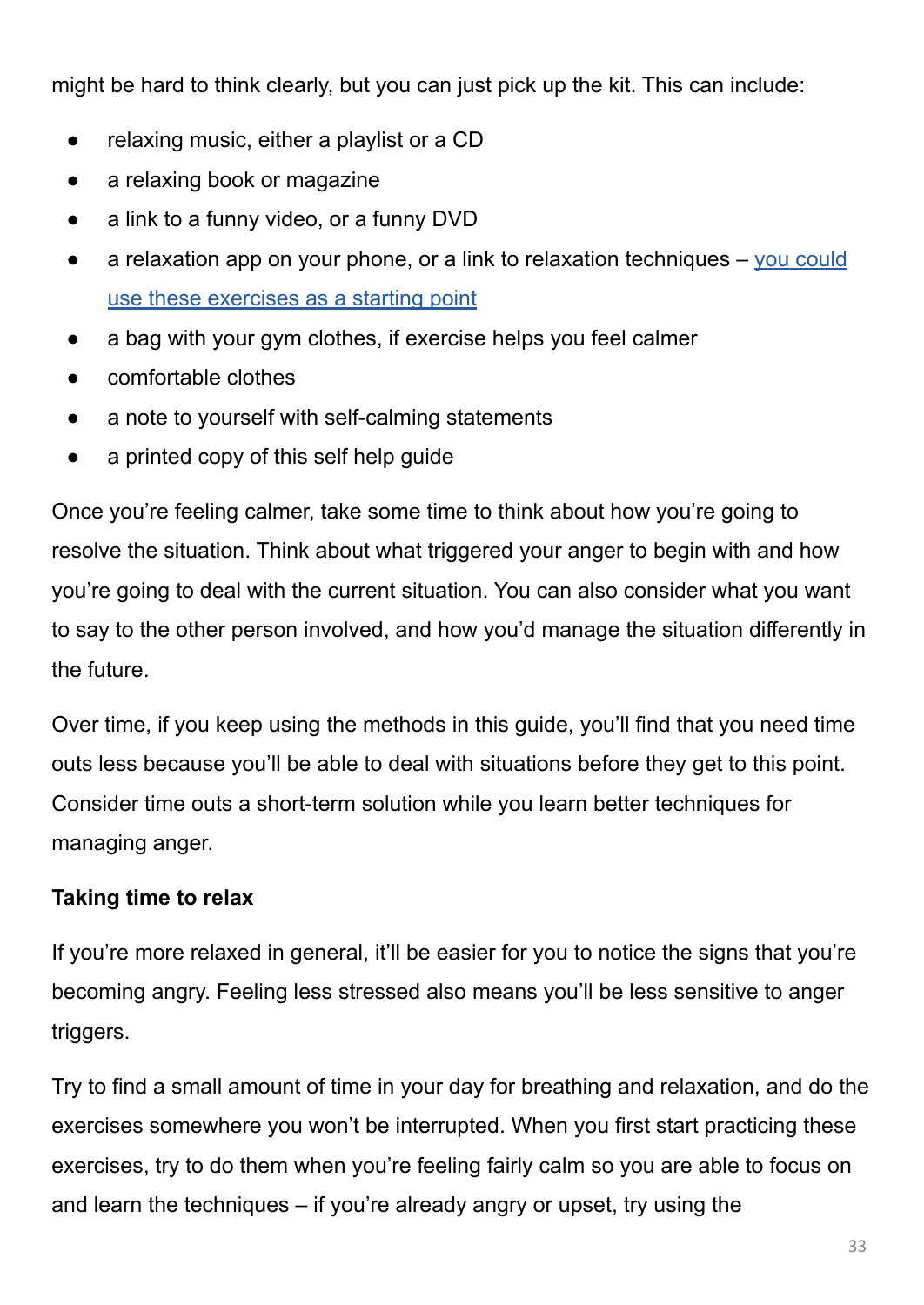controlled breathing exercise first.

It can take time and practice to feel the benefit of doing these exercises, so it's important to do them regularly. The differences can feel very small at first, but as time goes on you'll notice an improvement in your mood and ability to stay calm in stressful situations.

If you feel any discomfort or pain when doing these exercises then stop.

#### **Progressive muscle relaxation**

If you've been having problems with anger, you might find there's a lot of tension in your body. This is part of the fight, flight, or freeze response. This muscle relaxation exercise will help your body to relax.

Doing this exercise will also make you more aware of when your muscles are becoming tense, which is an early warning sign for anger.

Lie on your back and get comfortable. If you have lower back issues, it can help to put a pillow under your knees.

This exercise uses your whole body, but if there's a body part that's painful you can miss it out.

Take turns tensing and relaxing the muscles in each area on the list according to the instructions below.

- 1. Tense the muscles in each area of your body in turn. Breathe in as you do this, and hold the tension for a few seconds.
- 2. As you breathe out, release the tension in the body part and allow the muscles to relax.
- 3. Repeat the process of tensing on the in-breath and relaxing on the out-breath for the muscles in the different parts of the body.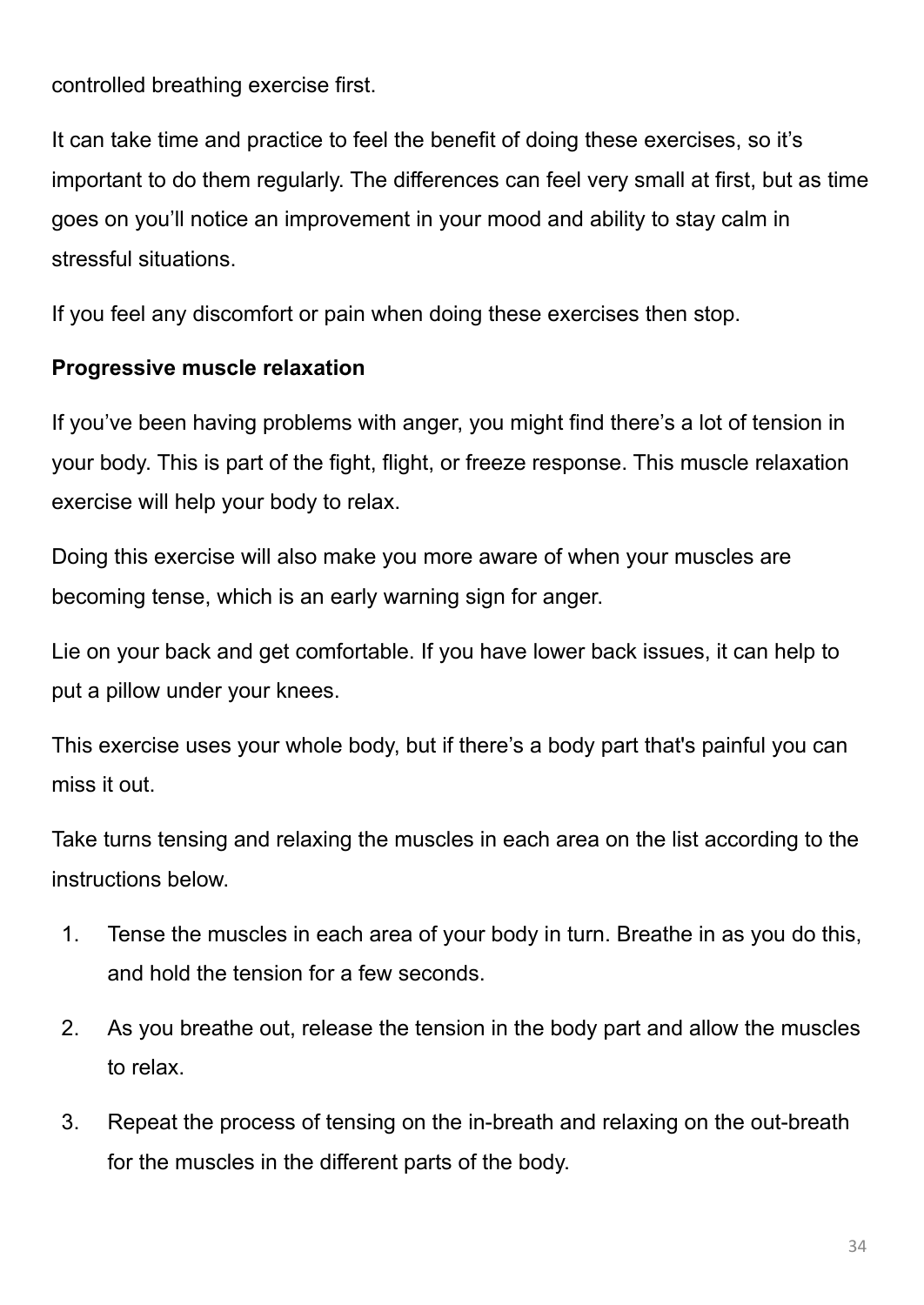4. When you've gone through the list, focus on each body part in turn. If you notice any remaining tension allow it to release as you breathe out.

Go through this list of body parts in order:

- 1. Right hand and arm
- 2. Left hand and arm
- 3. Right leg and foot
- 4. Left leg and foot
- 5. Stomach
- 6. Chest
- 7. Back muscles
- 8. Shoulders
- 9. Neck and throat
- 10. Face

### **Breathing and relaxation exercises**

We have more breathing and relaxation exercises on NHS inform that are helpful for dealing with anger and stress.

[View other breathing and relaxation exercises on NHS inform](https://www.nhsinform.scot/healthy-living/mental-wellbeing/stress/breathing-and-relaxation-exercises-for-stress/)

# **12. Communication**

Clear communication allows you to express yourself and get your message across to others. It helps you and the people around you to understand each other better, and can improve relationships overall.

Often, people find themselves getting angry because they can't express their feelings, wants, and needs, or because they misunderstand when someone else is communicating with them. Learning to communicate well is an important part of dealing with an anger problem, because it can reduce a lot of the stress and possible conflicts in your life.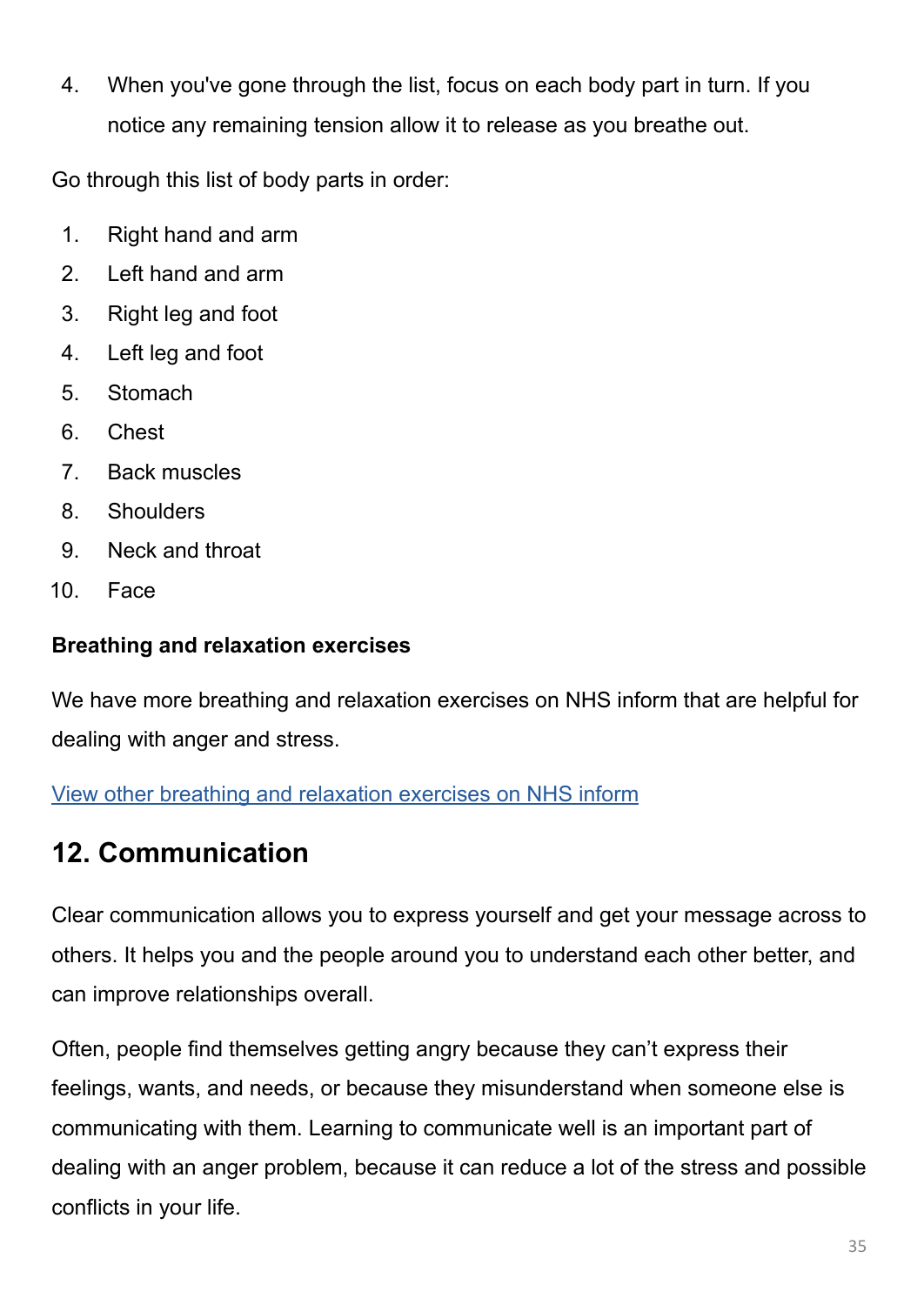## **Communication styles**

There's a range of different communication styles, and most people use them all in different situations. There are 4 main types:

#### **Passive**

If your communication style is passive, you might:

- prioritise other people's needs over your own putting them first
- go along with what other people want to do, even if it's not what you want to do
- avoid expressing your own needs or opinions because you're worried about how other people will react
- find it difficult to say "no" to people, again because you're worried about their reactions
- think of yourself as shy  $-$  you might tend to be quiet and withdrawn, and avoid drawing attention to yourself, especially in a group or a crowd

If you have this communication style, you likely feel as if other people don't listen to you. You might feel 'walked over', and tend to agree to do tasks that you don't want to do.

Most people with a passive communication style are worried about how people will react if they express their actual thoughts, feelings, wants, and needs. You might be afraid that other people will react aggressively or get upset with you, or reject you. This is an example of the mind-reading type of unhelpful thought. It also suggests you think of other people as unreasonable, and likely to overreact, which is an example of jumping to conclusions and focusing on the negative.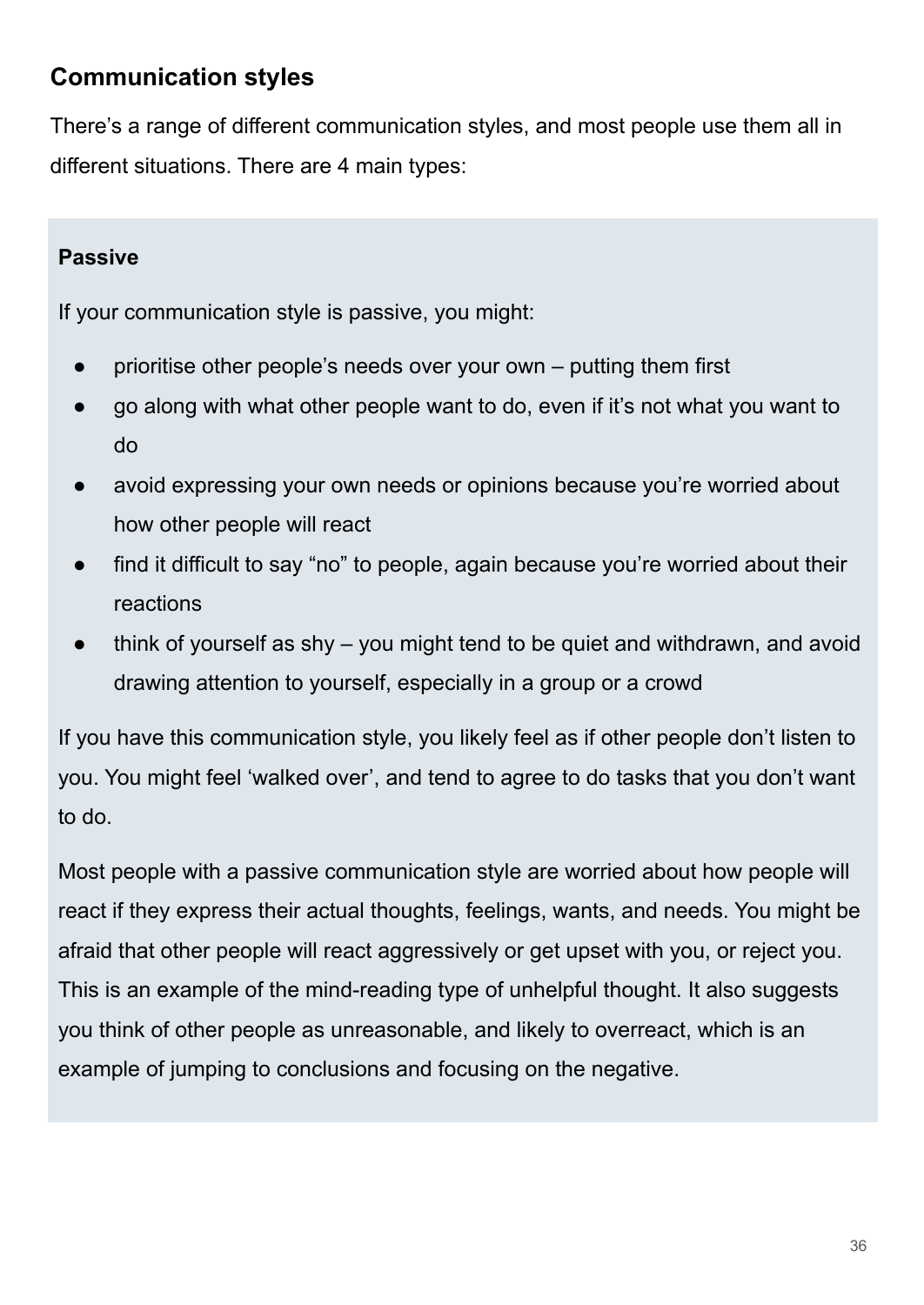### **Aggressive**

If your communication style is aggressive, you might:

- prioritise your own needs above other people's  $-$  putting yourself first
- always think that you're right, and other people are wrong, and force your point on others
- always want things to be done your way
- ignore what other people have to say
- talk loudly or shout to be heard
- talk over or interrupt people

This can be a confrontational style of communication. You might confuse this style of communication with being assertive, especially if it seems to get results when you want something. However, people might feel they don't enjoy being around you, because you don't take their opinions into account. People might also be afraid of you, or see you as a bully. This can lead to problems in your relationships, and in day-to-day life.

#### **Passive aggressive**

If your communication style is passive aggressive, you might:

- avoid directly expressing your feelings
- be sarcastic or make jokes to show you're unhappy about something
- make rude comments, and pass them off as jokes if people react badly
- try to make other people feel guilty for asking you to do something you don't want to do, even if you've agreed to do it
- give 'backhanded compliments' for example: "you look nice today, I'm surprised"
- refuse to express directly that you're unhappy about something, or say what it is that you're unhappy about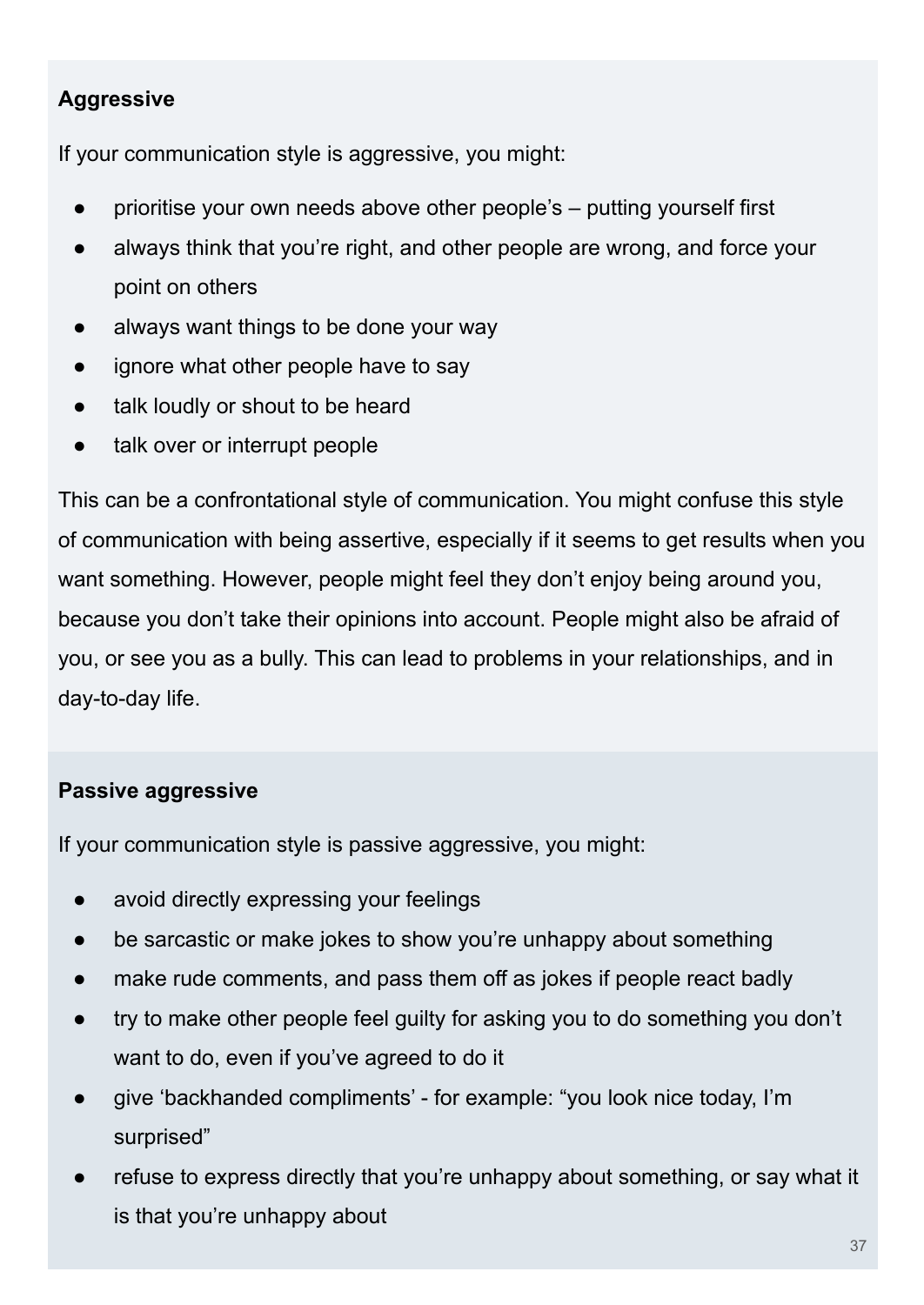sulk or give people the 'silent treatment' to show your unhappiness

If you have a passive aggressive communication style, you might want other people to know how you feel, but instead of telling them directly you expect them to know, or pick it up from your behaviour. You might be afraid to tell people how you feel directly, in case they react badly or think badly of you.

However, by not communicating clearly, you're expecting other people to read your mind – which doesn't work. This leads you to feel more frustrated, and have more anger that you feel unable to express. This communication style has a negative impact on your relationships and day-to-day life – people might struggle to know why you're behaving the way you are. You're also likely to experience frequent misunderstandings and miscommunications.

#### **Assertive**

If your communication style is assertive, you will:

- balance your own needs against the need of others
- take time to listen to other people's points of view
- say what you want, but accept you can't always have things your way, and that other people have the right to say no
- be willing to compromise and negotiate with others
- behave in ways that show respect for yourself and respect for other people
- forgive yourself and other people for making mistakes
- express your opinions and feelings in a clear and respectful way

Being assertive means expressing your own needs and wants in a way that's calm, clear, and considerate. Communicating assertively allows you to express how you're feeling and what you want in positive way that's more likely to be understood and respected by others. A lot of problems with anger are triggered by poor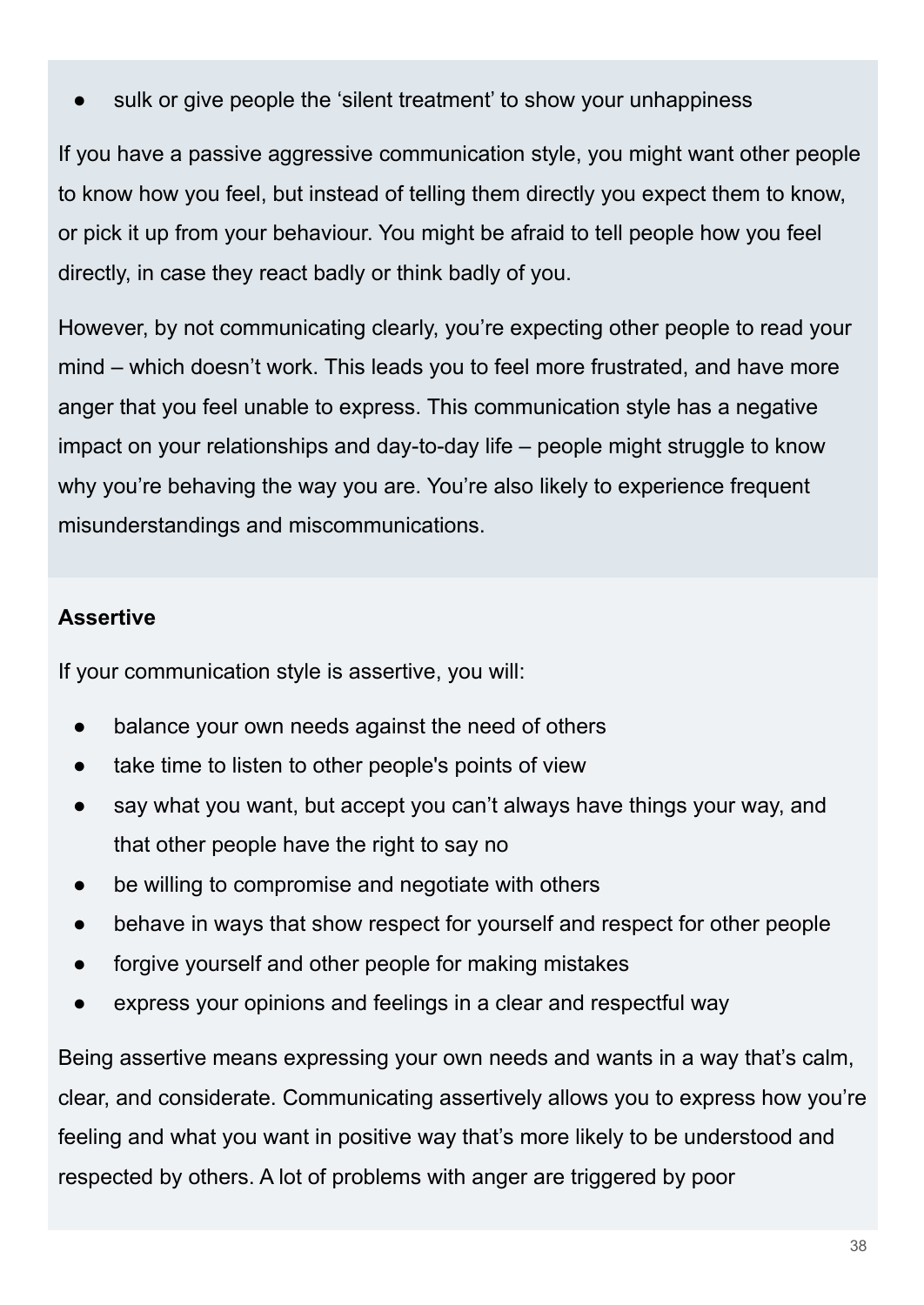communication, so being assertive makes it less likely that you'll struggle to deal with anger in your day-to-day life.

The next section has tips on how to be assertive, and allows you to practice positive ways of expressing your feelings.

# **13. Assertiveness**

Follow these tips to help you become more assertive and constructive about communicating:

**Say what you mean clearly – don't expect people to guess what you mean or know what you're thinking.**

Instead of:

Saying something sarcastic when you're unhappy, for example – if a friend cancels plans with you, saying "that's just great."

Try:

Expressing how you really feel – for example, saying something like "I'm disappointed that you've cancelled last minute. In future I'd like you to give me more notice if possible."

**Keep the volume of your voice steady and your tone calm – try not to shout or raise your voice.**

Instead of:

"SHUT UP!"

Try: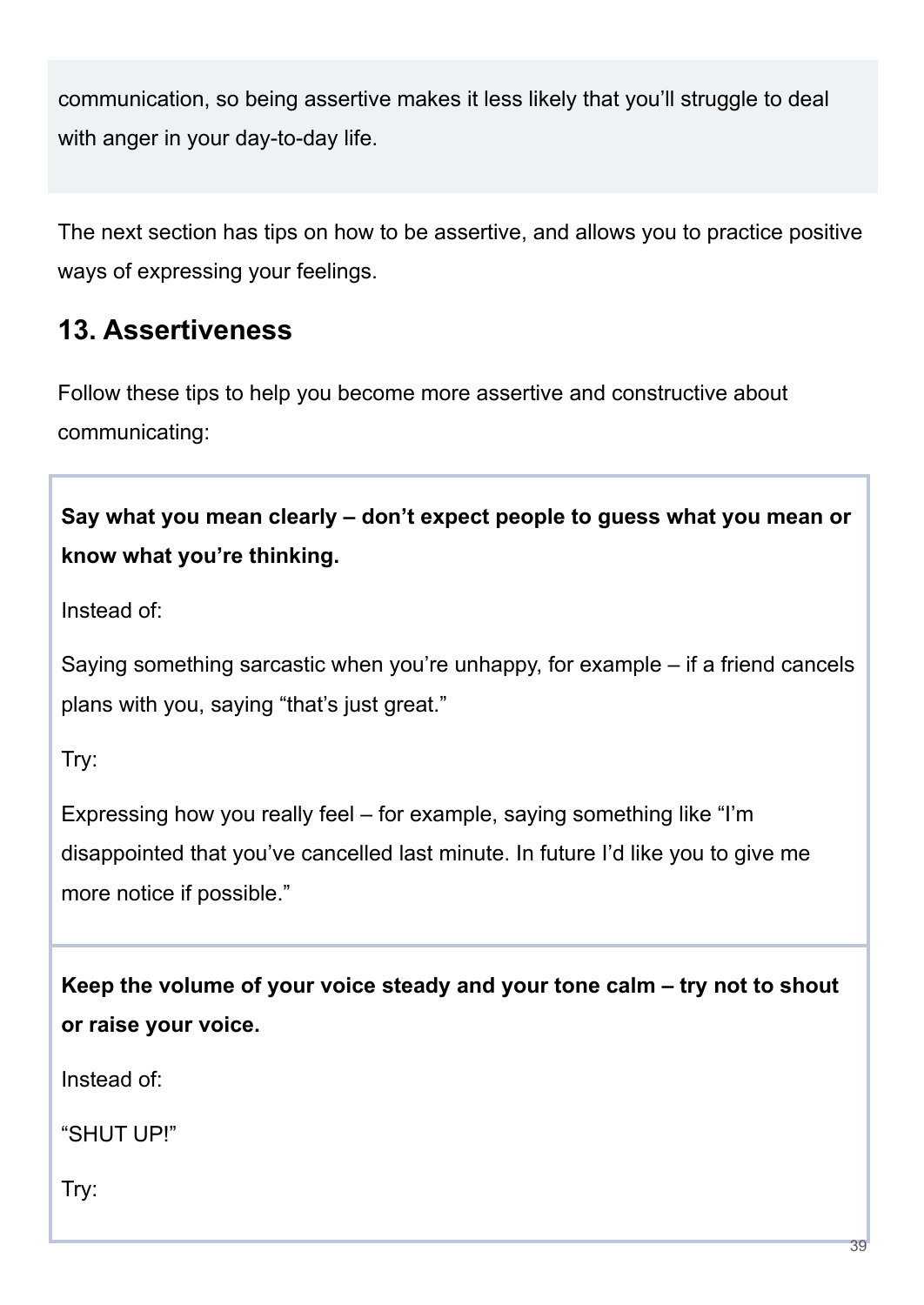"Would you please keep the noise down?"

**Say what you think or feel using 'I' statements to avoid blaming or attacking the other person.**

Instead of:

"You're annoying me."

Try:

"I'm getting annoyed."

**Listen to the other person and check you've understood their meaning by asking questions, or saying what you've heard in your own words. This lets the other person clarify if you've gotten something wrong, or misunderstood.**

Instead of:

Assuming or pretending you understood their meaning.

Try:

"Are you saying... [say what you understood]?"

or

"I'm hearing… [say what you understood], is that right?"

#### **Ask for what you want or need.**

Instead of: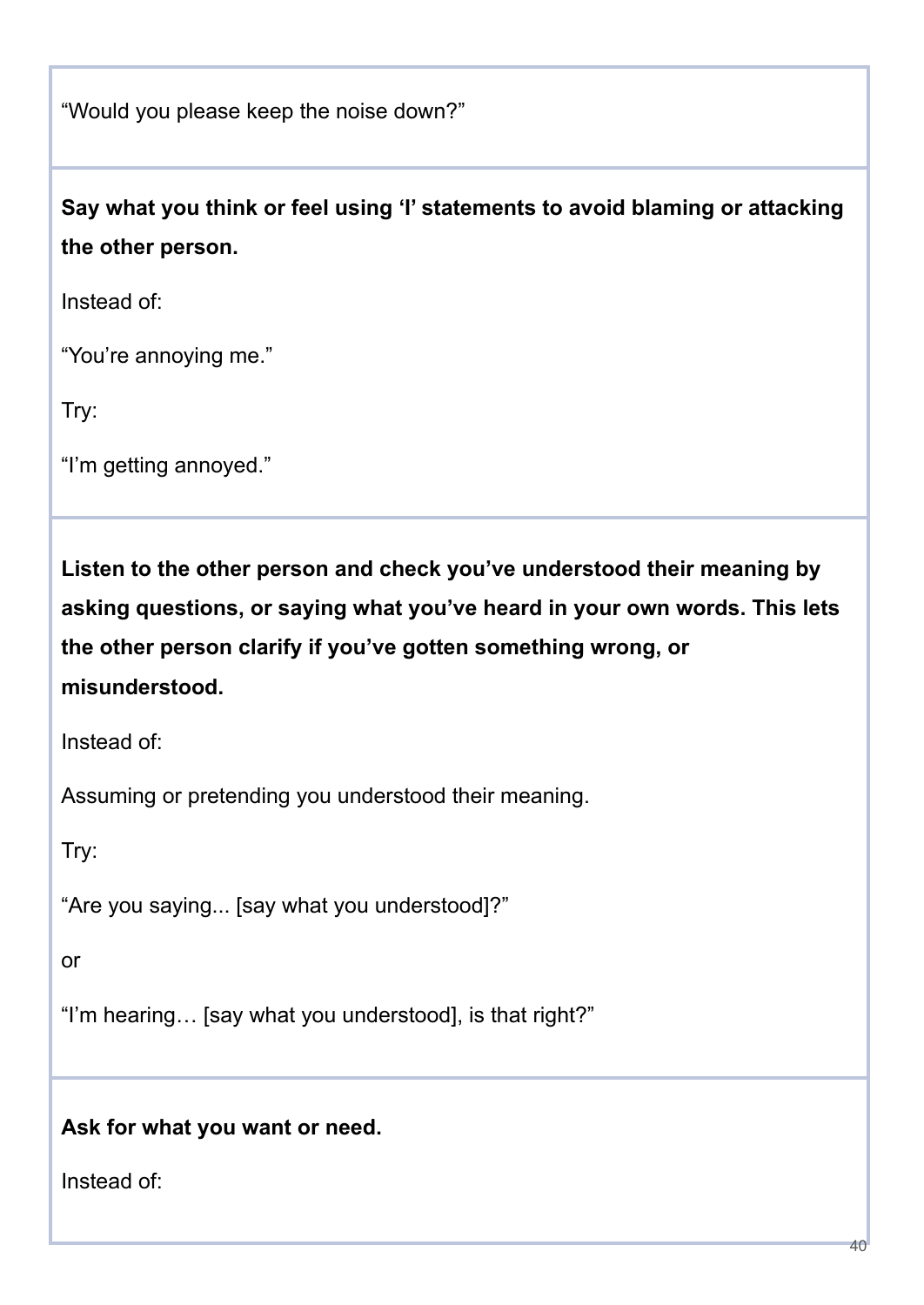Hinting or saying nothing – for example, if you're struggling to complete a task on your own, just hoping the other person will offer to help.

Try:

"Would you help me please?"

This also applies to emotional needs and wants – for example, if your partner has a habit you don't like, directly asking them to stop is more constructive and assertive than hinting. It's also more likely to succeed.

### **Respect the other person.**

- avoid using insults or personal comments
- accept it if the other person says "no" or disagrees with you
- avoid getting aggressive or threatening

# **Be firm if someone's trying to pressure you into something you don't want to do.**

If you're having a conversation where someone keeps asking you the same thing, repeat yourself in a firm but calm tone. This is sometimes called the 'broken record' technique – if you keep saying the same thing, the other person will eventually give up.

Remember that you don't need to apologise or make excuses for saying 'no'.

#### **Be open to criticism.**

remember constructive feedback can be helpful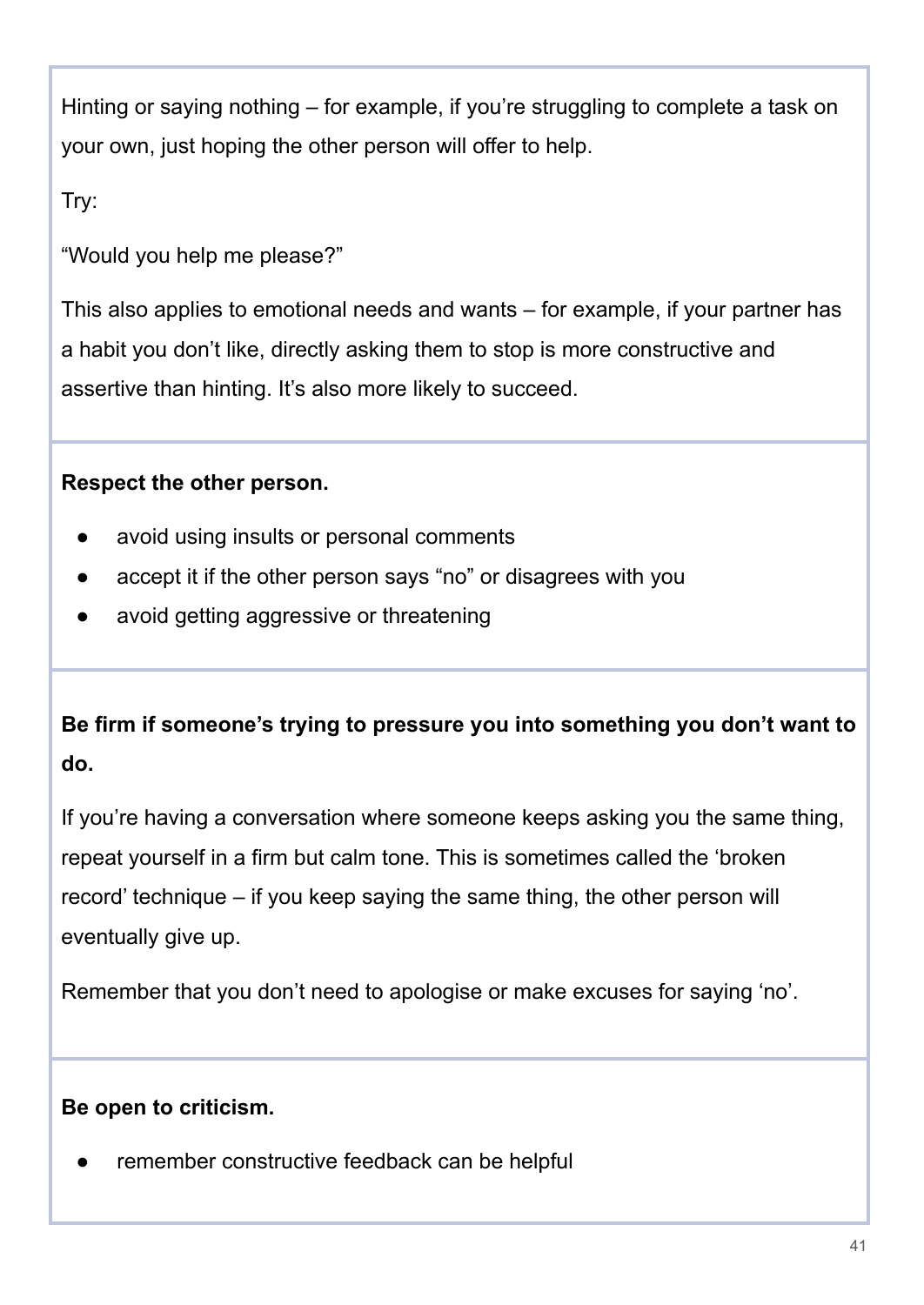- ask yourself if the criticism is true or not before responding
- try not to get defensive or take it personally
- If you don't agree with the criticism, remember you don't need to pretend you do

**Choose the right time and place for a conversation that might be difficult.**

- choose a private place where you won't be interrupted
- pick a time when neither of you will be distracted or busy
- try to talk to the person one-on-one

If you're going to have a difficult conversation, plan what you want to say beforehand. You could try:

- writing a script
- practising the conversation

You'll have a chance to practice doing this in the next section.

# **14. Practising assertiveness – Activity 3**

This activity is a chance to prepare for a constructive, assertive conversation.

If you want to write more conversation scripts, you can use more than one activity sheet and save different versions on your device.

You can find the activity sheet below.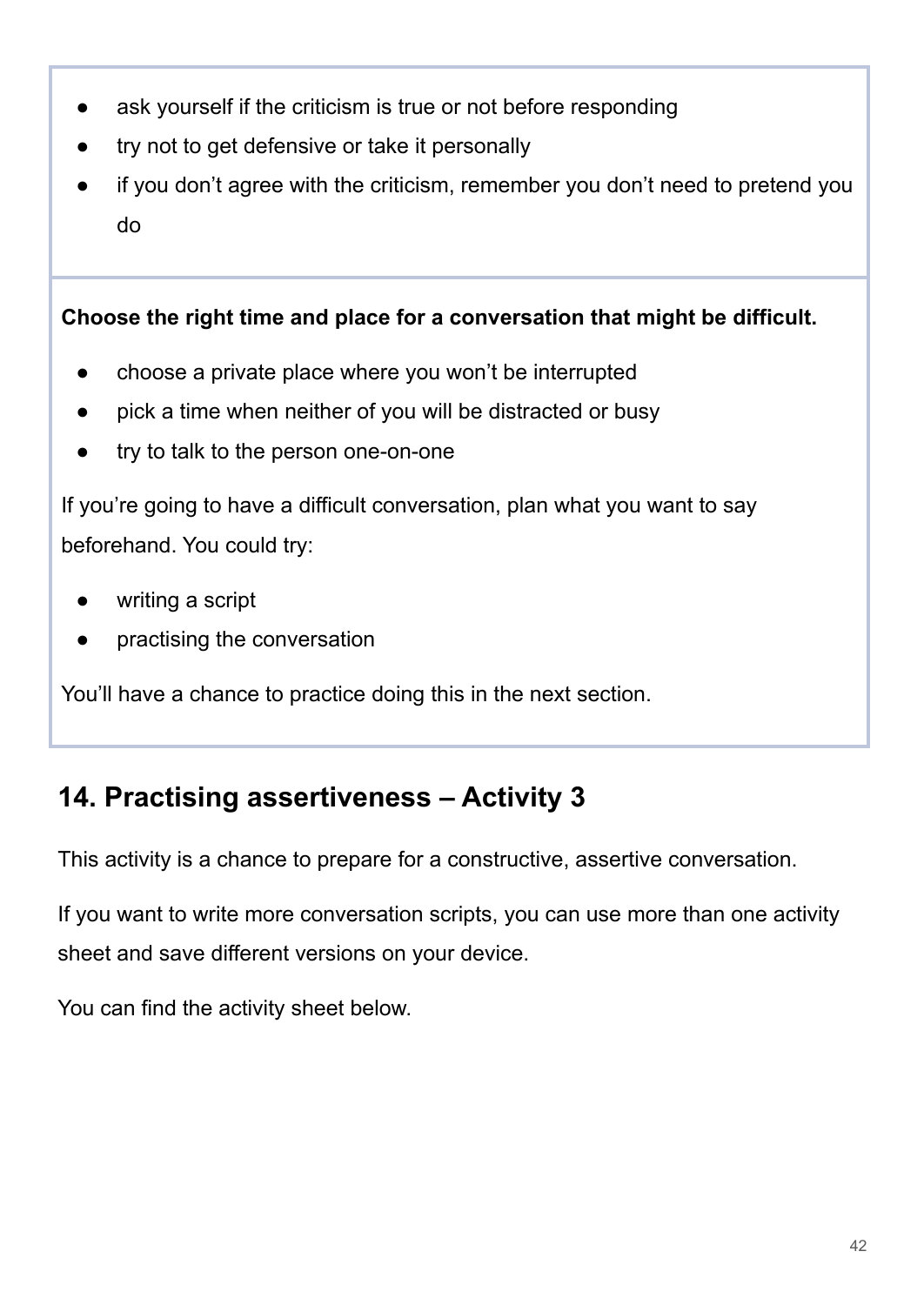**1. Think of a current situation in your life where you'd like to be assertive with another person. For example, where your needs aren't being met in a relationship, or you're unhappy about something.**

**2. Use the tips from the previous section to write out a script with what you want to say - use the prompts below to help you.**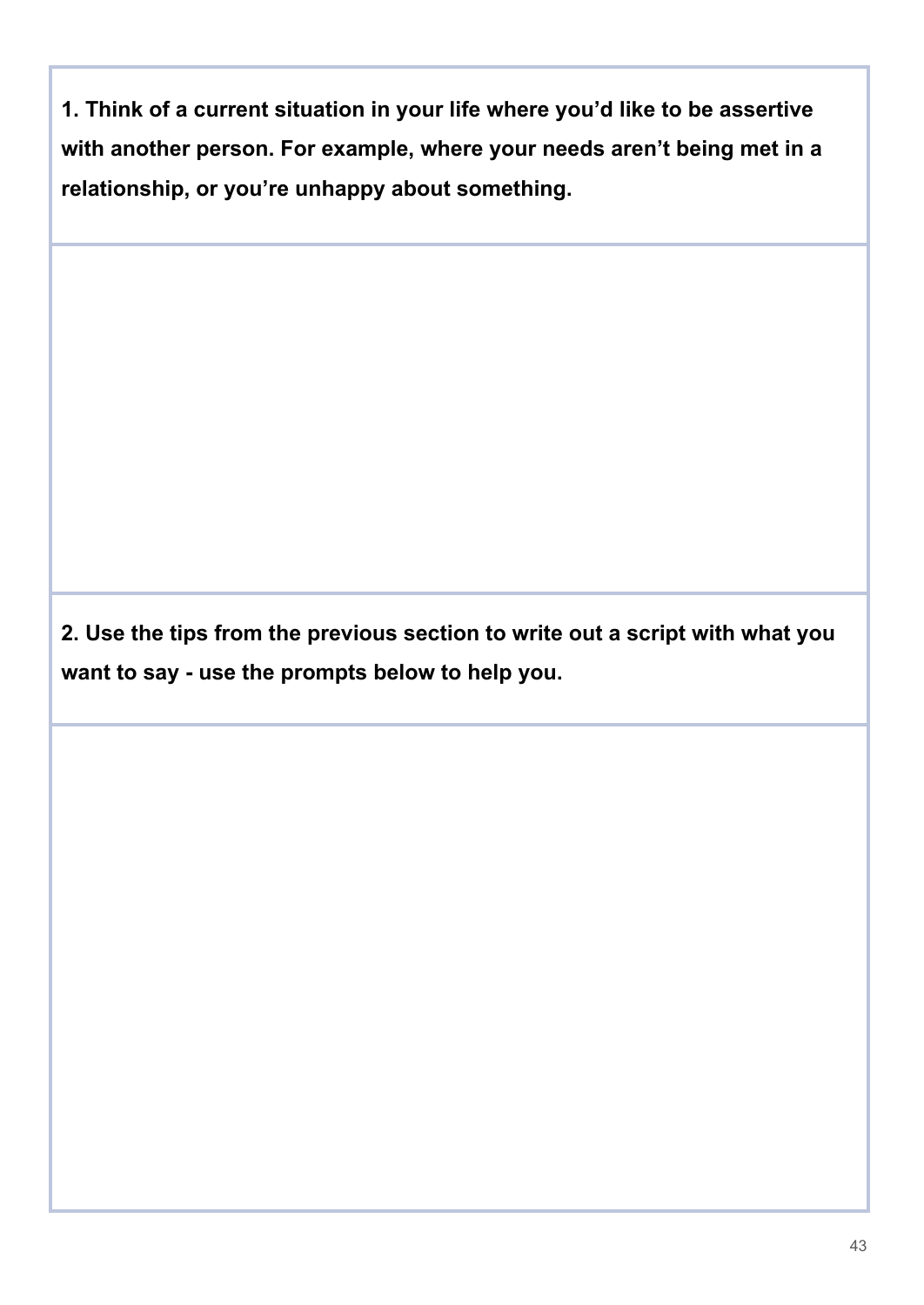**3. Think about how you want to say the words in the script.**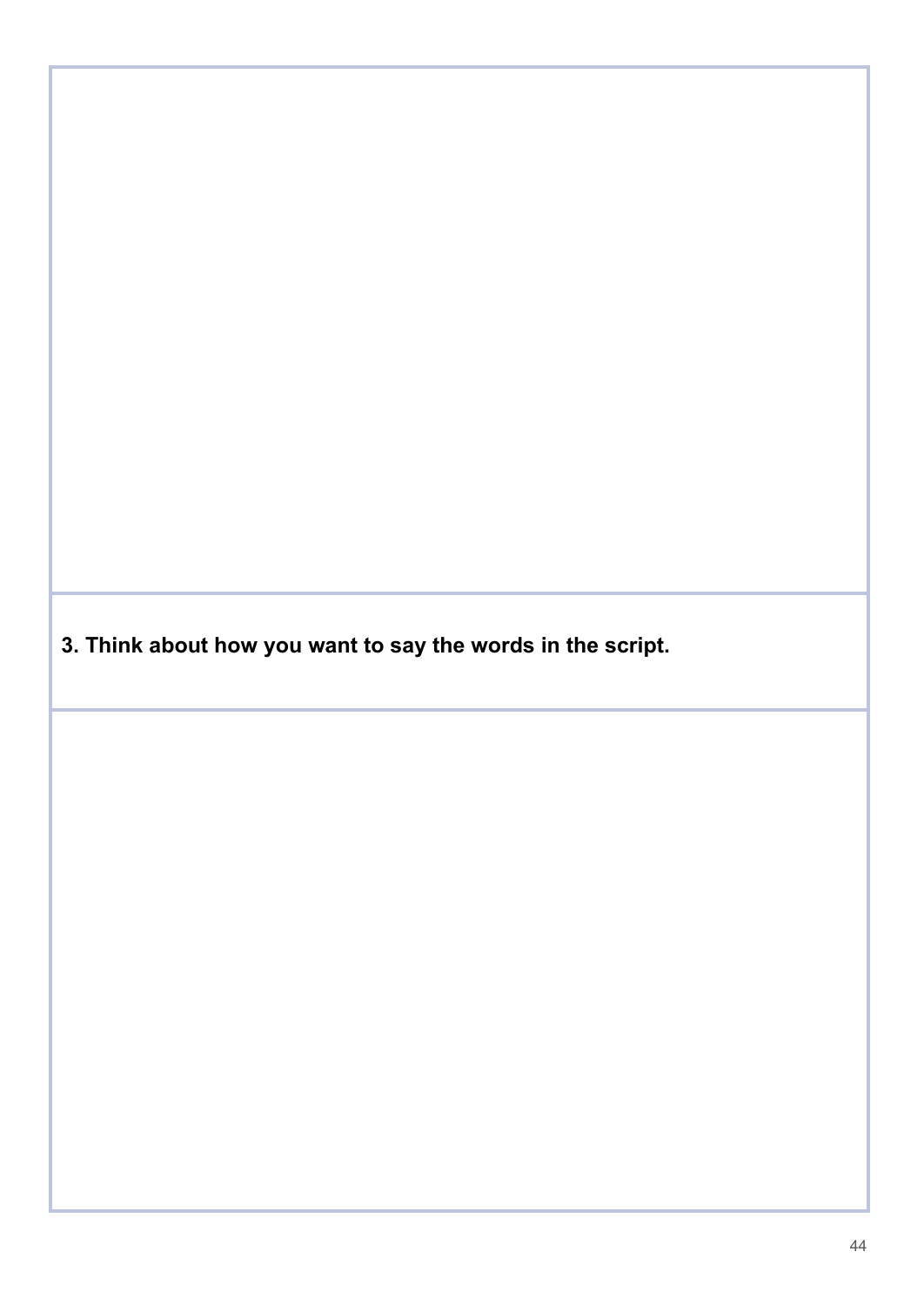| 4. Practice your script, either by yourself or with someone else. |  |  |
|-------------------------------------------------------------------|--|--|
|                                                                   |  |  |
|                                                                   |  |  |
|                                                                   |  |  |
|                                                                   |  |  |
| 5. Make any changes to your script that you think would help.     |  |  |
|                                                                   |  |  |
|                                                                   |  |  |
|                                                                   |  |  |
|                                                                   |  |  |
|                                                                   |  |  |
|                                                                   |  |  |
|                                                                   |  |  |
|                                                                   |  |  |
|                                                                   |  |  |
|                                                                   |  |  |
|                                                                   |  |  |
|                                                                   |  |  |
|                                                                   |  |  |
|                                                                   |  |  |
|                                                                   |  |  |
|                                                                   |  |  |
|                                                                   |  |  |
|                                                                   |  |  |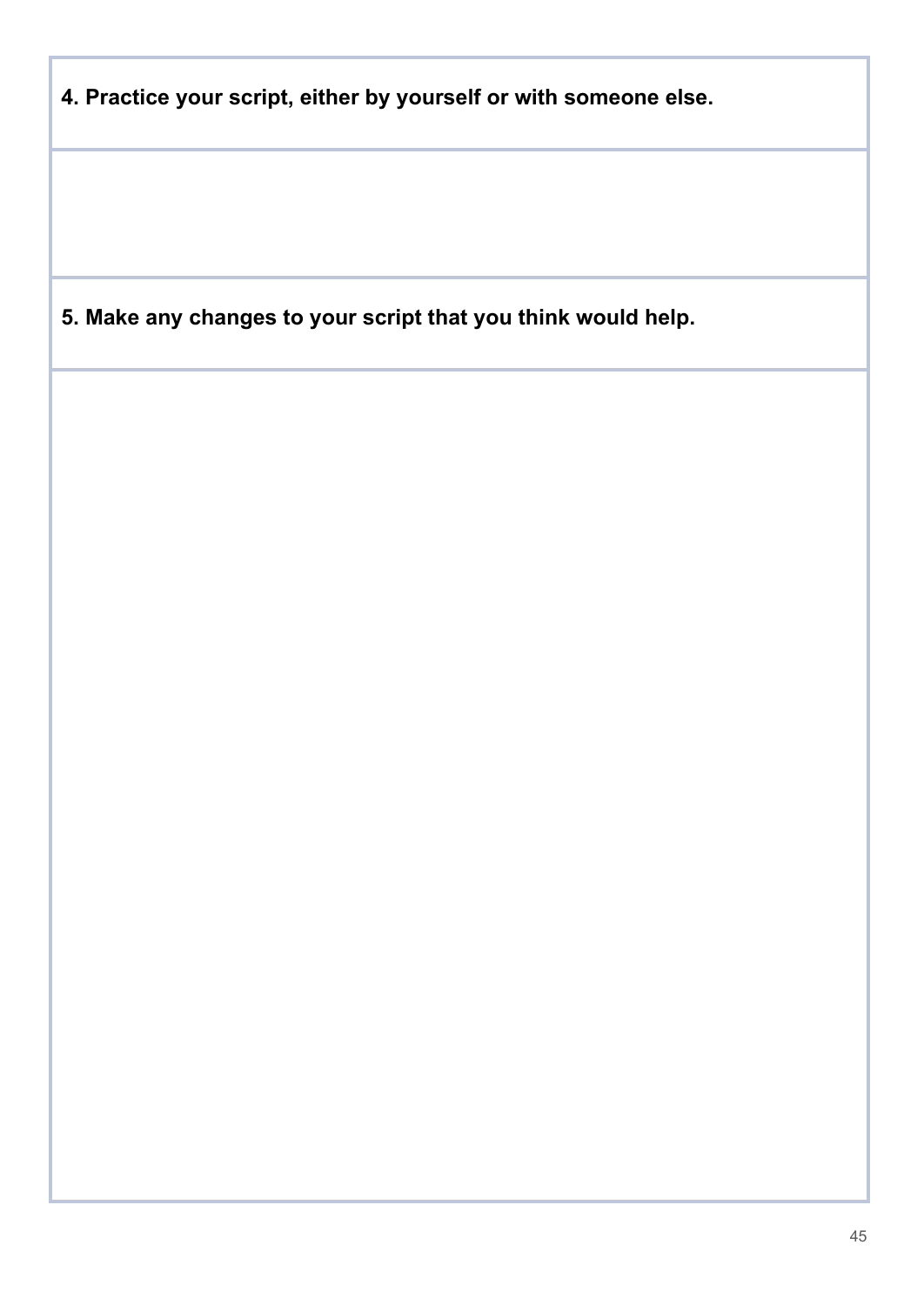|  | 6. Have the conversation. |
|--|---------------------------|
|  |                           |

**7. Review how it went – think about what went well, and what you'd do differently next time.**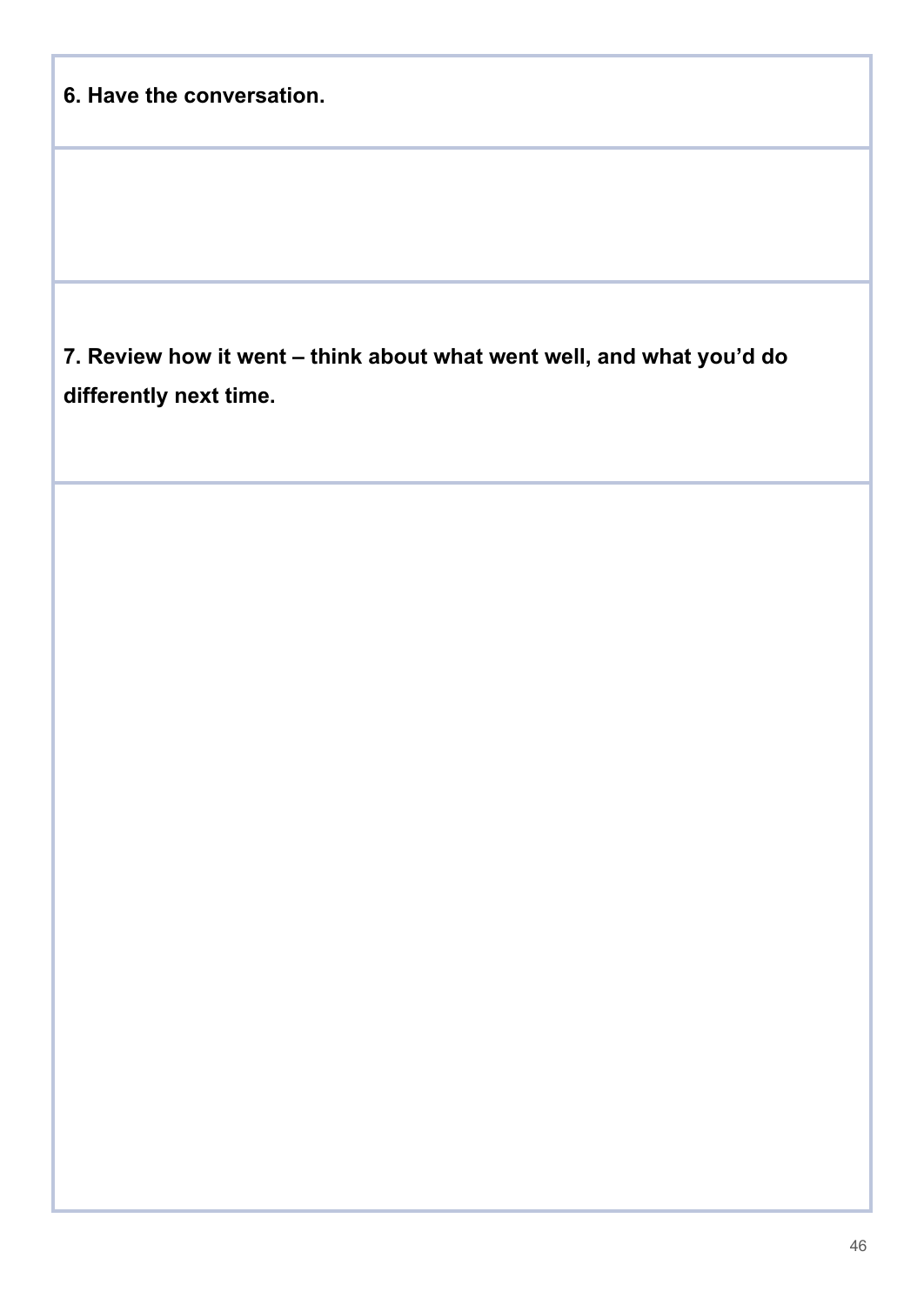# **Prompts for writing your script**

- 1. Explain the problem situation to the person clearly and directly.
- 2. Tell the person how you feel, using 'I' statements.
- 3. Ask for what you need or want to happen, and explain the benefits of doing it.

Using a script is useful when you have time to prepare for a conversation. Keep doing this for challenging conversations until you feel confident asserting yourself without a script, even when a conversation might be difficult.

You won't always have time to prepare for challenging conversations, but the more you practice these skills, the easier it will become to be assertive in the moment.

# **15. Problem solving**

If you're dealing with problems in your life, you're likely to feel more stressed overall. This means you're more sensitive to anger triggers. Using a problem-solving approach can help you to cope better with the problems you're having, and reduce your levels of stress and anger.

Follow the steps below when you have a problem, in order to work through it in a constructive way.

### **Identify the problem**

What's bothering you?

#### **Prioritise**

If there's more than one problem, make a list and choose the most urgent to work on first.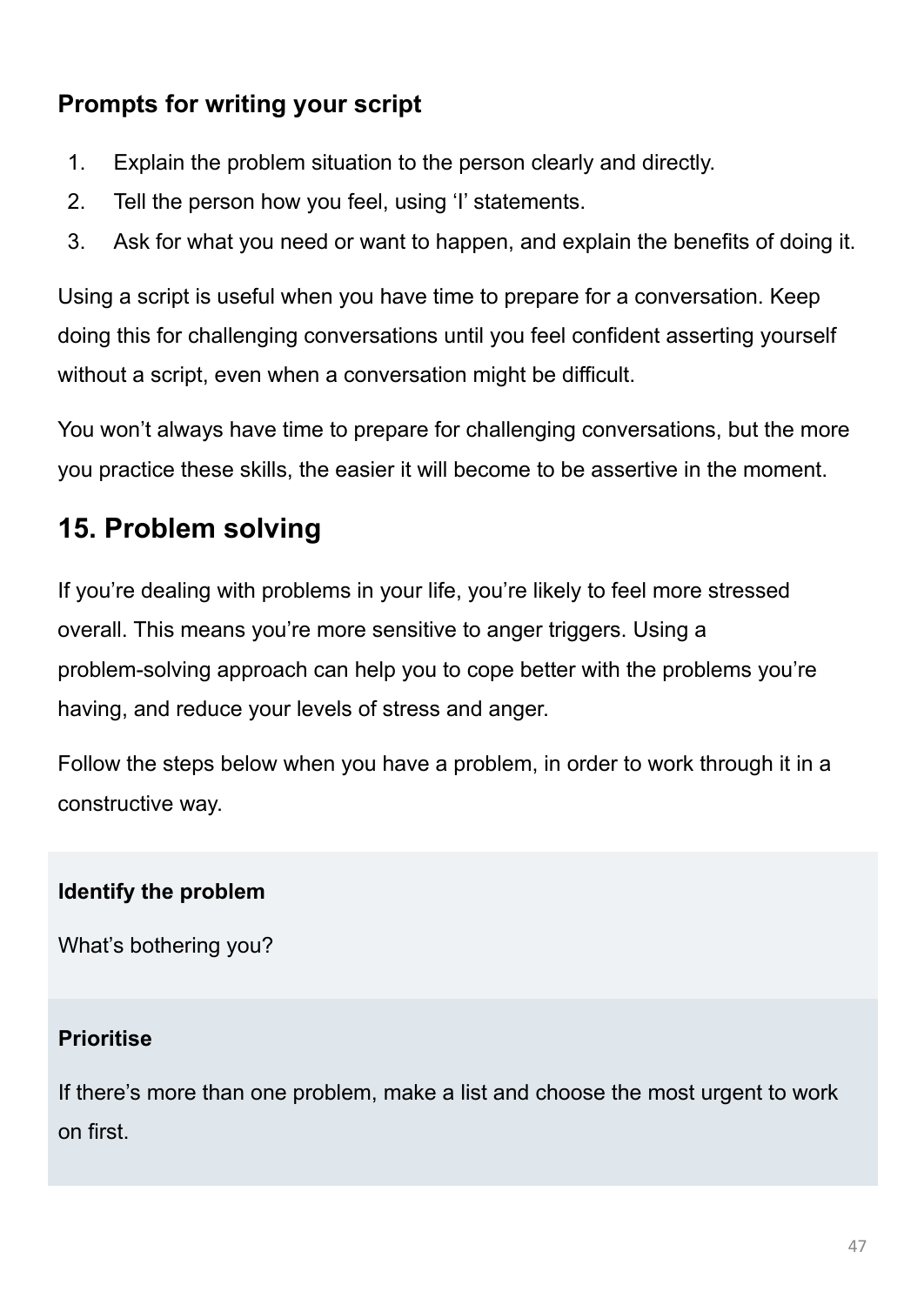#### **Identify your options for solving the problem**

- $\bullet$  don't move straight from identifying the problem to trying to solve it think through all of your options first
- be creative think of as many options as you can, and don't rule anything out at this stage
- if you're struggling to think of options, ask someone for advice

#### **For each option, think of the pros and cons**

Think of the good and bad parts of each option – think through what would happen after choosing each one.

#### **Choose a solution**

Pick the option with the most pros and the fewest cons.

#### **Make a plan to put your chosen solution into action**

Think through each step of your solution. It can help to make a to-do list.

#### **Put your solution into action**

Work through the steps of your solution.

#### **Review your solution**

Did it work? What would you do differently next time?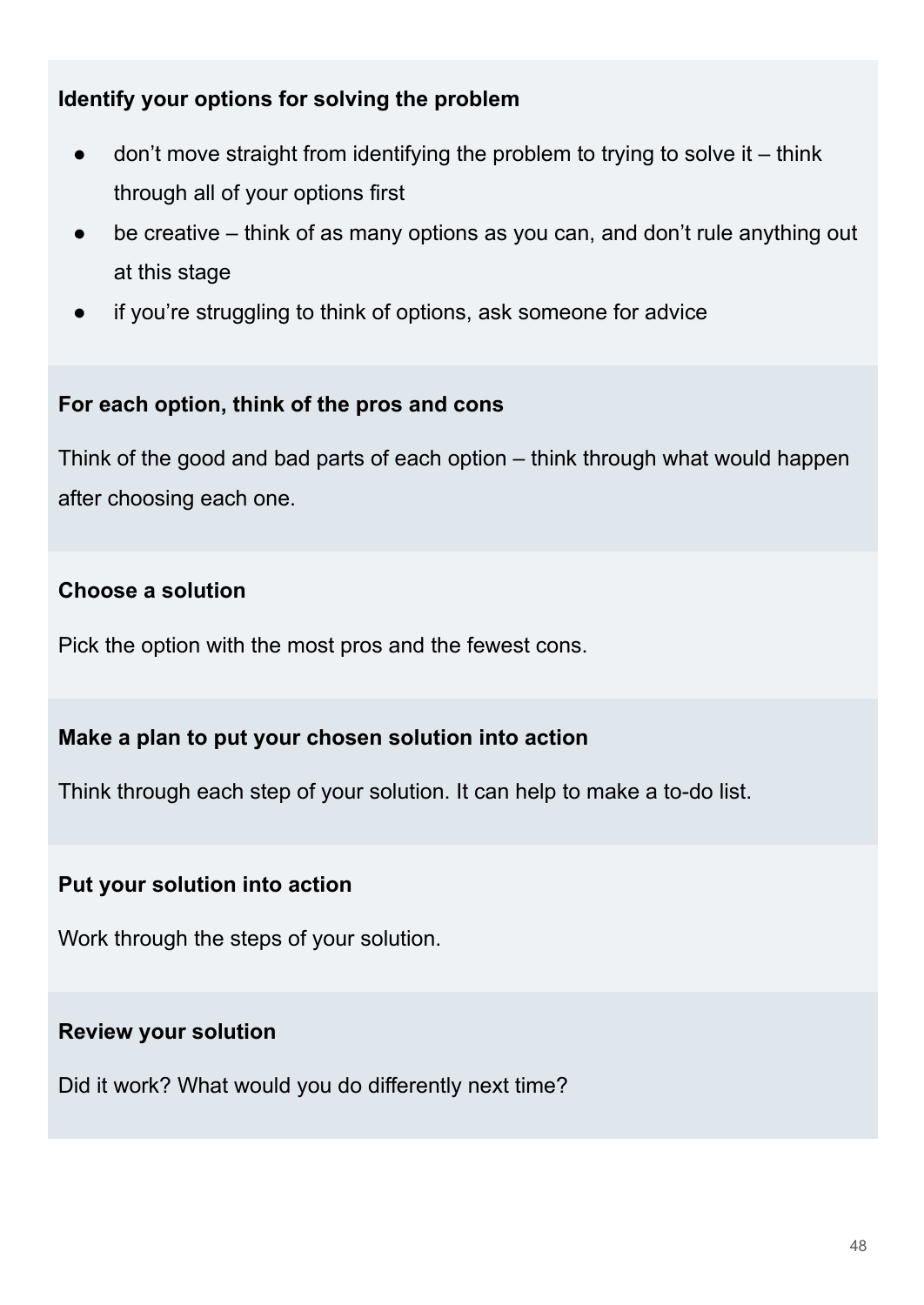If your chosen solution didn't work, go back to your options and choose another one. This might be a good time to look at the pros and cons again, now you have more information.

If you have more than one problem on your list, go through these steps for each one. The process will get easier each time you do it.

It's important to accept that there are some problems that can't be solved – either they're out of your control, or there's no way to change the situation. If that applies to any of your problems, it's important to work on your coping skills using the tips in this guide – they will help you to deal with these issues.

# **Problem solving guide**

If you'd like to work through the problem-solving approach in more detail, we have a problem solving guide on NHS inform you may find useful.

[Use the problem solving guide](https://www.nhsinform.scot/illnesses-and-conditions/mental-health/mental-health-self-help-guides/problem-solving-self-help-guide/)

# **16. Coping strategies**

People who have problems with anger often have a number of coping strategies – things they do either to feel better and less angry, or to try and let the negative feelings out. Many of these strategies feel helpful at the time, but can actually be unhelpful in the long run.

There are three main types of coping strategy: avoidant, emotional, and practical.

#### **Avoidant**

If you have an avoidant coping strategy, it means you try to avoid the problem, or avoid how it makes you feel. For example: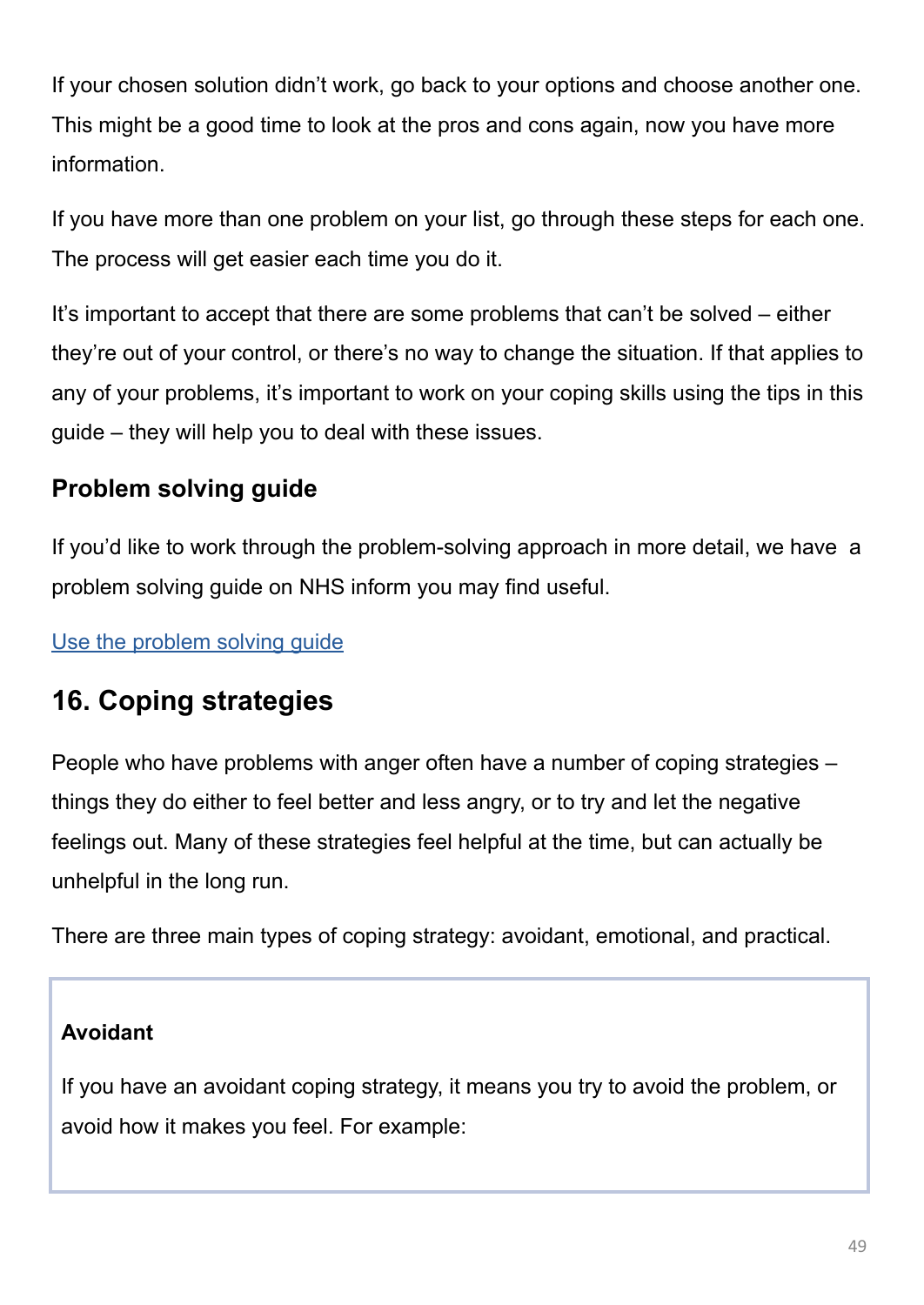- drinking alcohol or using drugs to 'block things out' and avoid thinking about the problem
- 'storming out' of difficult situations instead of talking through the problem
- ignoring problems, for example by not opening bills that arrive in the post or not answering your phone

Avoidant coping strategies are short term, and they don't actually resolve the issue.

### **Emotional**

If you have an emotional coping strategy, it means you try to manage the way the problem makes you feel, without addressing the problem itself. For example:

- taking drugs you know will change your mood
- crying
- exercising or another physical activity, to 'work off' stress and anger

While these strategies might make you feel better in the short term, they don't address the actual problem.

### **Practical**

If you have a practical coping strategy, it means you try to deal with the problem that's causing the negative emotions. For example:

- talking through an issue you're having with someone
- using problem-solving techniques
- seeking support or advice when you need it

A practical coping strategy allows you to work on solving problems and react to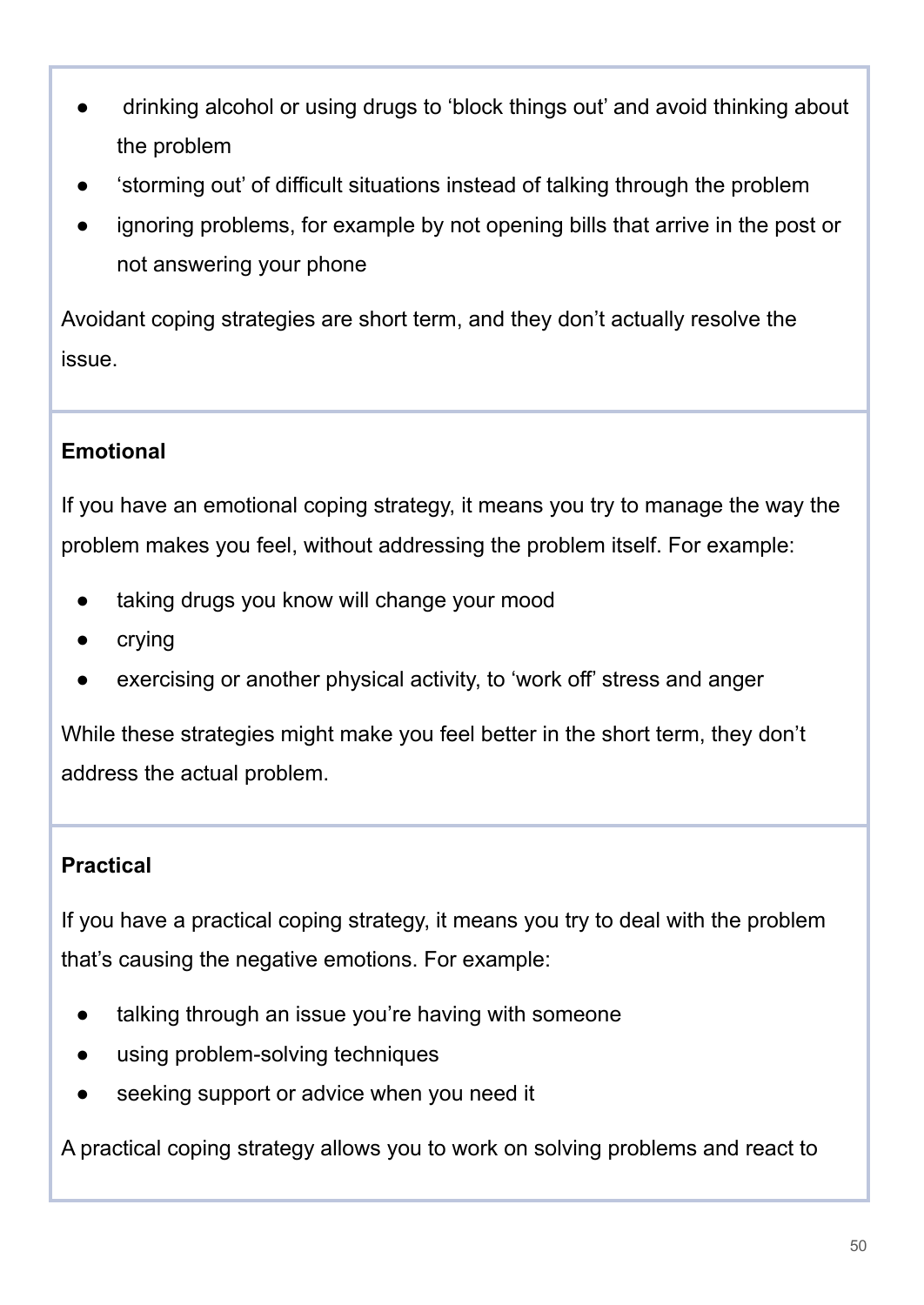them in a constructive way. It might be more difficult in the short term, but it has significant long-term benefits.

Avoidant and emotional coping strategies can be helpful in the short term – if you don't feel able to deal with a problem right away, it makes sense to put it out of your mind or do something to feel better. However, it's important to follow these short-term strategies by doing something practical, or problems will continue to grow and create more stress.

# **17. Looking after yourself**

Improving your overall quality of life as much as possible can be helpful in managing anger. Developing mentally and physically healthy habits can lower your overall stress levels and improve your mood.

Here are some tips that could be helpful:

#### **Exercise**

[Keeping fit and active](https://www.nhsinform.scot/healthy-living/keeping-active) can improve your physical health, mood and ability to cope with problems. Try to get at least some gentle exercise each week. You could try going for a walk or a run, playing sport or joining an exercise class.

[Find free and low-cost options for exercise in your area](https://www.nhsinform.scot/scotlands-service-directory/health-and-wellbeing-services?sortdir=Asc&svctype=21)

#### **Activities**

Finding an activity or hobby you enjoy will make you feel better overall.

Here are some suggestions:

- spend time with a friend or family member
- read a book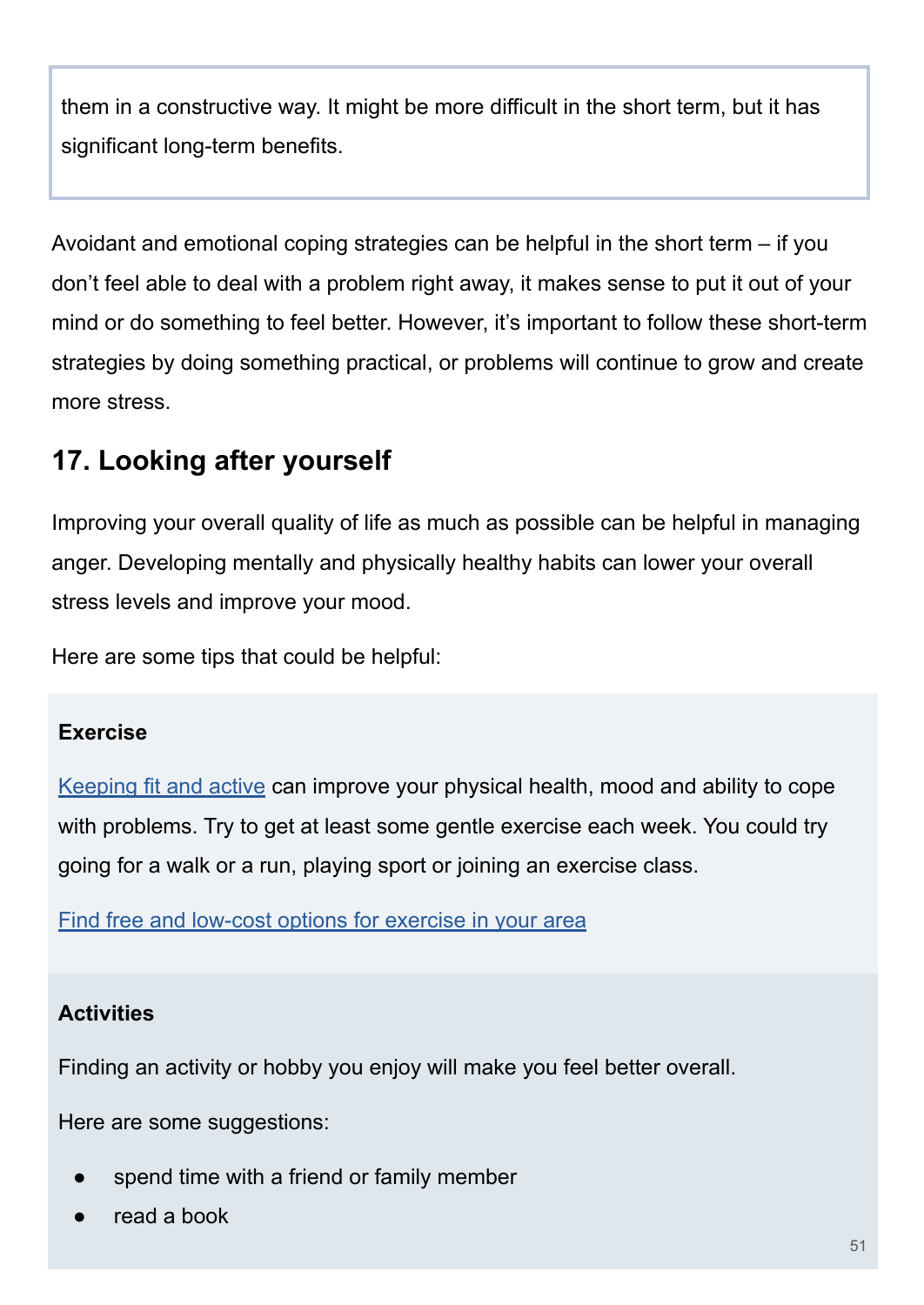- watch your favourite TV show
- go to the cinema
- do something creative, like drawing or painting
- have a bath

You could do a web search for events happening in your area and see if there's anything you'd be interested in. Just remember you don't have to do everything at once. You'll know what works best for you.

## **Healthy eating**

A healthy, balanced diet can improve your general wellbeing and mood.

[Visit our pages on healthy eating and nutrition](https://www.nhsinform.scot/healthy-living/food-and-nutrition) for information and help with meal planning and weight management.

### **Sleep**

The ideal amount of sleep, on average, is around 7 to 9 hours a night for adults. Being tired can make you more sensitive to anger triggers, and leave you feeling unwell and overall less able to cope. Try to develop a bedtime routine and stick to it – this will help you get into a positive sleep pattern, which will benefit your mood overall.

[Get advice and help with sleep problems from the Sleep C](https://thesleepcharity.org.uk/)harity

[Visit the Sleep problems self-help guide](https://www.nhsinform.scot/illnesses-and-conditions/mental-health/mental-health-self-help-guides/sleep-problems-and-insomnia-self-help-guide)

### **Relationships and social support**

Good relationships and support from friends and family can help you cope better. It can be helpful to talk through difficulties with other people. You could discuss your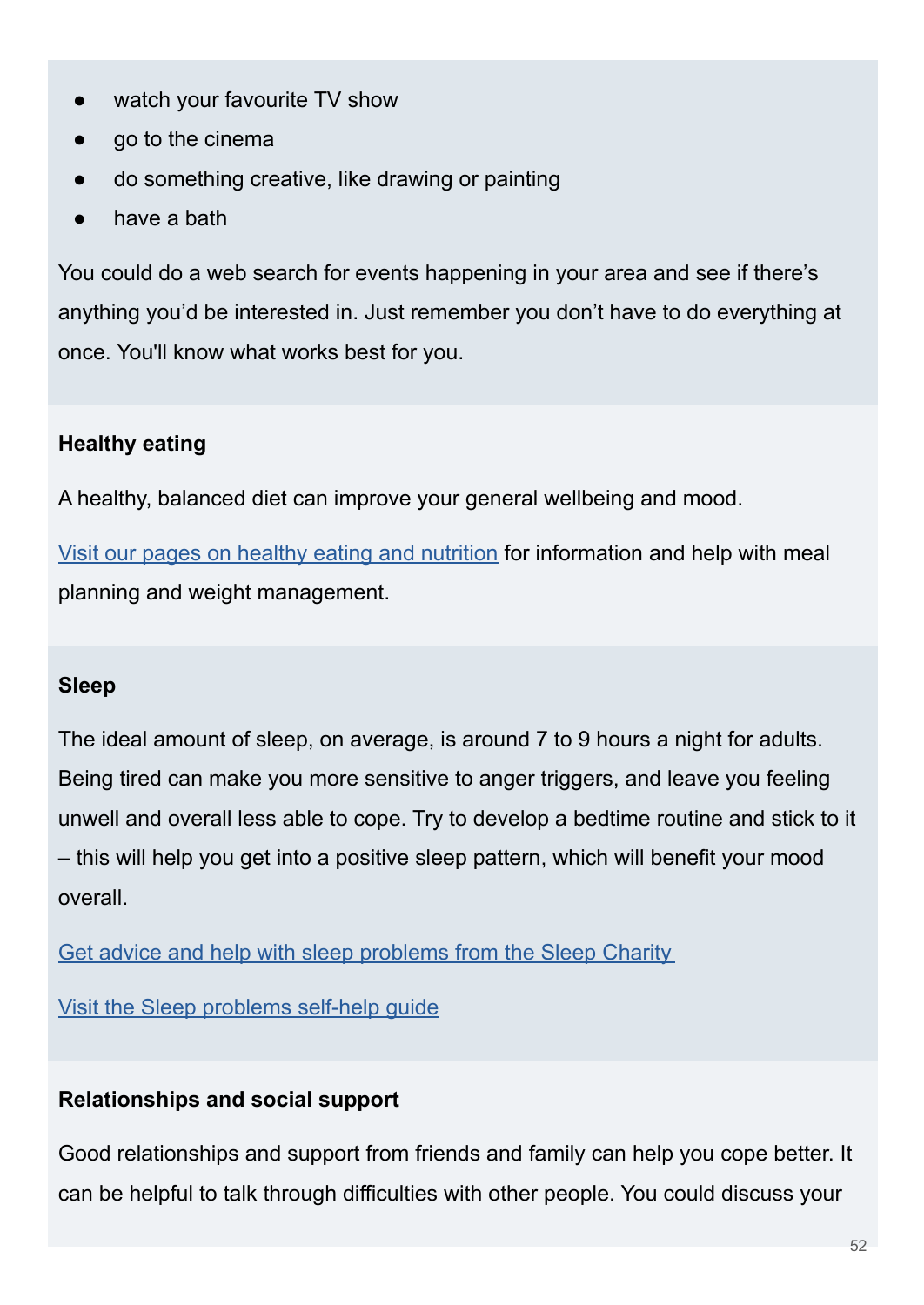problems and ways of coping – some people might have been through something similar and could offer you support and advice.

Socialising and doing activities with other people can also be fun and improve your mood.

## **Alcohol and drugs**

Alcohol can impact your ability to cope and control negative behaviours, which can be unhelpful if you're trying to manage problems with anger. It can also make you more likely to behave aggressively, or act without thinking.

Drinking a lot and often can also damage your health. [We recommend that you](https://www.nhsinform.scot/healthy-living/alcohol) [drink no more than 14 units of alcohol a week.](https://www.nhsinform.scot/healthy-living/alcohol)

Many drugs can have an impact on your mood and behaviour. Using illegal or non-prescribed medication can be damaging to your health and negatively affect your life – your relationships, work, and finances can all be impacted.

If you're worried that your alcohol or drug use, or someone else's, is becoming a problem, you can find help from these organisations:

[We Are With You \(formerly Addaction\) offers free, confidential support with alcohol,](https://www.wearewithyou.org.uk/) [drugs, and mental health issues](https://www.wearewithyou.org.uk/)

[The Scottish Recovery Consortium \(SRC\) is an organisation dedicated to helping](https://scottishrecoveryconsortium.org/) [people recover from problems with alcohol and substance misuse](https://scottishrecoveryconsortium.org/)

[Scottish Families Affected by Alcohol and Drugs \(SFAD\) offers support to anyone](https://www.sfad.org.uk/) [concerned about someone else's alcohol or drug use in Scotland](https://www.sfad.org.uk/)

If you're using alcohol or drugs to cope with issues in your life, it's important to be aware that there's help available. Your GP can advise on services in your area, and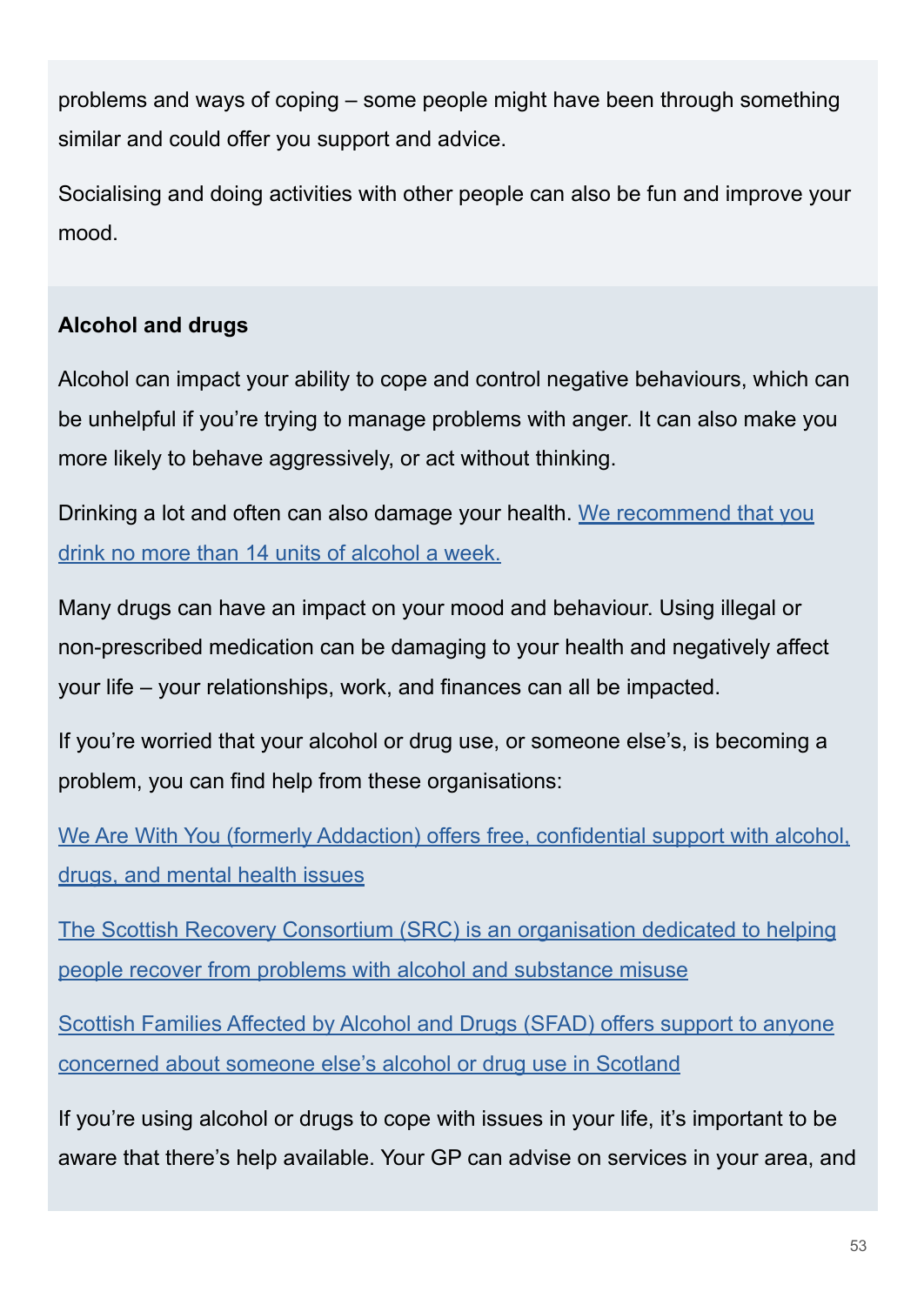you can also find a range of services and sources of support on [Scotland's Service](https://www.nhsinform.scot/scotlands-service-directory) [Directory.](https://www.nhsinform.scot/scotlands-service-directory)

#### **Self-care**

It's important to take time out for 'self-care'. This means focusing on yourself and your own happiness for a little while, and doing things that make you feel good. Self-care could mean treating yourself to an activity or food you like, or just setting aside time to relax. For example, you could go for a walk, take a hot bath, or just settle in and watch your favourite film.

Self-care isn't the same as being self-indulgent or selfish. It isn't lazy to need a break. It's healthy to look after your own mental and physical needs.

# **18. Next steps**

Keep using the techniques you found helpful from this guide – they should continue to benefit you, and your skills will develop more with practice.

If there are some things that you didn't find helpful to begin with, stick with them for a few weeks – CBT can take a little time to work.

## **Further help**

If you're feeling distressed, in a state of despair, suicidal or in need of emotional support you can phone NHS 24 on 111. For an emergency ambulance phone 999.

If you feel you need more help with your mental health, try speaking to your GP, or [search for mental health and wellbeing services in your area.](https://www.nhsinform.scot/scotlands-service-directory/health-and-wellbeing-services?sortdir=Asc&svctype=15)

For information and advice when you're feeling down, you can phone [Breathing Space](https://breathingspace.scot/) on 0800 83 85 87.

The Breathing Space phoneline is available:  $54$